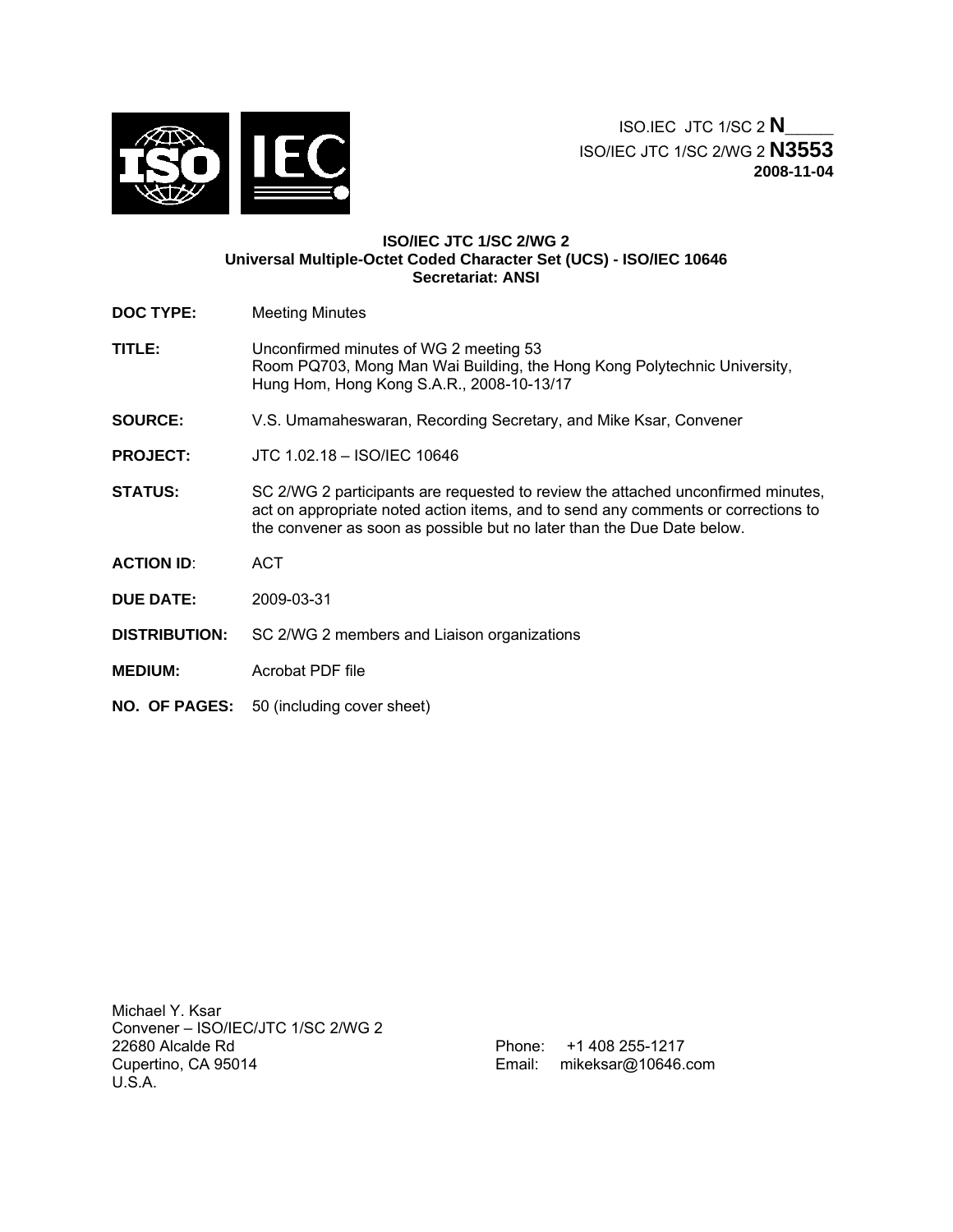## **ISO International Organization for Standardization Organisation Internationale de Normalisation**

ISO/IEC JTC 1/SC 2/WG 2 Universal Multiple-Octet Coded Character Set (UCS)

> ISO/IEC JTC 1/SC 2 **N\_\_\_\_** ISO/IEC JTC 1/SC 2/WG 2 **N3553**

**2008-11-04** 

|               | <b>Title:</b> Unconfirmed minutes of WG 2 meeting 53                          |  |  |  |
|---------------|-------------------------------------------------------------------------------|--|--|--|
|               | Room PQ703, Mong Man Wai Building, the Hong Kong Polytechnic University, Hung |  |  |  |
|               | Hom, Hong Kong S.A.R.; 2008-10-13/17                                          |  |  |  |
|               | Source: V.S. Umamaheswaran (umavs@ca.ibm.com), Recording Secretary            |  |  |  |
|               | Mike Ksar (mikeksar@10646.com), Convener                                      |  |  |  |
| Action:       | WG 2 members and Liaison organizations                                        |  |  |  |
| Distribution: | ISO/IEC JTC 1/SC 2/WG 2 members and liaison organizations                     |  |  |  |
|               |                                                                               |  |  |  |

## **1 Opening**

**Input document:** 

## **[3499](http://www.dkuug.dk/jtc1/sc2/wg2/docs/n3499.doc) 2nd Call Meeting # 53**

Mr. Mike Ksar convened the meeting at 10:08h.

Mr. Mike Ksar: This is WG2 meeting 53. I welcome you all to Hong Kong. Our host is Dr. Lu Qin of the Computing Department, Hong Kong Polytechnic University.

Dr. Lu Qin introduced the head of the Computing Department, Professor David Zhang.

Prof Dvid Zhang: Dear Mr. Mike Ksar, ladies and gentlemen, I welcome you all to the 10646 meeting. The subject matter is not my area of expertise. I would like you to enjoy the meeting. Our department is happy to host this meeting. Professor Lu Qin is the director of research lab in Language Computing and has done a lot of work in this area. If you have any problems or need any help our department will help you. Have a successful meeting and have a good time in Hong Kong.

Dr. Lu Qin: A few words about the logistics. I have provided you a map of the restaurants on campus for lunch, dinner etc. There are also plenty of eating places outside the campus inside the train station and outside. Campus food is cheaper than outside. Please let me know who will attend the banquet on Wednesday evening. Two wireless networks are made available with identifiers as WG2- 1 and WG2-2. The passwords are posted on the board. This room is normally accessible only by access cards. I will be available except during my teaching hours. Mr. Chiu Tin Shing is available to assist us during the meeting – he is a student and has to attend lectures in the evening. If you want to stay after 6:30pm you have to make prior arrangements. I would like to remind you that we are in a smoke-free campus. The closest smoking area is on the walkway to the train station outside the campus. We use 220 volt power supply in Hong Kong. Voltage converters are available in the shops at the New Mandarin building; different models are available. Contact numbers for myself and Mr. Chiu Tin Shing are posted on the board. If you have to dial an outside line, dial 9 first. Mr. Mike Ksar: Thank you Dr. Lu Qin. The latest draft agenda is dated 12 October 2008. Before we look at the agenda I would like to remind few of the procedures of the meeting especially for the new attendees. If you have any new contribution you have to give it to me. I will review it before posting to the web site. The posted agenda is dated 8 October 2008. The revised agenda contains documents received after the dead line. Please give me your contributions on a USB card. We probably will meet till 12:30pm and take a break for lunch. Coffee and tea are being provided by our host. You can bring your own snacks / food etc. We will take breaks for coffee. We may take ad hoc breaks as well. On request we can have some additional rooms for the ad hoc. There will be a meeting of the OWG SORT also. I will work with Mr. Alain LaBonté as to the timing. Documents that are not addressed at this meeting will be carried forward. The focus of this meeting will be Amd. 6 and the working draft of the next edition of the meeting. We have not had any feedback from anyone on this WD. On Wednesday night we have a social. Thursday afternoon we will break up so that we can prepare the resolutions, so that we can review and approve the resolutions starting at 10 am on Friday. We don't have an SC2 plenary this time. Are there any questions about our process? Dr. Lu Qin: We can make some rooms available for OWG SORT or ad hocs as needed. Mr. Mike Ksar: OWG-Sort will meet 10 am to 2 pm on Wednesday Oct 15 2008 on  $8<sup>th</sup>$  floor above this meeting room.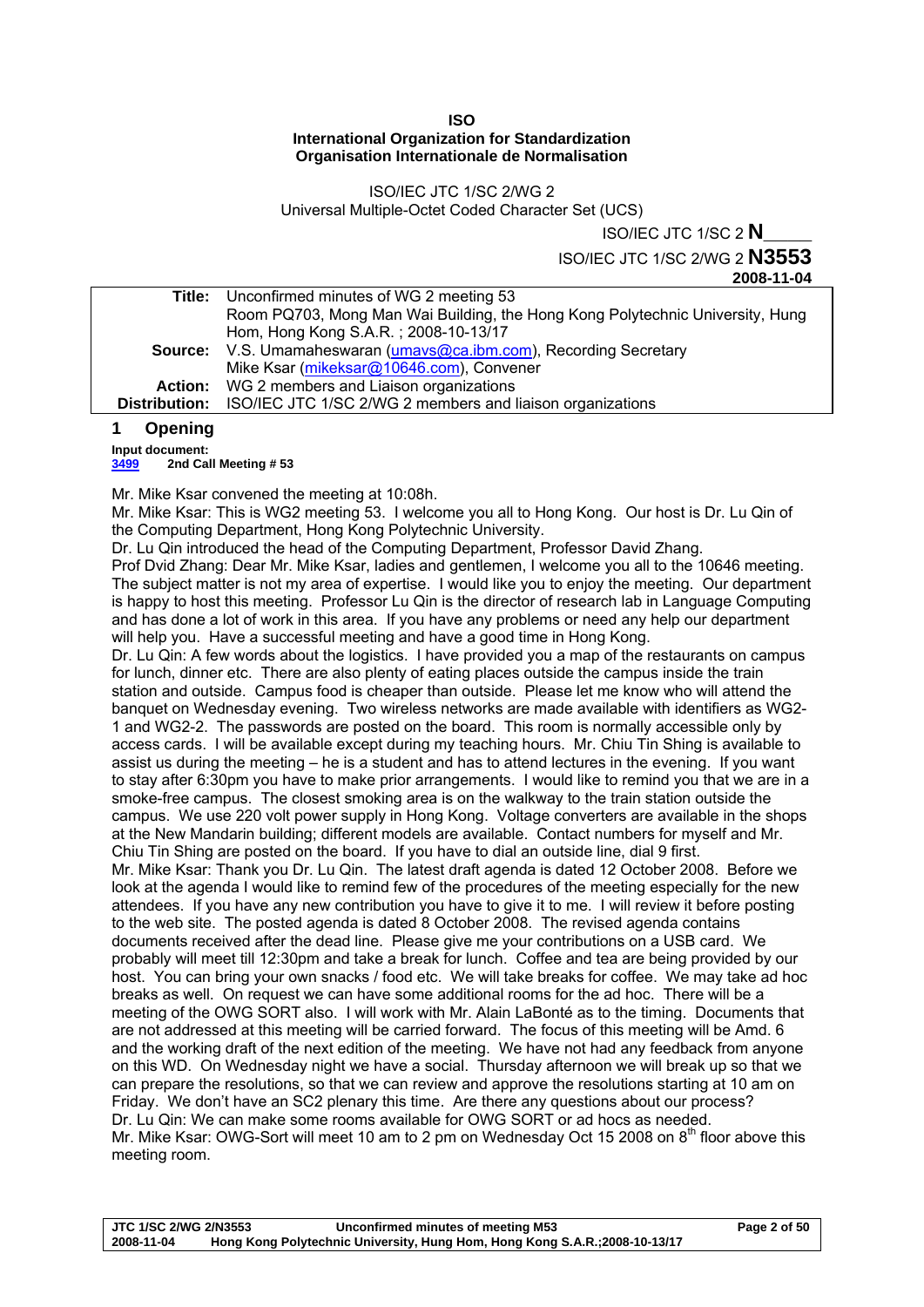## <span id="page-2-0"></span>*1.1 Roll Call*

**Input document:**<br>**3451** WG2 Ex

**[3451](http://www.dkuug.dk/jtc1/sc2/wg2/docs/N3451.xls) WG2 Experts List; Ksar; 2008-04-25** 

A document containing the names and other contact details of WG2 experts was circulated. The fax numbers have been removed from the experts list because of complaints of scam faxes. The sc2wg2alias list will be in synch with the list of names on the experts list. Attendees were requested to make any corrections, mark their attendance in that document and to give their business card to the recording secretary. Invited experts were requested to identify themselves and be recognized by the convener.

The following **39** attendees representing **11** national bodies, **2** liaison organizations, including **1**  invited expert were present at different times during the meeting.

| <b>Name</b>                 | <b>Representing</b>             | <b>Affiliation</b>                                                         |
|-----------------------------|---------------------------------|----------------------------------------------------------------------------|
| <b>Mike KSAR</b>            | Convener, USA                   | Independent                                                                |
| CHIU Tin Shing              | Host.                           | Hong Kong Polytechnic University                                           |
| David ZHANG                 | .Host                           | Hong Kong Polytechnic University                                           |
| LU Qin                      | Host, IRG Rapporteur            | Hong Kong Polytechnic University                                           |
| <b>Adrian Cheuk</b>         | Invited Expert, China           | SIL International                                                          |
| Tatsuo KOBAYASHI            | SC2 Chair                       | Justsystems Corporation                                                    |
| Bear S. TSENG               | .TCA - Liaison                  | Academia Sinica                                                            |
| WEI Lin-Mei                 | .TCA - Liaison                  | Chinese Foundation for Digitization Technology                             |
| Alain LABONTÉ               | Canada; Editor 14651            | Independent                                                                |
| V. S. (Uma)                 | Canada; Recording               | IBM Canada Ltd.                                                            |
| <b>UMAMAHESWARAN</b>        | Secretary                       |                                                                            |
| <b>CHEN Shuangxin</b>       | China                           | Chinese Dept. of Heber University, Baoding                                 |
| CHEN Zhuang                 | China                           | <b>Chinese Electronics Standardization Institute</b>                       |
| <b>HE Lifeng</b>            | China                           | Office for Yunnan Minority Language Committee                              |
| LI Jingsheng                | China                           | Lijiang Dongba Culture Research Institute                                  |
| LI Xulian                   | China                           | <b>State Ethnic Affairs Commission</b>                                     |
| LU Xiaoqing                 | China                           | Beijing Founder Electronics Co. Ltd.                                       |
| <b>Maimaiti TUERDI</b>      | China                           | Xinjiang Uighur Autonomous Region                                          |
| TAI Chung Pui               | China                           | Institute of Ethnology, CASS                                               |
| <b>Tuerxun BAKE</b>         | China                           | Xinjiang Uighur Autonomous Region                                          |
| <b>WANG Lijun</b>           | China                           | <b>Beijing Normal University</b>                                           |
| <b>WANG Xiaoming</b>        | China                           | Institute of Applied Linguistics, Ministry of Education                    |
| <b>YU Kanglong</b>          | China                           | Xishuang Banna Daily                                                       |
| <b>ZHAO Shihong</b>         | China                           | Lijiang Dongba Culture Research Institute                                  |
| Erkki Kolehmainen           | Finland                         | Independent                                                                |
| <b>Tero Aalto</b>           | Finland                         | CSC - IT Center for Science                                                |
| AU Yung-yee, Bryan          | Hong Kong, China                | Official Languages Division, Government of HKSAR                           |
| CHENG Wai-hong, Peter       | Hong Kong, China                | Official Languages Division, Government of HKSAR                           |
| YAN Kwing Fai, Retarkgo     | Hong Kong, China                | Office of the Government Chief Information Officer,<br>Government of HKSAR |
| Swaran Lata                 | India                           | Dept. of Information Technology, Ministry of                               |
|                             |                                 | Communications and Information Technology                                  |
| <b>Michael EVERSON</b>      | Ireland; Contributing<br>Editor | Evertype                                                                   |
| <b>Masahiro SEKIGUCHI</b>   | Japan                           | <b>Fujitsu Limited</b>                                                     |
| Dae Hyuk AHN                | Korea (Republic of)             | Microsoft Korea                                                            |
| <b>Jinseok BAE</b>          | Korea (Republic of)             | Korean Agency for Technology and Standards                                 |
| KANG Mi-young               | Korea (Republic of)             | National Institute of the Korean Language                                  |
| <b>KIM Kyongsok</b>         | Korea (Republic of)             | <b>Busan National University</b>                                           |
| Elżbieta BROMA-<br>WRZESIEŃ | Poland                          | Telekomunikacja Polska S.A.                                                |
| John KNIGHTLEY              | <b>UK</b>                       | Independent                                                                |
| Michel SUIGNARD             | USA; Project Editor             | Unicode Consortium                                                         |
| Deborah ANDERSON            | USA; SEI, UC Berkeley -         | Dept. of Linguistics, UC Berkeley                                          |
|                             | Liaison                         |                                                                            |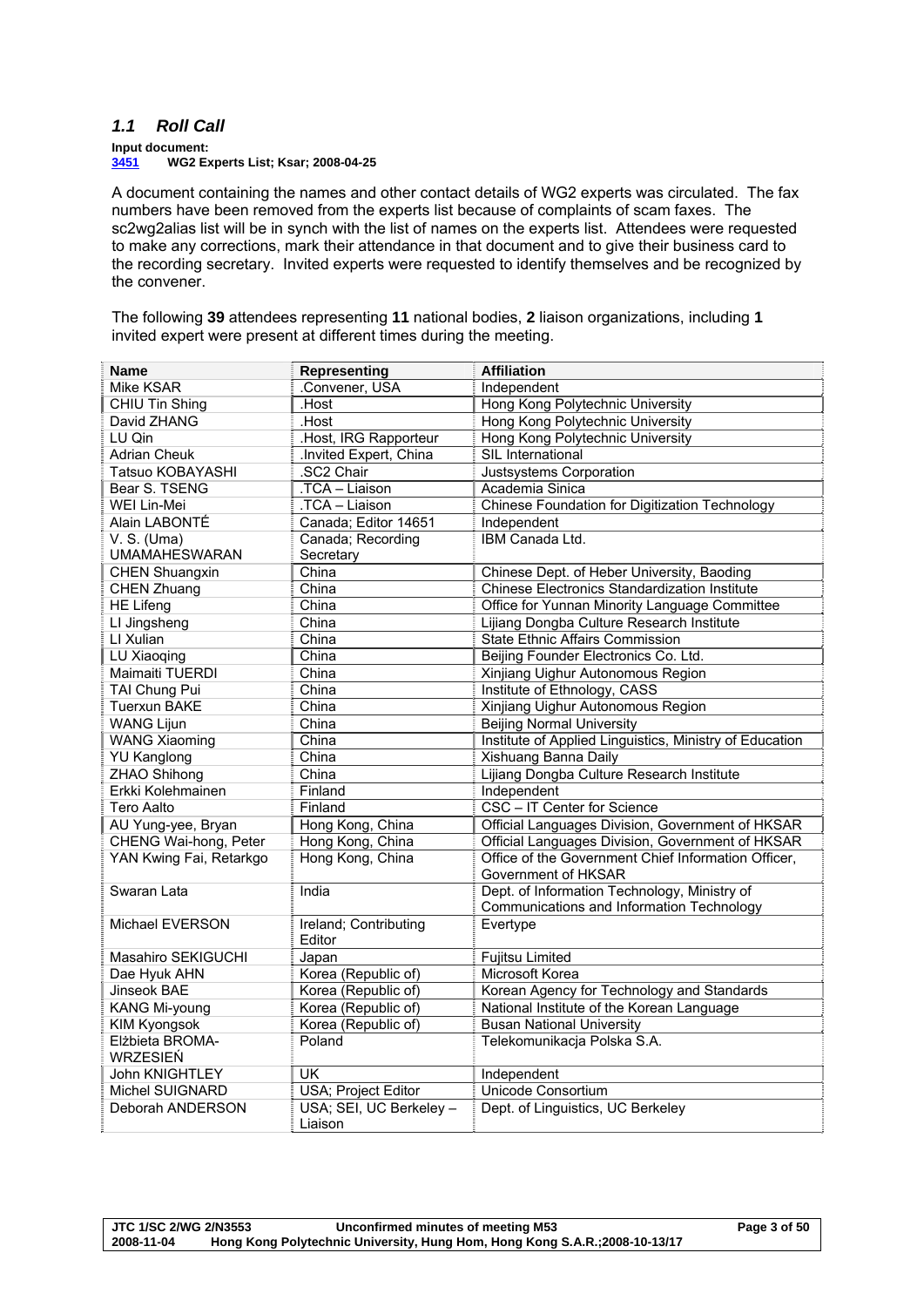*Drafting committee:* Messrs. Mike Ksar, Michel Suignard, Michael Everson, Masahiro Sekiguchi and Ms. Deborah Anderson, assisted in checking the draft resolutions prepared by the recording secretary Dr. Umamaheswaran.

## **2 Approval of the agenda**

**Input document:** 

**[3505](http://www.dkuug.dk/jtc1/sc2/wg2/docs/n3505.doc) Draft Agenda -- Meeting 53; Ksar; 2008-10-08** 

Mr. Mike Ksar: The updated draft agenda circulated is dated 12 Oct 2008. I will quickly give you an overview before I entertain any changes. Four hardcopies of all the documents on the agenda are available for delegates to review. I would suggest everyone use soft copies. The multicolumn charts have not been posted yet. We will cover item 8.1 on HKSCS character additions with Hong Kong Government representatives at 3:30pm today. Dr. Lu Qin will be available after 3:30pm. We will have a presentation from the Hong Kong Government representatives when Dr. Lu Qin is here. SC2 and WG2 items are for information of the delegates. Agenda item 9 is all related to Amd. 6.2. Some of the documents on the agenda are not posted to the WG2 website yet; they were received just before I left to come here. Item 10 are contributions not related to the current Amd. Item 11 is related to ballot disposition for Amd. 6.2. Are there any questions?

Prof. Kyongsok Kim: Item 7.3 has Old Hungarian in it. Mr. Mike Ksar: It is there just to indicate that it has been moved from the old agenda that was posted.

The draft agenda was approved without any modifications.

Additional changes made during the progress of the meeting are included in the appropriate sections in this document. Some of the agenda items have been reorganized or renumbered in these minutes. Some agenda items that were not discussed have been deleted. The following table of contents reflects where the items are discussed and recorded.

| <b>Item Number</b> | <b>Title</b>                                                                        | Page |
|--------------------|-------------------------------------------------------------------------------------|------|
| 1                  | Opening                                                                             | 2    |
| 1.1                | Roll Call                                                                           | 3    |
| 2                  | Approval of the agenda                                                              | 4    |
| 3                  | Approval of minutes of meeting 52                                                   | 5    |
| 4                  | Review action items from meeting 52                                                 | 5    |
| 4.1                | Outstanding action items from meeting 48, 2006-04-24/27, Mountain View, CA, USA     | 6    |
| 4.2                | Outstanding action items from meeting 50, 2007-04-23/27, Frankfurt-Am-Main, Germany | 6    |
| 4.3                | Outstanding action items from meeting 51, 2007-09-17/21, Hangzhou, China            | 6    |
| 4.4                | New action items from meeting 52, 2008-04-21/25, Redmond, WA, USA                   | 7    |
| 5                  | JTC1 and ITTF matters                                                               | 12   |
| 6                  | SC2 matters                                                                         | 12   |
| 6.1                | SC2 Program of Work                                                                 | 12   |
| 6.2                | Ballot results - Amendment 6.2                                                      | 12   |
| 6.3                | SC2 business plan                                                                   | 12   |
| $\overline{7}$     | WG2 matters                                                                         | 12   |
| 7.1                | Roadmap                                                                             | 12   |
| 7.2                | Working Draft of next 10646 edition                                                 | 13   |
| 7.3                | Multiple-column charts for CJK ideographs                                           | 13   |
| 7.4                | Handling of CJK compatibility characters with Variation Sequences                   | 15   |
| 8                  | <b>IRG</b> related                                                                  | 16   |
| 8.1                | Summary Report from IRG 30                                                          | 16   |
| 8.2                | 5 HKSCS characters                                                                  | 19   |
| 8.3                | Fonts availability                                                                  | 19   |
| 9                  | Contributions related to current ballot PDAM 6.2                                    | 20   |
| 9.1                | Nushu script                                                                        | 20   |
| 9.2                | Meetei Mayek script                                                                 | 20   |
| 9.3                | <b>Additions for Vedic</b>                                                          | 21   |
| 9.4                | Additions for Khamti Shan in Myanmar script                                         | 21   |
| 9.5                | Old South Arabian Names                                                             | 22   |
| 9.6                | Kaithi punctuation                                                                  | 23   |
| 9.7                | Soccer ball symbol                                                                  | 24   |
| 9.8                | Old Tukic script                                                                    | 24   |
| 9.9                | <b>Tangut script</b>                                                                | 25   |
| 9.10               | Abhkaz characters                                                                   | 26   |
| 9.11               | Two New Tai Lue characters                                                          | 26   |
| 10                 | Proposals for new scripts and characters                                            | 27   |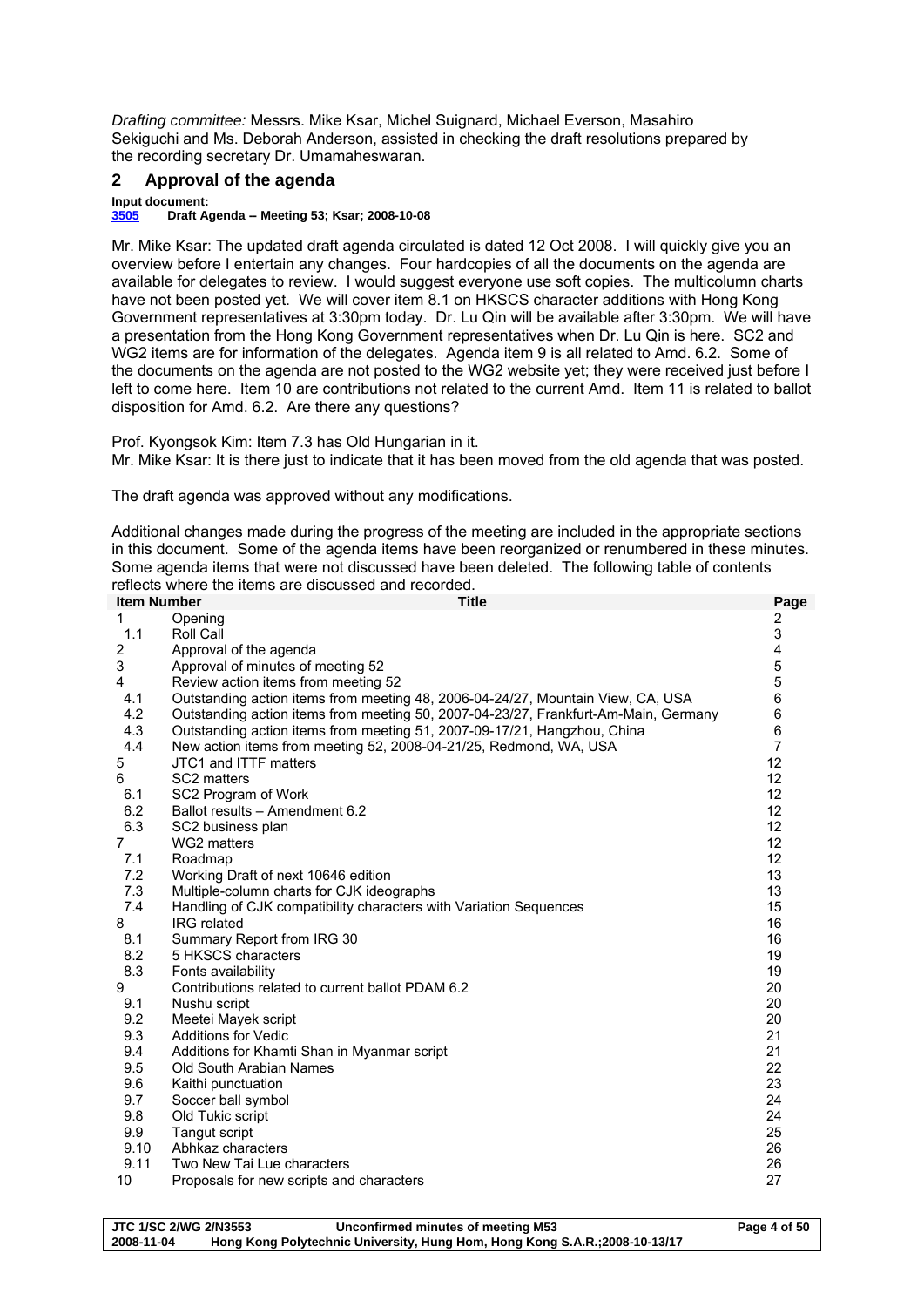<span id="page-4-0"></span>

| <b>Item Number</b> | <b>Title</b>                                                                    | Page |
|--------------------|---------------------------------------------------------------------------------|------|
| 10.1               | Sixteen characters for Arabic Pedagogical use                                   | 27   |
| 10.2               | Addition of 2 Latin and 2 Cyrillic characters                                   | 27   |
| 10.3               | Addition of 2 Tifinagh characters                                               | 28   |
| 10.4               | Mandaic script                                                                  | 28   |
| 10.5               | <b>Batak script</b>                                                             | 29   |
| 10.6               | Brahmi script                                                                   | 29   |
| 10.7               | Addition of two Malayalam characters                                            | 30   |
| 10.8               | 41 more Unified Canadian Aboriginal Syllabics                                   | 30   |
| 10.9               | Oriya fractions                                                                 | 30   |
| 10.10              | Modern Bamum script                                                             | 30   |
| 10.11              | Two old Kana characters                                                         | 31   |
|                    | 10.12 Several named USIs from JIS X0213                                         | 32   |
|                    | 10.13 A set of compatibility ideographs for Japanese government use             | 33   |
| 10.14              | Korea – differences for encoding Jamo between 10646 and Unicode                 | 34   |
| 10.15              | Feedback on KS X1026-1                                                          | 35   |
|                    | 10.16 Four Devanagari characters for Kashmiri                                   | 35   |
| 10.17              | Manichaean script                                                               | 36   |
| 10.18              | Egyptological yod and similar characters                                        | 36   |
| 10.19              | Old Bamum script                                                                | 36   |
| 10.20              | Meroitic script                                                                 | 36   |
| 10.21              | Tangut radicals and CJK strokes                                                 | 36   |
|                    | 10.22 Old Hungarian script                                                      | 37   |
| 11                 | Ballots disposition of comments                                                 | 37   |
| 11.1               | Proposed disposition of comments                                                | 37   |
| 11.1.1             | Revisiting block allocations for UCAS extensions                                | 41   |
| 11.2               | Progression of Amendment 6                                                      | 42   |
| 11.3               | Subdivision of work for Amendment 7                                             | 42   |
| 12                 | Liaison reports                                                                 | 42   |
| 12.1               | <b>Script Encoding Initiative</b>                                               | 42   |
| 13                 | Other business                                                                  | 42   |
| 13.1               | Web Site Review                                                                 | 42   |
| 13.2               | <b>Future Meetings</b>                                                          | 42   |
| 14                 | Closing                                                                         | 43   |
| 14.1               | Approval of resolutions                                                         | 43   |
| 14.2               | Adjournment                                                                     | 43   |
| 15                 | Action items                                                                    | 43   |
| 15.1               | Outstanding action items from meeting 48, 2006-04-24/27, Mountain View, CA, USA | 44   |
| 15.2               | Outstanding action items from meeting 51, 2007-09-17/21, Hangzhou, China        | 44   |
| 15.3               | Outstanding action items from meeting 52, 2008-04-21/25, Redmond, WA, USA       | 44   |
| 15.4               | New action items from meeting 53, 2008-10-13/17, Hong Kong SAR                  | 45   |

## **3 Approval of minutes of meeting 52**

**Input document:**<br>**3453** Minutes

**3453 Minutes -- Meeting 52; Uma/Ksar; 2008-08-10** 

Dr. Umamaheswaran: Some minor corrections were communicated to me prior to the meeting. I would like to draw your attention to some of the relevant resolutions within the document – they have indications of changes or notes pointing to text that is different from the resolutions document N3454. Please give me any editorial errors you may find during the meeting.

The following corrections are noted:

- Date on front page under 'Status' should read … "no later than the Due Date".
- Replace Mr. Laurentiu Iancu with Dr. Laurentiu Iancu wherever it appears in the minutes.
- Document number for resolution M52.26 (in new action items AI-52-11 b, AI-52-4-a, and in section 7.5) should be N3408 instead of N3448.

The minutes were approved with above modifications.

## **4 Review action items from meeting 52**

**Input document: 3453 (Section 15 in) Minutes - Meeting 52; Uma/Ksar; 2008-08-10** 

Dr. Umamaheswaran reviewed the action items list in document N3353-AI. Of the **53** action items reviewed, **40** items have been either completed or dropped; and **13** items are carried over.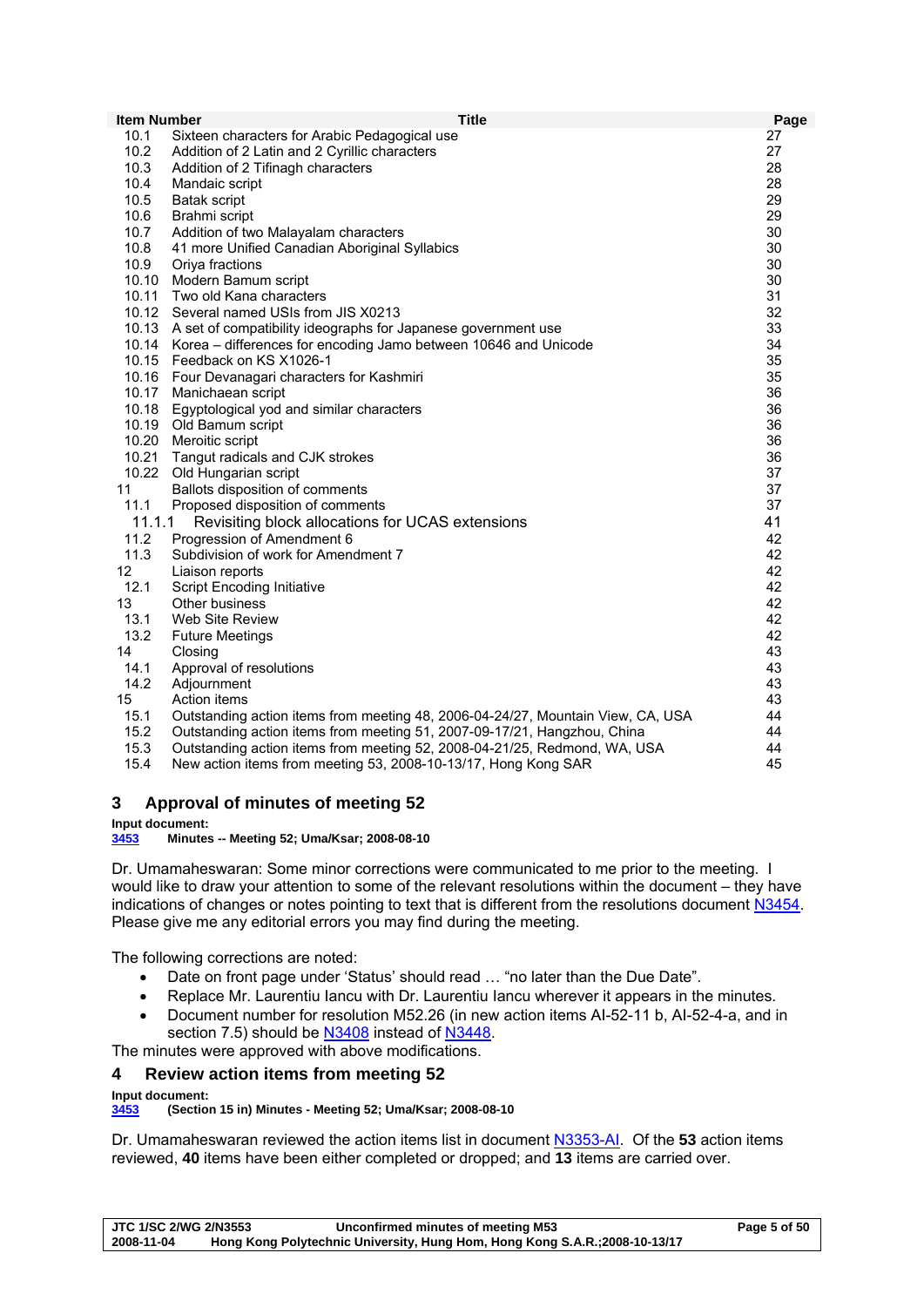## <span id="page-5-0"></span>*4.1 Outstanding action items from meeting 48, 2006-04-24/27, Mountain View, CA, USA*

| <b>Item</b> | Assigned to / action (Reference resolutions in document N3104, and<br>unconfirmed minutes in document N3103 for meeting 48 - with any corrections<br>noted in section 3 of in the minutes of meeting 49 in document N3153). | <b>Status</b> |
|-------------|-----------------------------------------------------------------------------------------------------------------------------------------------------------------------------------------------------------------------------|---------------|
| AI-48-7     | US national body (Deborah Anderson)                                                                                                                                                                                         |               |
|             | b.   To prepare updated Arabic Math proposal(s) based on documents N3085 to N3089.                                                                                                                                          | In progress.  |
|             | M48, M49, M50, M51 and M52 - in progress.                                                                                                                                                                                   |               |

## *4.2 Outstanding action items from meeting 50, 2007-04-23/27, Frankfurt-Am-Main, Germany*

| <b>Item</b> | Assigned to / action (Reference resolutions in document N3254, and<br>unconfirmed minutes in document N3253 for meeting 50 - - with any corrections<br>noted in section 3 in the minutes of meeting 51 in document N3353). | <b>Status</b>                                  |
|-------------|----------------------------------------------------------------------------------------------------------------------------------------------------------------------------------------------------------------------------|------------------------------------------------|
| AI-50-5     | Ad hoc group on principles and procedures (lead - Dr. V.S. UMAmaheswaran)                                                                                                                                                  |                                                |
|             | a. Check and propose any updates to the P&P document arising from adopting the<br>combined code table and enhanced names list format per document N3214.<br>M51 and M52 - in progress.                                     | Closed:<br>checked - no<br>immediate<br>impact |

## *4.3 Outstanding action items from meeting 51, 2007-09-17/21, Hangzhou, China*

| Item      | Assigned to / action (Reference resolutions in document N3354, and                        | <b>Status</b> |  |
|-----------|-------------------------------------------------------------------------------------------|---------------|--|
|           | unconfirmed minutes in document N3353 for meeting 51 - with any corrections               |               |  |
|           | noted in section 3 in the minutes of meeting 52 in document N3453).                       |               |  |
| $AI-51-3$ | Editor of ISO/IEC 10646: (Mr. Michel Suignard with assistance from contributing           |               |  |
|           | editors)                                                                                  |               |  |
|           | M51.21 (FCD of next edition): With reference to documents N3274, N3275 and N3276,<br>t.   | Closed;       |  |
|           | WG2 instructs its editor / convener to prepare:                                           | superseded    |  |
|           | a subdivision proposal for the next edition of the standard (see document<br>a.           | by AI M52.2v. |  |
|           | N3360)                                                                                    |               |  |
|           | text for the next edition of the standard incorporating the texts of Amendments<br>b.     |               |  |
|           | 1 through Amendment 5                                                                     |               |  |
|           | and submit the above along with the updated rationale document N3362 to SC2 for           |               |  |
|           | registration and balloting, with the following schedule: FCD: 2008-03 and FDIS: 2008-     |               |  |
|           | 11.                                                                                       |               |  |
| $AI-51-4$ | IRG Convenor and IRG Editor (Dr. Lu Qin)                                                  |               |  |
|           | To act on the resolution below.                                                           |               |  |
| a.        | M51.35 (IRG Principles and Procedures): With reference to item 3 in document N3283,       | In progress.  |  |
|           | WG2 invites IRG to develop a set of principles and procedures to guide their work, with   |               |  |
|           | due considerations for the current WG2 Principles and Procedures.                         |               |  |
| b.        | M51.36 (IRG Annex S Review): WG2 endorses the IRG activity to review and feedback         | In progress;  |  |
|           | on Annex S of ISO/IEC 10646: 2003, without impacting already unified ideographs in        | start of FCD  |  |
|           | the standard, taking into consideration the FCD ballot progression which starts in 2008-  | is delayed.   |  |
|           | 03.                                                                                       |               |  |
|           | M51.38 (IRG ideographs for Names): With reference to item 8 in document N3283,<br>c.      | In progress.  |  |
|           | WG2 endorses the IRG activity to investigate and report back to WG2 on the issues         |               |  |
|           | and recommendations on ideographs for names of persons, places and the like.              |               |  |
| d.        | M51.39 (IRG Urgent-Need ideographs): With reference to item 10 in document N3283,         | In progress.  |  |
|           | WG2 requests the IRG to report back to WG2 with a more complete plan related to the       |               |  |
|           | identified 12000 'urgent need' ideographs, along with a prioritization of this work with  |               |  |
|           | respect to other existing IRG work items.                                                 |               |  |
|           | IRG convener and IRG editor to assist the project editor in preparing the relevant<br>i., | In progress.  |  |
|           | source-reference data for Amd. 4, Amd. 5 and Amd. 6, the Ext. C charts for Amd. 5,        |               |  |
|           | and the multiple-column unified CJK charts for the text of the second edition,            |               |  |
|           | respecting the schedules adopted in the relevant resolutions at this meeting.             |               |  |
| AI-51-6   | China (Mr. Chen Zhuang)                                                                   |               |  |
|           | To take note of and act upon the following items.                                         |               |  |
|           | M51.31 (Simple Miao script): With reference to document N3335 on Simple Miao<br>c.        | In progress.  |  |
|           | script, WG2 invites national bodies and liaison organizations to review and provide       |               |  |
|           | feedback to China and invites the Chinese national body to submit a revised proposal      |               |  |
|           | incorporating the feedback for consideration at WG2 meeting 52.                           |               |  |
| AI-51-7   | Ireland (Mr. Michael Everson)                                                             |               |  |
|           | To take note of and act upon the following items.                                         |               |  |
| c.        | M51.25 (Psalter Pahlavi script): With reference to document N3286 containing a            | Dropped.      |  |
|           | proposal on Psalter Pahlavi script, WG2 invites national bodies and liaison               |               |  |

| <b>JTC 1/SC 2/WG 2/N3553</b> | Unconfirmed minutes of meeting M53                                          | Page 6 of 50 |
|------------------------------|-----------------------------------------------------------------------------|--------------|
| 2008-11-04                   | Hong Kong Polytechnic University, Hung Hom, Hong Kong S.A.R.; 2008-10-13/17 |              |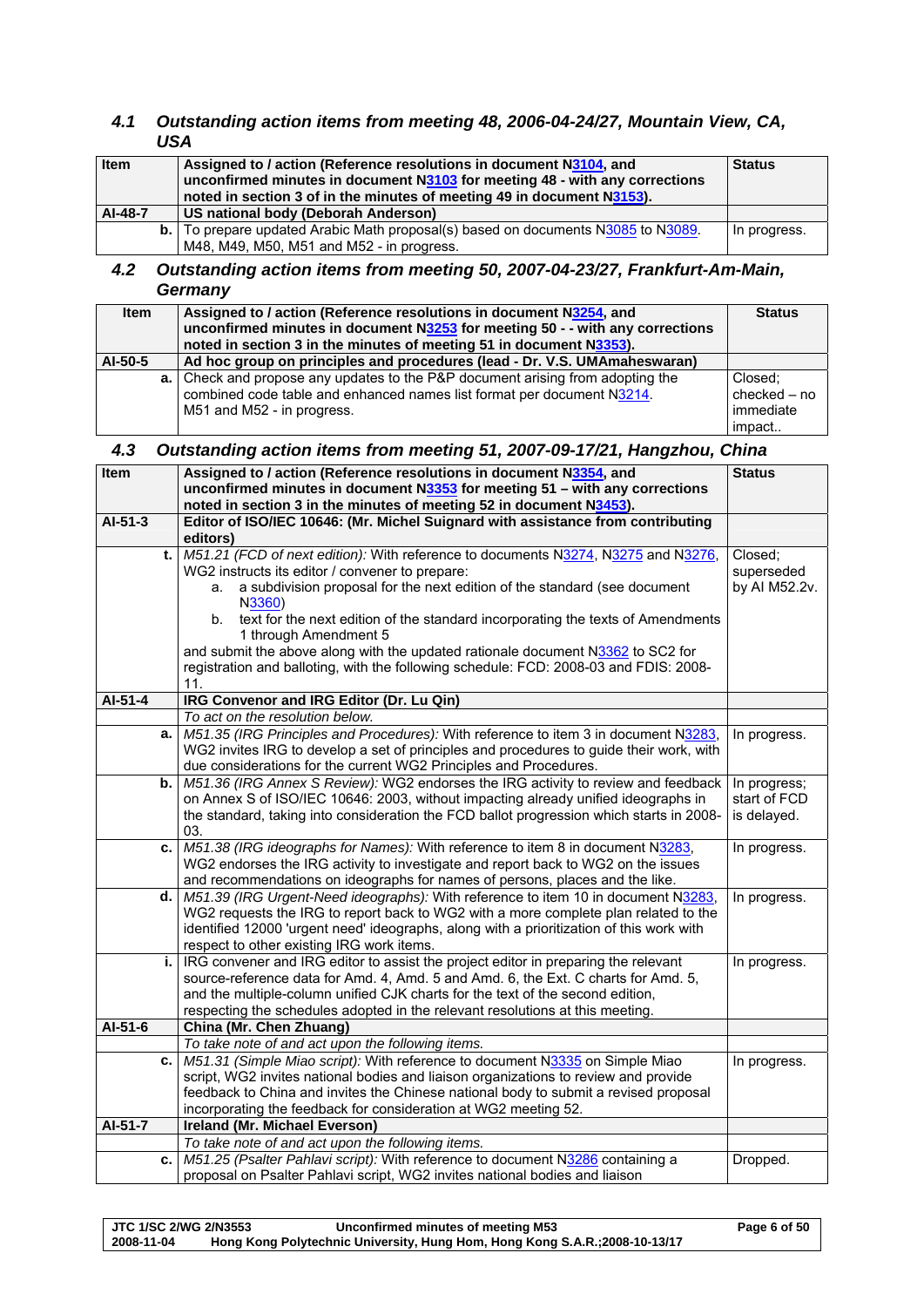| Item | Assigned to / action (Reference resolutions in document N3354, and<br>unconfirmed minutes in document $N3353$ for meeting 51 – with any corrections<br>noted in section 3 in the minutes of meeting 52 in document N3453).                                                                                                          | <b>Status</b> |
|------|-------------------------------------------------------------------------------------------------------------------------------------------------------------------------------------------------------------------------------------------------------------------------------------------------------------------------------------|---------------|
|      | organizations to review and provide feedback on Psalter Pahlavi script to Ireland and<br>invites the Irish national body to submit a revised proposal incorporating the feedback<br>for consideration at WG2 meeting 52.                                                                                                            |               |
|      | d. M51.26 (Book Pahlavi script): With reference to document N3294 on Book Pahlavi<br>script, WG2 invites national bodies and liaison organizations to review and provide<br>feedback to Ireland and invites the Irish national body to submit a revised proposal<br>incorporating the feedback for consideration at WG2 meeting 52. | Dropped.      |

## *4.4 New action items from meeting 52, 2008-04-21/25, Redmond, WA, USA*

| <b>Item</b> | Assigned to / action (Reference resolutions in document N3454, and<br>unconfirmed minutes in document N3453 for meeting 52). | <b>Status</b>          |
|-------------|------------------------------------------------------------------------------------------------------------------------------|------------------------|
| AI-52-1     | Recording Secretary - Dr. V.S. UMAmaheswaran                                                                                 |                        |
| a.          | To finalize the document N3454 containing the adopted meeting resolutions and send                                           | Completed;             |
|             | it to the convener as soon as possible.                                                                                      | see document<br>N3454. |
| b.          | To finalize the document N3453 containing the unconfirmed meeting minutes and send                                           | Completed;             |
|             | it to the convener as soon as possible.                                                                                      | see document           |
|             |                                                                                                                              | N3453.                 |
| AI-52-2     | <b>Convener - Mr. Mike Ksar</b>                                                                                              |                        |
|             | To take note of and act upon the following items.                                                                            |                        |
| a.          | M52.28 (Roadmap snapshot): WG2 instructs its convener to post the updated                                                    | Completed;             |
|             | snapshot of the roadmaps (in document N3398) to the WG2 web site.                                                            | see document           |
|             |                                                                                                                              | N3398                  |
| b.          | To forward document N3396 from US national body as WG2 input to SC2, in response                                             | Completed.             |
|             | to N3418 regarding FCD 19757-7 from SC34.                                                                                    |                        |
| c. I        | To add to the agenda proposals carried over from meeting 52 (see action item Al-52-                                          | Completed;             |
|             | 11-e on all national bodies later in this table).                                                                            | several are on         |
|             |                                                                                                                              | the agenda             |
| $AI-52-3$   |                                                                                                                              | for M53.               |
|             | Editor of ISO/IEC 10646: (Mr. Michel Suignard with assistance from contributing<br>editors)                                  |                        |
|             | To prepare the appropriate amendment texts, sub-division proposals, collection of                                            |                        |
|             | editorial text for the next edition, corrigendum text, or entries in collections of                                          |                        |
|             | characters for future coding, with assistance from other identified parties, in                                              |                        |
|             | accordance with the following:                                                                                               |                        |
| a.          | M52.1 (Glyph changes): WG2 accepts the following:                                                                            | Completed;             |
|             | Change the glyph for 19D1 NEW TAI LUE DIGIT ONE to the glyph shown on                                                        | see document<br>N3465. |
|             | the top line in Example 1 in document N3380;                                                                                 |                        |
|             | Insert a dashed box around the current dash-looking glyph for 1680 OGHAM<br>$\bullet$                                        |                        |
|             | SPACE MARK, based on document N3407;<br>Change the glyphs for 04A8, 04A9, 04BE and 04BF (Abkhasian letters) to those         |                        |
|             | shown in document N3435 to reflect modern Abkhaz orthography preference.                                                     |                        |
|             |                                                                                                                              |                        |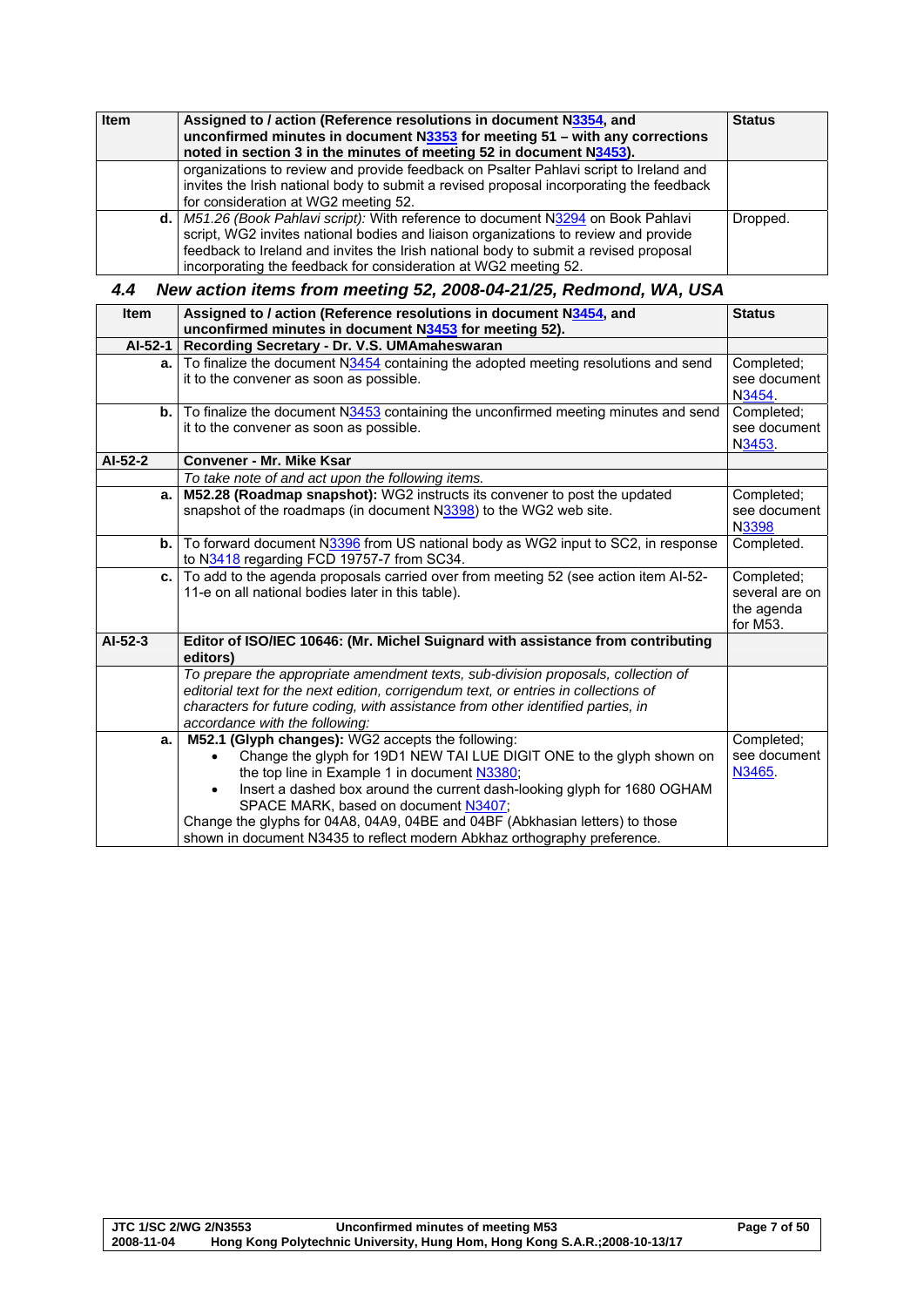| b. | M52.2 (Disposition of FPDAM5 ballot comments): WG2 accepts the disposition of          | Completed;          |
|----|----------------------------------------------------------------------------------------|---------------------|
|    | ballot comments on FPDAM5 in document N3475 and instructs its editor to prepare the    | see                 |
|    | final text of Amendment 5 incorporating the dispositions. The following changes are    | documents           |
|    | noted in particular:                                                                   | N3465 and           |
|    | a) Tai Tham script is replaced based on recommendations (for 5 removals,               | N3475.              |
|    | 2 additions, several changes to names and shapes and rearrangement of                  |                     |
|    | the resultant set) in document N3379, and addition of two characters at                |                     |
|    | code positions 1A5D and 1A5E based on document N3384;                                  |                     |
|    | Removal of twenty Sri Lankan digits encoded at 0DE7 to 0DEF, 0DF5 to<br>b)             |                     |
|    | ODFF, for further study;                                                               |                     |
|    | Removing AVESTAN SEPARATION POINT encoded at 10B38<br>C)                               |                     |
|    | (recommending using 2E31 WORD SEPARATOR MIDDLE DOT                                     |                     |
|    | instead);                                                                              |                     |
|    | d)<br>Correcting the names of characters at the following code positions:              |                     |
|    | i. AAB7 to TAI VIET MAI KHIT                                                           |                     |
|    | 11FD to HANGUL JONGSEONG KIYEOK-KHIEUKH<br>ii.                                         |                     |
|    | iii. A96E to HANGUL CHOSEONG RIEUL-KHIEUKH                                             |                     |
|    | iv. A973 to HANGUL CHOSEONG PIEUP-KHIEUKH;                                             |                     |
|    | Remove new text that was added in Amd. 5 referencing Unicode 5.2;<br>e)                |                     |
|    | Move collection 309 UNICODE 5.2 out of Amd. 5 to Amd. 6;<br>f)                         |                     |
|    | Removing discrepancy in glyphs for Hangul;<br>g)                                       |                     |
|    | Replace Unicode 5.1 with UTR 45 as reference for U-source for<br>h)                    |                     |
|    | ideographs;                                                                            |                     |
|    | Replace the current note regarding IVS from being empty to a reference<br>i)           |                     |
|    | to the Ideographic Variation Database, at                                              |                     |
|    | <http: 2007-12-14="" data="" ivd="" www.unicode.org="">;</http:>                       |                     |
|    | Update the KX source references: 3ACE (KX source added back),<br>j)                    |                     |
|    | 2304A, 23057, 2305C, 23063, 24799 (KX source added back for these 5                    |                     |
|    | characters), and 26B20 (KX source value changed);                                      |                     |
|    | Based on WG2 N3318 update the ARIB Ideograph encodings - with 3<br>k)                  |                     |
|    | CJK Unified Ideographs located at 9FC4-9FC6 (former FA6D moved to                      |                     |
|    | 9FC6), and 3 CJK Compatibility Ideographs located at FA6B-FA6D                         |                     |
|    | (former FA6E moved up to FA6D);                                                        |                     |
|    | Add to 9FC4 an additional source reference: TC-4A76;<br>$\mathsf{D}$                   |                     |
|    | m) Change the annotations for initial, medial and final syllables to:                  |                     |
|    | syllable-initial characters or initial consonants                                      |                     |
|    | syllable-peak characters or medial vowels                                              |                     |
|    | syllable-final characters or final consonants.                                         |                     |
| c. | M52.3 (Progression of Amendment 5): WG2 resolves to include the glyph changes          | Completed;          |
|    | from resolution M52.1 into Amendment 5. WG2 instructs its project editor to forward    | see                 |
|    | the final text of Amendment 5 along with the disposition of comments document N3475    | documents           |
|    | to the SC2 secretariat for an FDAM ballot. The final set of charts and names lists are | N3465 and           |
|    | in document N3465. The unchanged target starting date for FDAM5 is 2008-07.            | N3475               |
|    |                                                                                        | FDAM5 ballot        |
|    |                                                                                        | was issued by       |
|    |                                                                                        | <b>ITTF</b> closing |
|    |                                                                                        | Nov 3 2008          |
| d. | M52.6 (Meetei Mayek script): Having resolved the question related to Dandas per        | Completed;          |
|    | resolution M52.5 above, WG2 accepts to encode in the standard 78 characters in code    | see                 |
|    | positions 1C80 to 1CAE and 1CB0 to 1CCE, in a new block 1C80-1CCF named Meetei         | documents           |
|    | Mayek, with their names and glyphs as shown in document N3470.                         | N3479 and           |
|    |                                                                                        | <b>N3476</b>        |
| е. | M52.7 (Javanese script): WG2 accepts to encode in the standard 91 characters in        | Completed;          |
|    | code positions A980 to A9CD, A9CF, A9D0 to A9D9, A9DE and A9DF in a new block          | see                 |
|    | A980-A9DF named Javanese, with their names and glyphs as shown in document             | documents           |
|    | N3319.                                                                                 | N3479 and           |
|    |                                                                                        | <b>N3476</b>        |
| f. | M52.8 (Samaritan script): WG2 accepts to encode in the standard 61 characters in       | Completed;          |
|    | code positions 0800 to 082D and 0830 to 083E, in a new block 0800-083F named           | see                 |
|    | Samaritan, with their names and glyphs as shown in document N3377. This is a Right     | documents           |
|    | to Left script.                                                                        | N3479 and           |
|    |                                                                                        | N3476               |
| g. | M52.9 (Old Turkic script): WG2 accepts to encode in the standard 71 characters in      | Completed;          |
|    | code positions 10C00 to 10C46 in a new block 10C00-10C4F named Old Turkic, with        | see                 |
|    | their names and glyphs as shown in document N3357. This is a Right to Left script.     | documents           |
|    |                                                                                        | N3479 and           |
|    |                                                                                        | <b>N3476</b>        |

| JTC 1/SC 2/WG 2/N3553 | Unconfirmed minutes of meeting M53                                          | Page 8 of 50 |
|-----------------------|-----------------------------------------------------------------------------|--------------|
| 2008-11-04            | Hong Kong Polytechnic University, Hung Hom, Hong Kong S.A.R.; 2008-10-13/17 |              |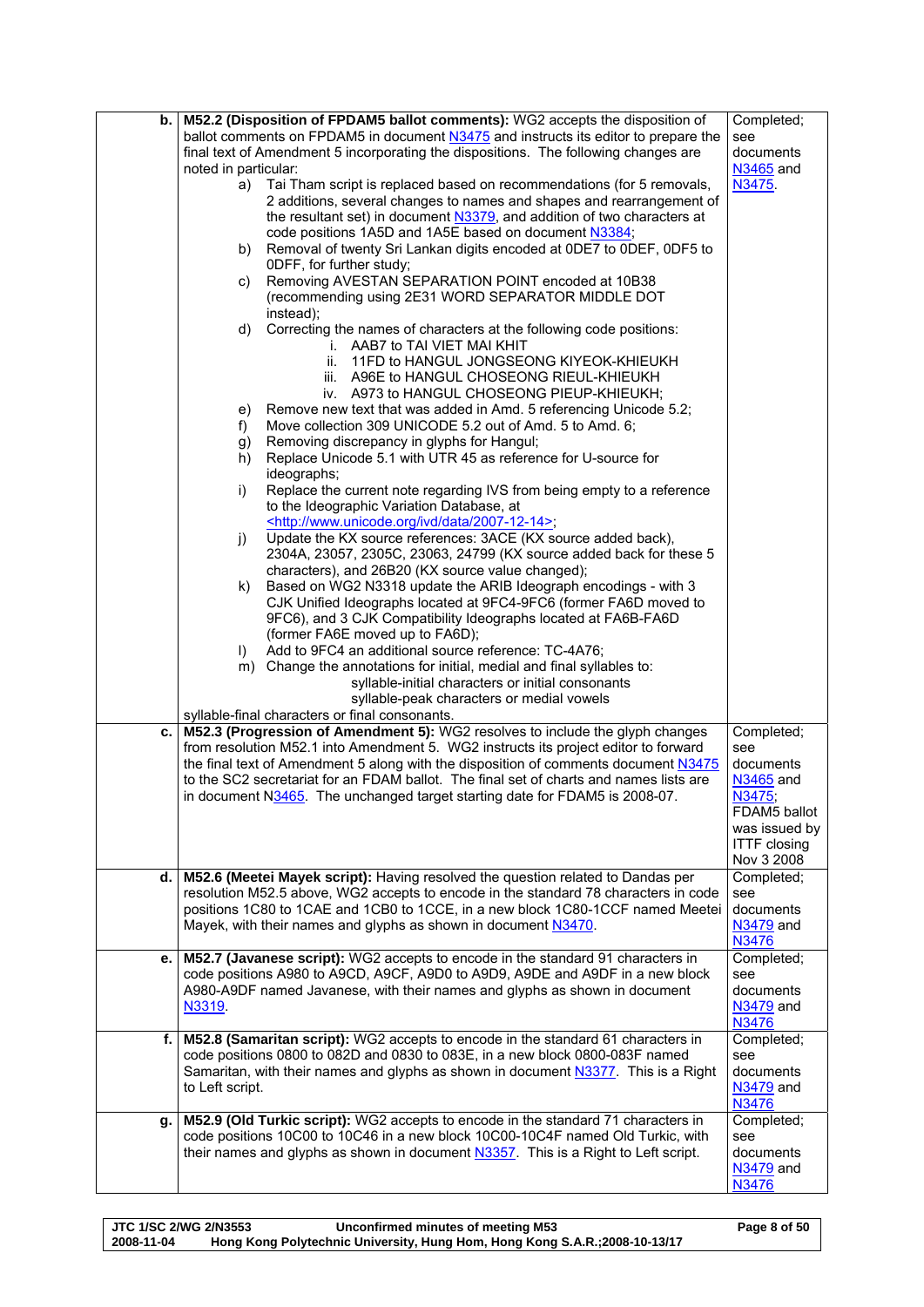|      | h.   M52.10 (Lisu script): WG2 accepts to encode in the standard 48 characters in code<br>positions A4D0 to A4FF in a new block A4D0-A4FF named Lisu, with their names<br>(removing the word 'OLD' in them) and glyphs as shown in document N3424.                                | Completed;<br>see<br>documents<br>N3479 and                 |
|------|-----------------------------------------------------------------------------------------------------------------------------------------------------------------------------------------------------------------------------------------------------------------------------------|-------------------------------------------------------------|
|      |                                                                                                                                                                                                                                                                                   | N3476                                                       |
| i.   | M52.11 (Nushu script): WG2 accepts to encode in the standard 389 characters in<br>code positions 1B000 to 1B184 in a new block 1B000-1B18F named Nushu, with their<br>names and glyphs as shown in document N3462. (should have been N3463)                                       | Completed;<br>see<br>documents<br>N3479 and<br><b>N3476</b> |
|      | M52.12 (Rumi Numeral symbols): WG2 accepts to encode in the standard 31<br>characters in code positions 10E60 to 10E7E, in a new block 10E60-10E7F named<br>Rumi Numeral Symbols, with their names and glyphs as shown in document N3430.<br>(Missing: It is a Right to Left set) | Completed;<br>see<br>documents<br>N3479 and<br>N3476        |
| k. I | M52.13 (Myanmar additions for Khamti Shan): WG2 accepts to encode in the                                                                                                                                                                                                          | Completed;                                                  |
|      | standard 18 characters in code positions                                                                                                                                                                                                                                          | see                                                         |
|      | 109A to 109D (combining marks) in the Myanmar block,                                                                                                                                                                                                                              | documents                                                   |
|      |                                                                                                                                                                                                                                                                                   |                                                             |
|      | AA60 to AA6D in a new block AA60-AA7F named Myanmar Extended-A,                                                                                                                                                                                                                   | N3479 and                                                   |
|      | with their names from document N3436 and glyphs as shown in document N3423.                                                                                                                                                                                                       | N3476                                                       |
| ı.   | M52.14 (Japanese TV Symbols): WG2 accepts to encode in the standard 186                                                                                                                                                                                                           | Completed;                                                  |
|      | characters in code positions                                                                                                                                                                                                                                                      | see                                                         |
|      | 2150 to 2152 and 2189 in the Number Forms block,                                                                                                                                                                                                                                  | documents                                                   |
|      | 269E, 269F, 26BD, 26BE, and 26C4 to 26FF in the Miscellaneous Symbols<br>$\bullet$                                                                                                                                                                                                | N3479 and                                                   |
|      | block,                                                                                                                                                                                                                                                                            | N3476                                                       |
|      |                                                                                                                                                                                                                                                                                   |                                                             |
|      | 3244 to 324F, and 32FF in the Enclosed CJK Letters and Months block                                                                                                                                                                                                               |                                                             |
|      | 1F100 to 1F10A, 1F110 to 1F11F, 1F120 to 1F12D, 1F131, 1F13D, 1F13F,                                                                                                                                                                                                              |                                                             |
|      | 1F142, 1F146, 1F14A to 1F14F, 1F157, 1F15F, 1F179, 1F17B, 1F17C,                                                                                                                                                                                                                  |                                                             |
|      | 1F17F, and 1F18A to 1F18D in a new block 1F100-1F1FF named Enclosed                                                                                                                                                                                                               |                                                             |
|      | Alphanumeric Supplement, and,                                                                                                                                                                                                                                                     |                                                             |
|      | 1F200, 1F210 to 1F230, and 1F240 to 1F248 in a new block 1F200-1F2FF                                                                                                                                                                                                              |                                                             |
|      | named the Enclosed Ideographic Supplement,                                                                                                                                                                                                                                        |                                                             |
|      | with their names and glyphs as shown in document N3469.                                                                                                                                                                                                                           |                                                             |
| m.   | M52.15 (Kaithi script): WG2 accepts to encode in the standard 61 characters in code                                                                                                                                                                                               | Completed;                                                  |
|      | positions 11080 to 110BC, in a new block 11080-110CF named Kaithi, with their                                                                                                                                                                                                     | see                                                         |
|      | names and glyphs as shown in document N3389.                                                                                                                                                                                                                                      | documents                                                   |
|      |                                                                                                                                                                                                                                                                                   | N3479 and                                                   |
|      |                                                                                                                                                                                                                                                                                   | N3476                                                       |
| n.   | M52.16 (Old South Arabian script): WG2 accepts to encode in the standard 32                                                                                                                                                                                                       | Completed;                                                  |
|      | characters in code positions 10A60 to 10A7F, in a new block 10A60-10A7F named Old                                                                                                                                                                                                 | see                                                         |
|      | South Arabian, with their names and glyphs as shown on page 10 of document N3395.                                                                                                                                                                                                 | documents                                                   |
|      |                                                                                                                                                                                                                                                                                   |                                                             |
|      | This is a Right to Left script.                                                                                                                                                                                                                                                   | N3479 and                                                   |
|      |                                                                                                                                                                                                                                                                                   | N3476                                                       |
| о.   | M52.17 (Tangut script): WG2 accepts to encode in the standard 5910 characters in                                                                                                                                                                                                  | Completed;                                                  |
|      | code positions 17000 to 18715, in a new block 17000-1871F named Tangut, with their                                                                                                                                                                                                | see                                                         |
|      | names and glyphs as shown in document N3297.                                                                                                                                                                                                                                      | documents                                                   |
|      |                                                                                                                                                                                                                                                                                   | N3479 and                                                   |
|      |                                                                                                                                                                                                                                                                                   | N3476                                                       |
| p.   | M52.18 (Vedic additions): WG2 accepts to encode in the standard 59 characters in                                                                                                                                                                                                  | Completed;                                                  |
|      | code positions 1CD0 to 1CD3, 1CD5 to 1CE8, and 1CED to 1CF1 in a new block                                                                                                                                                                                                        | see                                                         |
|      | 1CD0-1CFF named Vedic Extensions, A8E0 to A8F7 in a new block A8E0-A8FF                                                                                                                                                                                                           | documents                                                   |
|      | named Devanagari Extended, and 0900, 0955, 0973, 0974, 0979, and 097A in the                                                                                                                                                                                                      | N3479 and                                                   |
|      | current Devanagari block, with their glyphs as shown in document N3383 and their                                                                                                                                                                                                  | N3476                                                       |
|      |                                                                                                                                                                                                                                                                                   |                                                             |
|      | names from document N3456.                                                                                                                                                                                                                                                        |                                                             |
| q.   | M52.19 (UCAS additions): WG2 accepts to encode in the standard 39 characters in                                                                                                                                                                                                   | Completed;                                                  |
|      | code positions 1400, 1677 to 167F in the existing UCAS block, and A9E0 to A9FC in a                                                                                                                                                                                               | see                                                         |
|      | new block A9E0-A9FF named Unified Canadian Aboriginal Syllabics Extended-A, with                                                                                                                                                                                                  | documents                                                   |
|      | their glyphs, and names from document N3427.                                                                                                                                                                                                                                      | N3479 and                                                   |
|      |                                                                                                                                                                                                                                                                                   | N3476                                                       |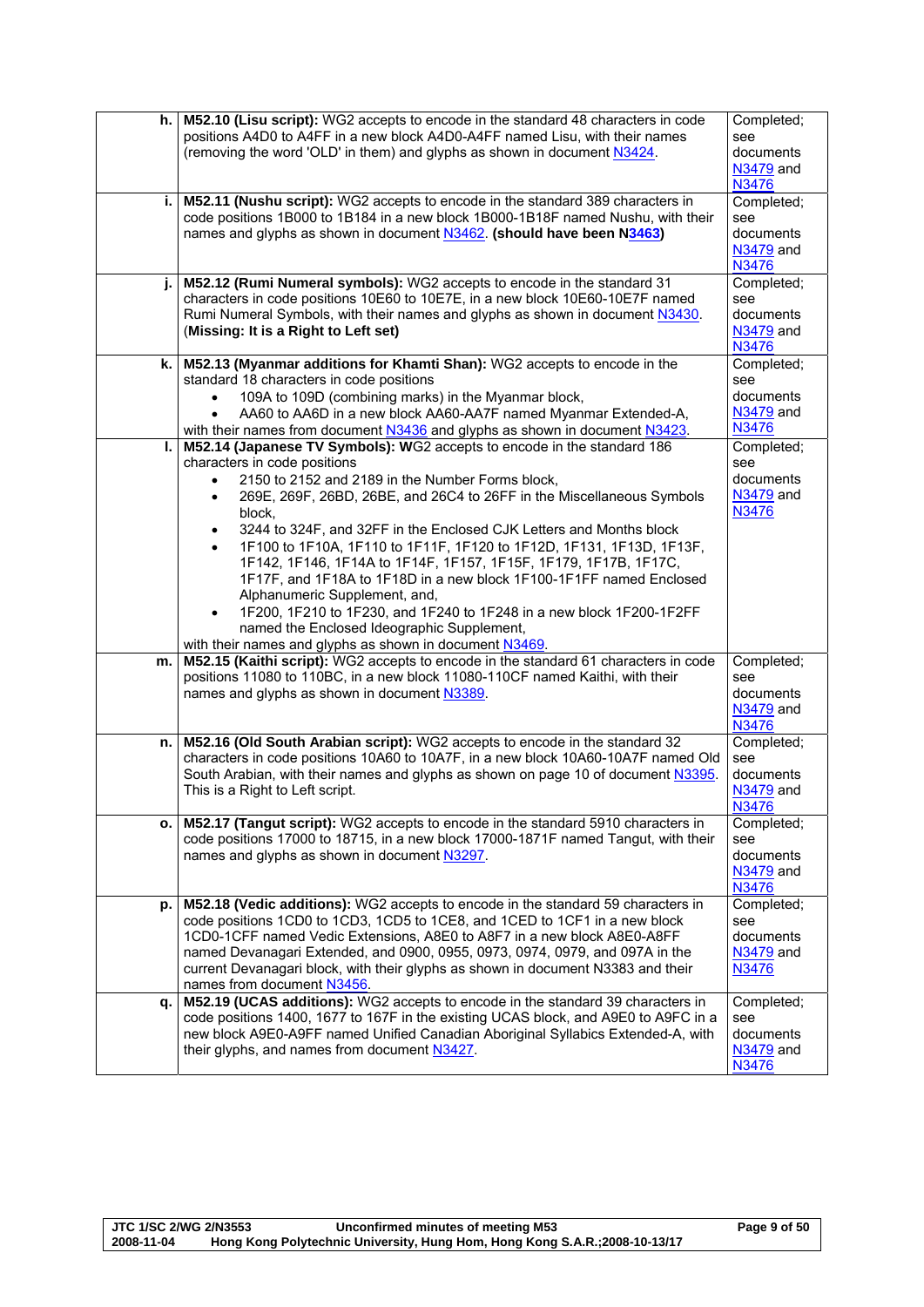|           | r.   M52.20 (Character additions): WG2 accepts to encode the following in the standard:                                        | Completed;    |
|-----------|--------------------------------------------------------------------------------------------------------------------------------|---------------|
|           | 19DA NEW TAI LUE THAM DIGIT ONE with its glyph shown in the last<br>a)                                                         | see           |
|           | line of Example 1 in document N3380;                                                                                           | documents     |
|           | 23E8 DECIMAL EXPONENT SYMBOL with its glyph shown in document<br>b)                                                            | N3479 and     |
|           | N3386, along with the user note 'Algol-60 token', based on the Russian                                                         | N3476         |
|           | standard GOST 10859-64;                                                                                                        |               |
|           | 20B6 LIVRE TOURNOIS SIGN with its glyph (L and T with a stroke<br>C)                                                           |               |
|           |                                                                                                                                |               |
|           | across) in Figure 1 in document N3387;                                                                                         |               |
|           | 20B7 SPESMILO SIGN with its glyph (straight version on page 1) from<br>d)                                                      |               |
|           | page 1 of document N3390;                                                                                                      |               |
|           | 20B8 TENGE SIGN with its glyph as from page 1 of document N3392,<br>e)                                                         |               |
|           | and,                                                                                                                           |               |
|           | The four characters:<br>f)                                                                                                     |               |
|           | 1DFD COMBINING ALMOST EQUAL TO BELOW,<br>i.                                                                                    |               |
|           | 2C70 LATIN CAPITAL LETTER TURNED ALPHA,<br>ii.                                                                                 |               |
|           | iii.<br>2C7E LATIN CAPITAL LETTER S WITH SWASH TAIL, and                                                                       |               |
|           | 2C7F LATIN CAPITAL LETTER Z WITH SWASH TAIL<br>iv.                                                                             |               |
|           | with their glyphs from document N3447.                                                                                         |               |
| s.        | M52.21 (Tamil named sequences): WG2 accepts to include in the standard the 289                                                 | Completed;    |
|           | Tamil named sequences proposed in document N3407.                                                                              | see           |
|           |                                                                                                                                | documents     |
|           |                                                                                                                                | N3479 and     |
|           |                                                                                                                                | N3476         |
|           | M52.22 (Disposition of PDAM6 ballot comments): WG2 accepts the disposition of                                                  | Completed;    |
| t.        |                                                                                                                                |               |
|           | ballot comments on PDAM6 in document N3476 and instructs its editor to prepare the                                             | see           |
|           | final text of Amendment 6 incorporating the dispositions, and include all the changes                                          | documents     |
|           | and additions accepted in resolutions M52.6 to M52.21 above.                                                                   | N3479 and     |
|           |                                                                                                                                | N3476         |
| u.        | M52.23 (Progression of Amendment 6): WG2 instructs its project editor to forward                                               | Completed;    |
|           | the final text of Amendment 6 along with the disposition of comments document N3476                                            | see           |
|           | to the SC2 secretariat for a second PDAM ballot. The final set of charts and names                                             | documents     |
|           | lists are in document N3466. The revised starting dates for this work item are: 2nd                                            | N3479 and     |
|           | PDAM 2008-05, FPDAM 2008-11 and FDAM 2009-06.                                                                                  | N3476.        |
| v.        | M52.24 (FCD of next edition): WG2 instructs its project editor to prepare a working                                            | In progress;  |
|           | draft of the text for the next edition of the standard updated to include the text of                                          | multiple-     |
|           | Amendment 6 for review at WG2 meeting M53.                                                                                     | column CJK    |
|           | The new schedule is WD 2008-09, FCD: 2008-11 and FDIS: 2009-06.                                                                |               |
|           |                                                                                                                                |               |
|           |                                                                                                                                | is not ready; |
|           |                                                                                                                                | WD is         |
|           |                                                                                                                                | available.    |
|           |                                                                                                                                | See           |
|           |                                                                                                                                | documents     |
|           |                                                                                                                                | N3508.        |
|           |                                                                                                                                | N3509 and     |
|           |                                                                                                                                | N3510         |
| AI-52-4   | IRG Convenor and IRG Editor (Dr. Lu Qin)                                                                                       |               |
|           | To take note of and act upon the following items:                                                                              |               |
| a.        | M52.26 (Multiple-column format for Ideograph charts): WG2 accepts the dense                                                    | In progress.  |
|           | formats for multiple columns as described in document N3408 as follows:                                                        |               |
|           | Format from page 5 for the main CJK Unified Ideographs block                                                                   |               |
|           | From page 6 for CJK Extension A block<br>$\bullet$                                                                             |               |
|           | From page 7 for CJK Extension B and Extension C block.<br>$\bullet$                                                            |               |
|           | WG2 further requests IRG to use these formats in preparing the multiple-column                                                 |               |
|           | formats in cooperation with the project editor with possible updates if necessary.                                             |               |
| b.        | M52.27 (IRG matters): WG2 requests IRG                                                                                         | In progress.  |
|           | to prepare and present plans for their work on 'Annex S revision' and<br>a)                                                    |               |
|           | 'IRG Principles and Procedures'                                                                                                |               |
|           |                                                                                                                                |               |
|           | b) to study and report on the request regarding Ideographic Description                                                        |               |
|           | Sequences (IDS) from document N3459 (Unicode Liaison Report)<br>towards inclusion in the standard                              |               |
|           | C)                                                                                                                             |               |
|           | to review and report on request for HKSCS extensions in document                                                               |               |
|           | N3445                                                                                                                          |               |
|           | for consideration at WG2 meeting 53.                                                                                           |               |
| c.        | To investigate and report on the availability of outline fonts for producing the CJK                                           | In progress.  |
|           | multiple-column charts - including CJK Ext. C.                                                                                 |               |
| $AI-52-5$ | Ad hoc group on principles and procedures (lead - Dr. V.S. UMAmaheswaran)<br>To take note of and act upon the following items. |               |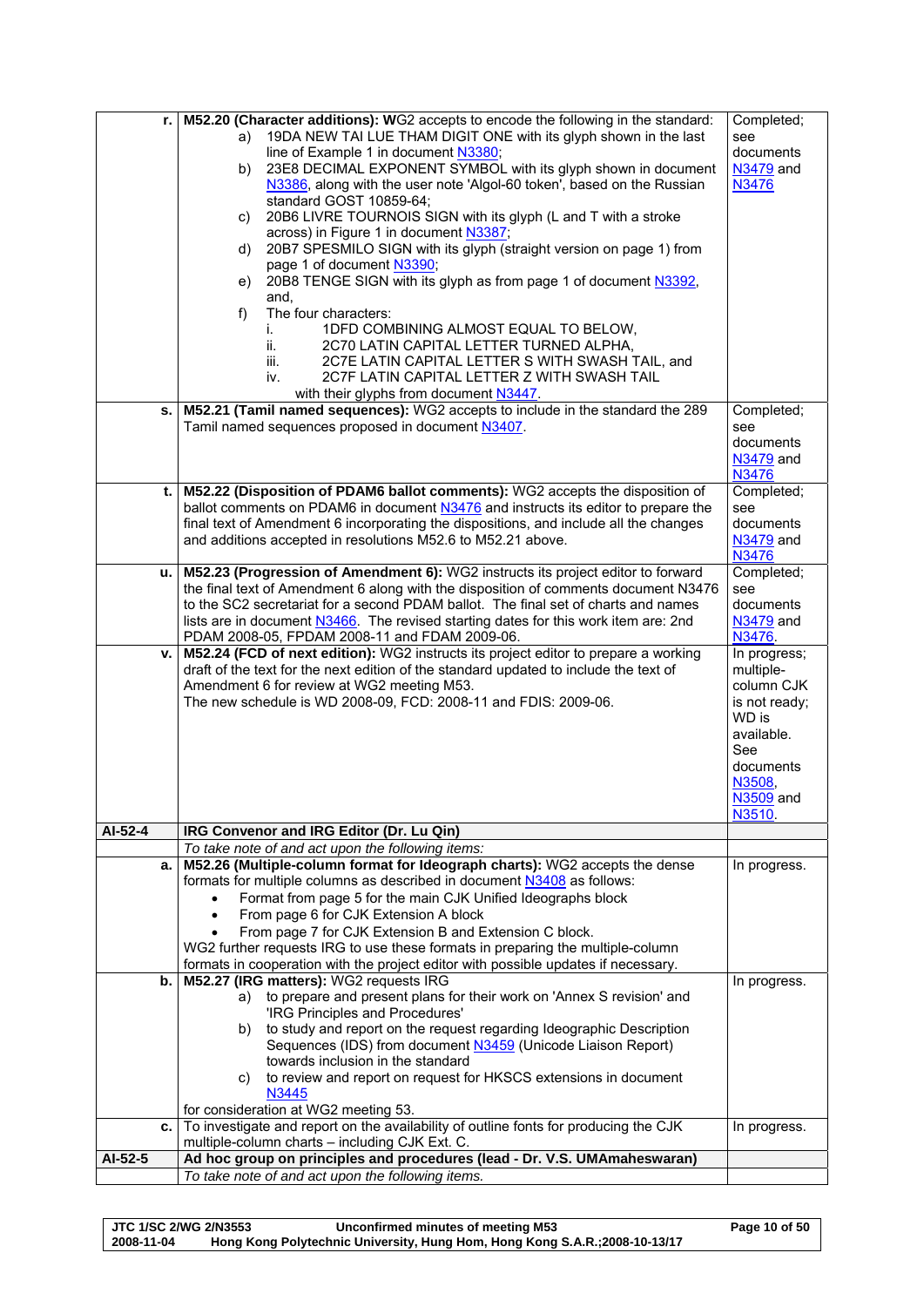| a.       | M52.4 (Additions to P&P): WG2 accepts the request to include the list of experts<br>contacted in proposals to WG2, to the Principles and Procedures document proposed<br>in document N3441.                                                                                                                                                                                                                                                                                                                                                  | Completed;<br>see document<br>N3452. |
|----------|----------------------------------------------------------------------------------------------------------------------------------------------------------------------------------------------------------------------------------------------------------------------------------------------------------------------------------------------------------------------------------------------------------------------------------------------------------------------------------------------------------------------------------------------|--------------------------------------|
| b.       | M52.5 (Principles for Dandas): WG2 adopts the principles guiding the encoding of<br>Dandas in Brahmic scripts from document N3457, and instructs its ad hoc group on<br>P&P to incorporate these into its document on Principles and Procedures (along with<br>the additions from resolution M52.4 above). WG2 further invites the Irish national body<br>to investigate and report on the current practice on use of currently encoded Dandas in<br>relevant scripts towards finalizing the list of scripts and their corresponding Dandas. | Completed;<br>see document<br>N3452. |
| AI-52-6  | China (Mr. Chen Zhuang)                                                                                                                                                                                                                                                                                                                                                                                                                                                                                                                      |                                      |
|          | To take note of and act upon the following items.                                                                                                                                                                                                                                                                                                                                                                                                                                                                                            |                                      |
| a.       | To provide revised document N3463 in six weeks after this meeting, to be able to act<br>on Resolution M52.11 (Nushu script): WG2 accepts to encode in the standard 389<br>characters in code positions 1B000 to 1B184 in a new block 1B000-1B18F named<br>Nushu, with their names and glyphs as shown in document N3462. (should have<br>been N3463)                                                                                                                                                                                         | Completed;<br>see document<br>N3463. |
| AI-52-7  | Ireland (Mr. Michael Everson)                                                                                                                                                                                                                                                                                                                                                                                                                                                                                                                |                                      |
|          | To take note of and act upon the following items.                                                                                                                                                                                                                                                                                                                                                                                                                                                                                            |                                      |
| a.       | M52.5 (Principles for Dandas): WG2 adopts the principles guiding the encoding of<br>Dandas in Brahmic scripts from document N3457, and instructs its ad hoc group on<br>P&P to incorporate these into its document on Principles and Procedures (along with<br>the additions from resolution M52.4 above). WG2 further invites the Irish national body<br>to investigate and report on the current practice on use of currently encoded Dandas in<br>relevant scripts towards finalizing the list of scripts and their corresponding Dandas. | In progress.                         |
| AI-52-8  | Japan (Mr. Masahiro Sekiguchi)                                                                                                                                                                                                                                                                                                                                                                                                                                                                                                               |                                      |
| a.       | To take note of and act upon the following items.<br>Review and feedback on two proposed Kana characters with reference to documents<br>N3388 and N3394 for meeting M53.                                                                                                                                                                                                                                                                                                                                                                     | Completed;<br>see document<br>N3528. |
| AI-52-8  | Korea (Republic of) (Prof. Kyongsok Kim)                                                                                                                                                                                                                                                                                                                                                                                                                                                                                                     |                                      |
|          | To take note of and act upon the following items.                                                                                                                                                                                                                                                                                                                                                                                                                                                                                            |                                      |
| a.       | To prepare a contribution elaborating on the differences between Unicode and<br>ISO/IEC 10646 reported in document N3422, and to gather and report on feedback on<br>this document from national bodies and liaison organizations                                                                                                                                                                                                                                                                                                            | In progress.                         |
| AI-52-9  | <b>USA (Ms. Deborah Anderson)</b>                                                                                                                                                                                                                                                                                                                                                                                                                                                                                                            |                                      |
|          | To take note of and act upon the following items.                                                                                                                                                                                                                                                                                                                                                                                                                                                                                            |                                      |
| a.       | Coordinating with Mr. Michael Everson, to contact the Abkhaz user community<br>on the alternatives for PE with descender versus PE with hook discussed at<br>the meeting with reference to documents on Abkhaz $-$ documents $N3429$ and<br>N3435.                                                                                                                                                                                                                                                                                           | Completed;<br>see document<br>N3540. |
| Al-52-10 | Unicode Consortium (Mr. Peter Constable)                                                                                                                                                                                                                                                                                                                                                                                                                                                                                                     |                                      |
|          | To take note of and act upon the following items.                                                                                                                                                                                                                                                                                                                                                                                                                                                                                            |                                      |
| a.       | Is invited to prepare a contribution regarding the concept of using standardized IVSs<br>instead of encoding more compatibility ideographs for discussion at a future WG2<br>meeting (reference US ballot comments T.3 on FPDAM5 in document N3413, and<br>document N3459).                                                                                                                                                                                                                                                                  | Completed;<br>see document<br>N3525. |
| AI-52-11 | All national bodies and liaison organizations                                                                                                                                                                                                                                                                                                                                                                                                                                                                                                |                                      |
| a.       | To take note of and act upon the following items.<br>M52.25 (Multi-Letter Jamo characters): WG2 rejects the proposal in document                                                                                                                                                                                                                                                                                                                                                                                                             | Noted.                               |
|          | N3458 to add 9 multi-letter Jamo characters based on the feedback in document<br>N3464 and discussion at this meeting.                                                                                                                                                                                                                                                                                                                                                                                                                       |                                      |
| b.       | M52.26 (Multiple-column format for Ideograph charts): WG2 accepts the dense                                                                                                                                                                                                                                                                                                                                                                                                                                                                  | Noted.                               |
|          | formats for multiple columns as described in document N3408 as follows:<br>Format from page 5 for the main CJK Unified Ideographs block<br>From page 6 for CJK Extension A block<br>From page 7 for CJK Extension B and Extension C block.<br>WG2 further requests IRG to use these formats in preparing the multiple-column<br>formats in cooperation with the project editor with possible updates if necessary.                                                                                                                           |                                      |
| c.       | M52.29 (Future meetings): WG 2 meetings:                                                                                                                                                                                                                                                                                                                                                                                                                                                                                                     | Noted.                               |
|          | Meeting 53 - 2008-10-13/17, Hong Kong Polytechnic University, HKSAR<br>Meeting 54 - 2009-04-20/24, Bay Area (pending confirmation), USA; Toronto,<br>Canada (alternate)<br>Meeting 55 - 2009-10-26/30, Tokushima, Japan (with SC2 plenary)<br>Meeting 56 - Spring 2010, Bay Area (pending confirmation), USA<br>Meeting 57 - Fall 2010, Korea (pending confirmation)                                                                                                                                                                         |                                      |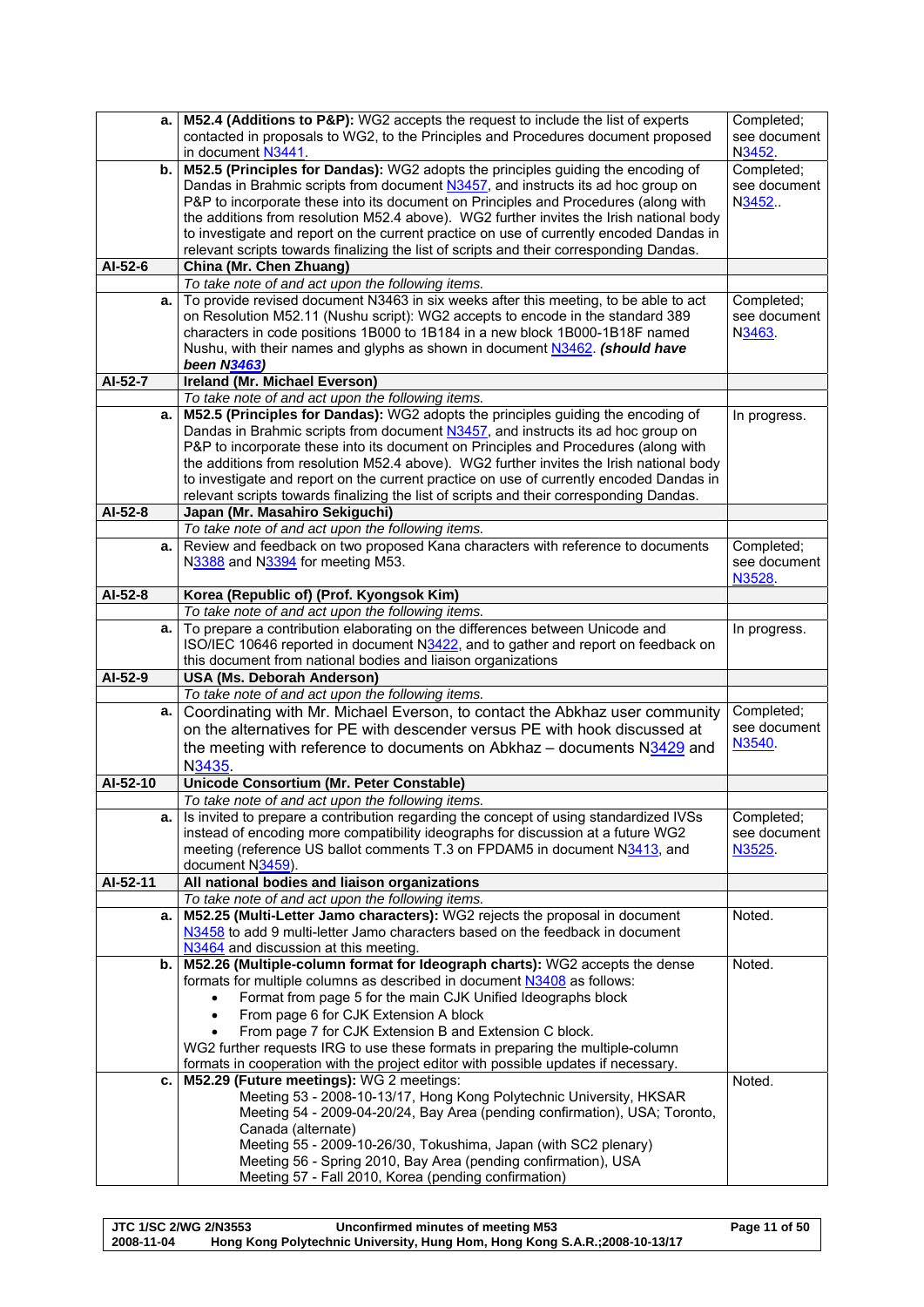| d. I | To review and feedback to Korea on document N3422 including the Korean standard<br>KS X1026-1. | Completed:<br>see document<br>N3536. |
|------|------------------------------------------------------------------------------------------------|--------------------------------------|
| e. I | To review and feedback the following proposals for consideration at the next meeting           | Some                                 |
|      | M53:                                                                                           | updates or                           |
|      | Proposal to add two Kana characters with reference to documents N3388 and<br>a.                | feedback;                            |
|      | N3394.                                                                                         | Manichaean                           |
|      | Batak script proposal with reference to documents N3293, N3320 and N3445.<br>b.                | $(N3486)$ ,                          |
|      | Mandaic script proposal with reference to document N3373.<br>C.                                | Mandaic                              |
|      | Manichaean script proposal with reference to document N2544<br>d.                              | (N3485),                             |
|      | Egyptological Yod and Cyrillic breathings proposal with reference to documents<br>е.           | Egyptological                        |
|      | N3382, N3393, N3431 and N3432                                                                  | Yod etc.                             |
|      | Sorang Sompeng script with reference to documents N1957 and N3410<br>f.                        | (N3487),                             |
|      | Varang Kshiti script with reference to documents N1958 and N3411<br>g.                         | Batak                                |
|      | Last resort pictures in plane 14 with reference to document N3412<br>h.                        | $(N3489)$ , and                      |
|      | Naxi Dongba pictograph with reference to documents N3425 and N3442<br>ı.                       | Naxi Dongba                          |
|      | 109 more Unified Canadian Aboriginal Syllabics with reference to document<br>ı.                | (N3543)                              |
|      | N3437                                                                                          |                                      |
|      | Chakma script with reference to document N3428.<br>k.                                          |                                      |
|      | 22 additional Arabic pedagogical characters with reference to document N3460                   |                                      |
|      | Old Yi script with reference to document N3288.<br>m.                                          |                                      |

## **5 JTC1 and ITTF matters**

- FYI Amendment 4 has been published 2008-07-01. Available free download from ITTF http://standards.iso.org/ittf/PubliclyAvailableStandards/index.html.
- FYI Amendment 5 FDAM is under ballot in ITTF/JTC1, closing 2008-11-05.

## **6 SC2 matters**

## *6.1 SC2 Program of Work*

**Input documents: SC2-POW JTC1/SC2 Program of Work - http://www.dkuug.dk/JTC1/SC2/open/pow.htm**

FYI – The latest SC2 program of work is available from the SC2 web site.

## *6.2 Ballot results – Amendment 6.2*

## **Input documents:**

**3515 PDAM 6.2 Voting/Table of Replies; sc2 n3404; SC2 Secretariat; 2008-09-25** 

Of the 30 member bodies, 9 did not vote, 1 submitted just a comment, and 20 voted. Of those voting, 8 had approved with no comments, 4 had abstained, 2 had approved with comments and 6 had disapproved with comments, indicating they will change to approve if their comments are satisfactorily addressed. Several supporting documents were also submitted in support of the comments. See the discussions and dispositions under section 9 starting on page 20 and section 0 starting on page 36.

## *6.3 SC2 business plan*

SC2 business plan document 02n4035.pdf, which will be submitted to JTC1 plenary meeting to be held in Nara, Japan, 2008-11-10/15 is now posted to the SC2 web site. Several WG2 experts had reviewed the draft and sent in the comments, which were all accepted and reflected.

## **7 WG2 matters**

## *7.1 Roadmap*

**Input document:** 

**3518 Snapshot of Pictorial view of Roadmaps to BMP, SMP, SIP and SSP; Uma; 2008-10-06** 

Dr. Umamaheswaran introduced the latest snapshot of the roadmaps. The changes are listed towards the end of the document. Dr. Umamaheswaran highlighted the introduction of the label TIP – Tertiary Ideographic Plane, for plane 03, by the roadmap ad hoc. It has allocations of Old Hanzi and Oracle Bone characters. Based on discussion related to IRG matters item 9, in section 8.1 starting on page 16, the Old Hanzi will be replaced with its components, one of which is the Oracle Bones set.

*Disposition:* Accept and post the roadmap snapshot to WG2 site and send to SC2 for information. *Action Item:* Roadmap ad hoc to update the roadmap for TIP replacing Old Hanzi with the scripts under that collection.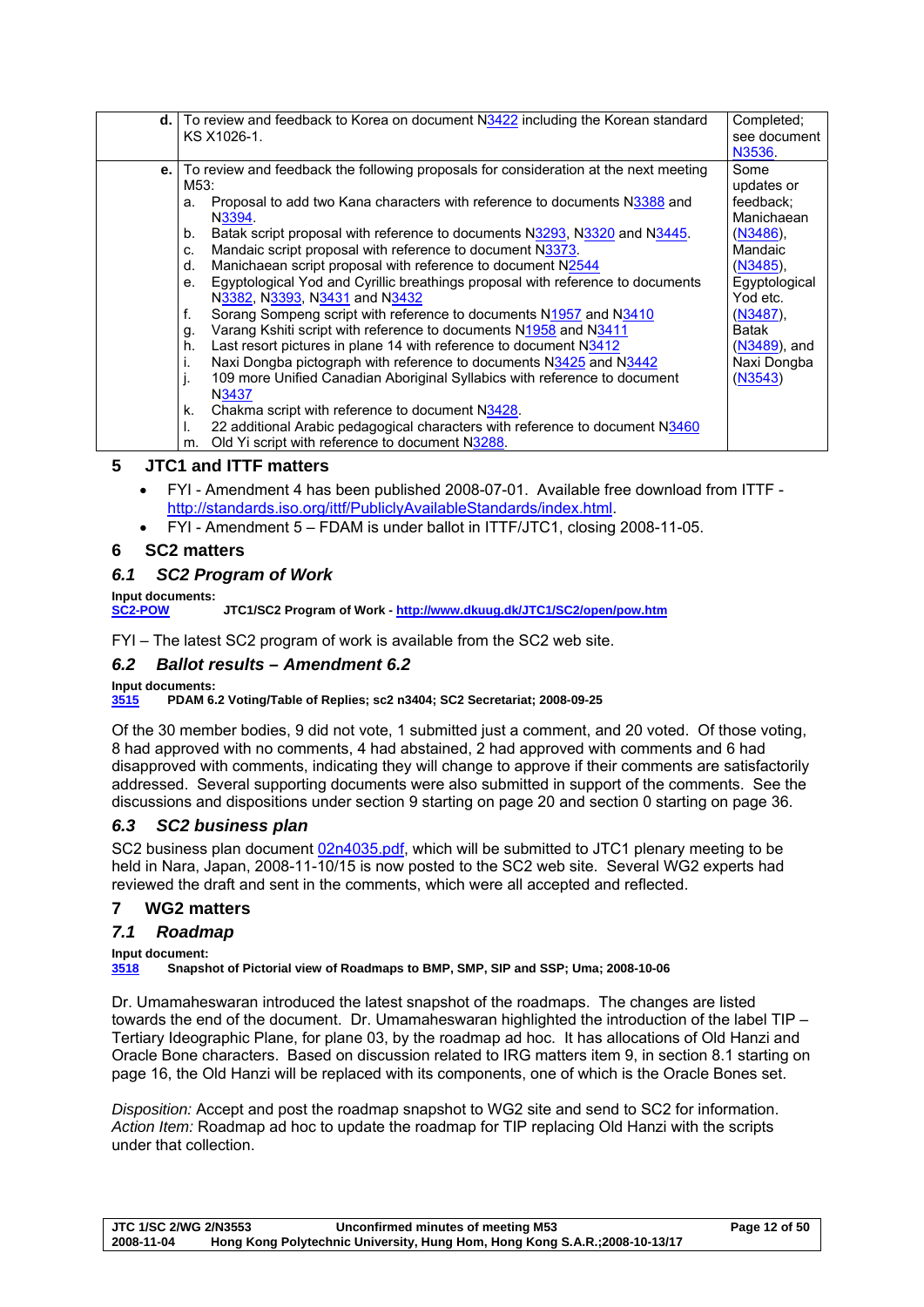## *Relevant resolution:*

## **M53.29 (Roadmap snapshot): Unanimous**

WG2 instructs its convener to post the updated snapshot of the roadmaps (in document N3518) to the WG2 web site and communicate the same to SC2 secretariat. The roadmap ad hoc is to remove Old Hanzi, and add Bronze (about 4000) and Small Seal (about 10000) in the Tertiary Ideographic Plane for the next version of the roadmap.

## *7.2 Working Draft of next 10646 edition*

## **Input documents:**

| 3508 | Intro/status for 10646 WD; Michel Suignard; 2008-09-17 |
|------|--------------------------------------------------------|
| 3509 | 10646 WD main text; Michel Suignard; 2008-09-15        |
| 3510 | 10646 WD charts; Michel Suignard; 2008-09-17           |

Mr. Michel Suignard: Document N3508 is an introduction to what is in the Working Draft. Document N3510 contains the new format for the charts. You have some of this format in Amd. 6. It is a huge document and some printed copies are available for you take a look. All the changes are editorial in nature. The names, glyphs and the charts are from all the Amds. 1 through 6 plus the current edition of the standard. We have synchronized with Unicode consortium. I have done some minor changes – they are technical – but should not be controversial. These are related to synchronization with Unicode, for example, section on ill-formed UTF-8 sequences. There is a description of the CJK multicolumn charts. The old annotation format is now changed to the new format – and Annex P therefore will be reduced considerably in the new edition. The USIs are now referenced to a separate document. We have included Amd. 6 in the scope of the WD. Since Amd. 6 is will be getting firmed up at the end of this meeting we will be able to firm up the WD also. If you have any feedback please let me have them now and don't wait till November. Consider the changes that have been introduced in the WD  $N3509$  as the new text – much of it you have seen in the previous draft of this WD. Discussion:

- a. Mr. Mike Ksar: When do you plan to submit to WG2?
- b. Mr. Michel Suignard: The multiple-column format is still to be reviewed before we can go forward. Most of the material is ready. Document N3510 contains the charts. I have indicated some known errors in this document. These are all font issues. If you do find any mistakes – for example, differences from the accepted Amds. 1 to 6, let me know. This is the first time you are seeing all the charts together and should not differ from Amds. 1 to 6. You can take a look at the hardcopies if you prefer, and give me the feedback.

## *Disposition:*

Based on the discussion under section 7.3 below on multiple-column CJK charts, the WD is not ready to progress to a ballot. Also other discussions at the meeting resulted in expanding the scope of the next edition to include contents of Amd. 7 also. As a result a second working draft will be produced by the next meeting. The schedule is accordingly updated.

## *Relevant resolution:*

## **M53.28 (Working Draft of next edition): Unanimous**

WG2 instructs its project editor to prepare an updated Working Draft for the next edition of the standard by 2009- 03, based on documents N3508, N3509 and N3510, reflecting the feedback from this meeting, and changes resulting from resolutions M53.17 on Amendment 6, M53.25 on Amendment 7 and M53.27 on multiple-column formats for CJK, above. WG2 notes that the scope of the next edition is extended to include the additions in Amendment 7. The updated start dates for the next edition of standard are: FCD: 2009-05 and FDIS: 2009-11.

## *7.3 Multiple-column charts for CJK ideographs*

Mr. Michel Suignard: We discussed this topic at the last meeting. We have some licensing issues about the fonts. Access to the fonts must be made available to the project editor. IRG members have to make these fonts available. If a character is submitted for acceptance the font must be supplied to the editor – this is not a new requirement. It is a little more complicated to produce the Unicode pdf publications, as compared to the 10646 pdf files. I will be sending a formal request to the IRG for the fonts for the multiple-column charts. I could wait till the next IRG meeting – but this will delay the production of the next edition for the ballot. CJK Ext. B was not produced the first time around in multiple-column format. IRG has some issues with it since they may not have the needed fonts.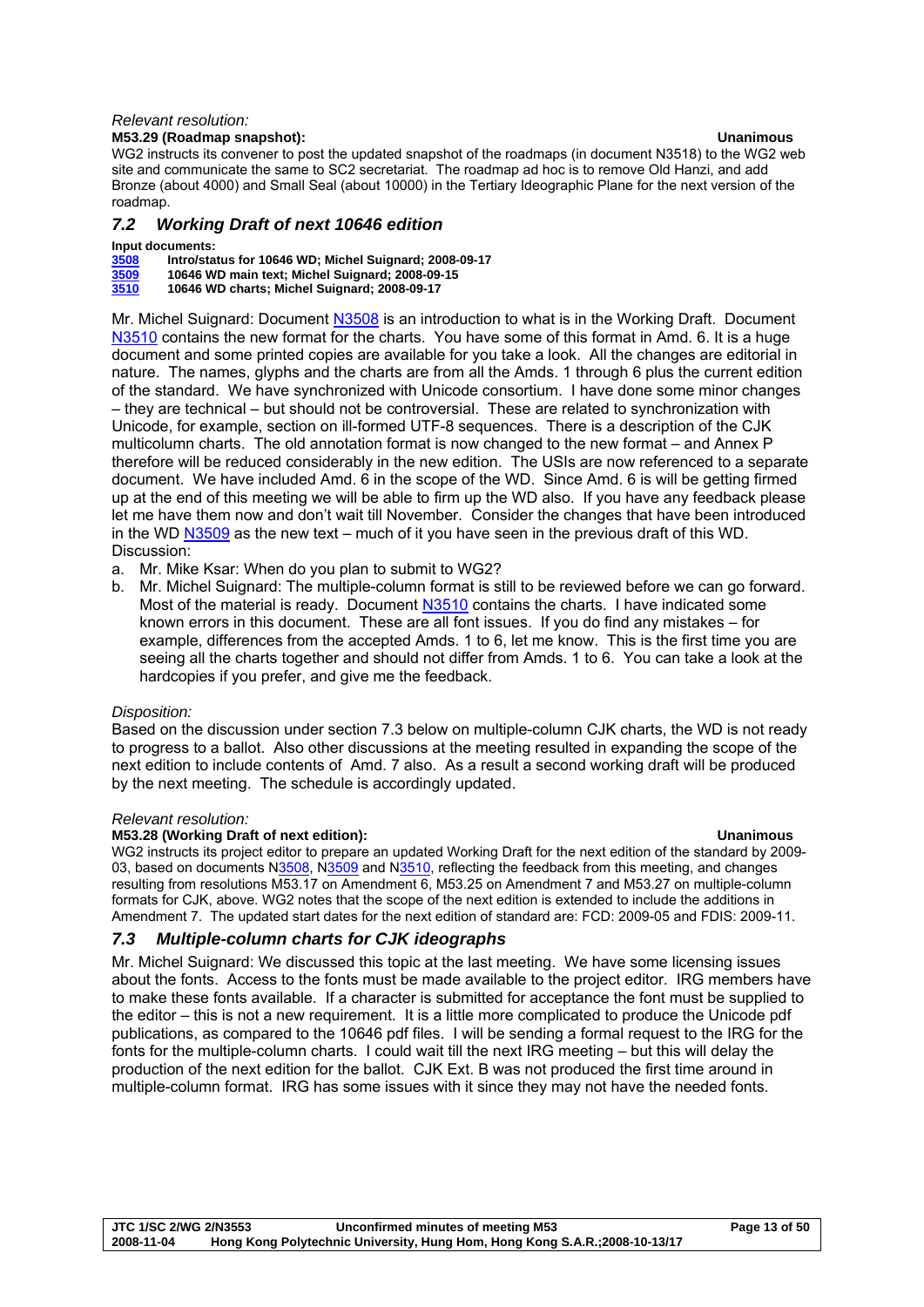Discussion:

- a. Mr. Masahiro Sekiguchi: The reason we need to produce the multiple-column format is because it was proposed by the editor. We could go ahead with the existing formats if the fonts will delay the production.
- b. Mr. Michel Suignard: The production will be messy in my opinion. The characters that are in some columns cannot be produced easily. Changes are already made for some parts. As to Ext. B, for the first CD or publication, we could go ahead with the single column, if the fonts are going to be delayed two years or more. For the others we do have fonts available commercially. This is not ideal for publishing this standard.
- c. Mr. Mike Ksar: We have taken a resolution to have all the charts in multiple-column including Ext. B. It is the responsibility of the IRG members to make the fonts available to the editor. We have alerted the IRG at least a year or so ago.
- d. Mr. Masahiro Sekiguchi: The IRG was negative due to the work load for Ext. B. IRG answered that they needed several years to get the fonts available. WG2 ignored that response - that is my understanding.
- e. Mr. Michel Suignard: The fonts should exist if Ext. B does not have fonts for some characters, that is a serious issue. Producing the chart and getting the fonts are two separate issues. If the fonts are available for each of the sources for Ext. B then we can produce the charts. If IRG is responding that some sources in Ext. B do not have fonts, that is not acceptable. That is why I do not understand IRG members saying that the fonts do not exist for some of the sources.
- f. Dr. Lu Qin: From IRG point of view, Ext. B multicolumn fonts should be available end of next year. Because, when it was decided to publish Ext. B, we went to a single column. Some IRG members are doing some standardization of the fonts within their own countries, and hence they are not willing to supply some font.
- g. Mr. Michel Suignard: Because of the production issue with IRG members holding back the fonts, we can delay the Ext. B multicolumn and produce a multicolumn as an amendment to the edition. It is not an ideal solution, but I can live with it.
- h. Mr. Mike Ksar: I want to know which national bodies are not moving as fast as they could in providing the fonts to progress the multicolumn for Ext. B.
- i. Dr. Lu Qin: More than one IRG member is not willing. Two member bodies who have large collections are requesting delay. The rest of them are available now. If the two are missing we cannot review the multicolumn chart.
- j. Mr. Mike Ksar: Why should those who have responded to the WG2 request be penalized by the other IRG members? Can the editor be given the fonts for at least those that are ready?
- k. Dr. Lu Qin: Because of the delay by the two members we did not request the others to submit their fonts to the editor. We can certainly request the members who already have them and if they don't have plans to revise them.
- l. Mr. John Knightley: If it is missing the multiple-column charts we cannot ballot the next edition.
- m. Prof. Kyongsok Kim: When we review the multiple-column charts there may be some changes to be made.
- n. Mr. Mike Ksar: That is fine. We can review them when all the fonts are available. At least the fonts will be made available to the editor. We need to show some progress.
- o. Mr. Michel Suignard: I have fonts available for all Amds. up to 6.2 except for the ideographs; that is a glaring exception to our working rule regarding the fonts.
- p. Mr. Mike Ksar: Even if we go with Ext. B in a single column format, the editor will have the fonts available for the next edition.
- q. Mr. John Knightley: Will the working document be made available for review?
- r. Mr. Mike Ksar: Yes.
- s. Mr. Michel Suignard: I was planning to show the radicals information also. We need the radical information as part of the database. There is no full agreement on the radicals for each source. At least one source is needed. It does not matter which source is picked. Some ideographs can have multiple interpretations about the radical information.
- t. Mr. Masahiro Sekiguchi: You mentioned that the source reference but that cannot be made normative in the standard. If it is source based the normativeness stays with the sources.
- u. Mr. Michel Suignard: I agree the radical information cannot be normative. Some of the CJK ideographs can have large set of radicals – and so do the long names.
- v. Mr. Masahiro Sekiguchi: I personally don't like the abbreviations; the submitters wanted the particular long name for a purpose. I cannot go back to the Japanese national body and ask for an abbreviated name.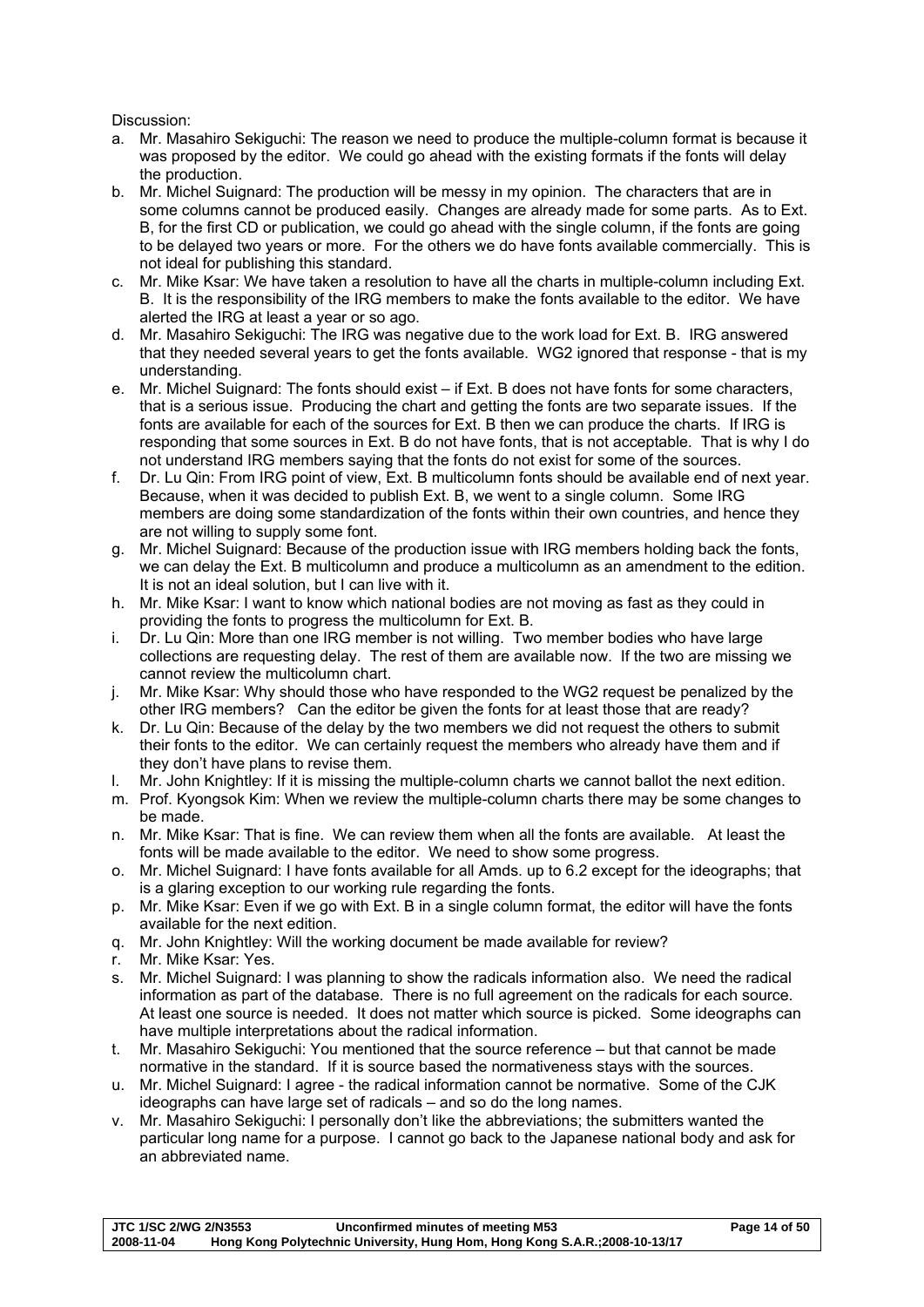w. Mr. Michel Suignard: I will work with different national bodies to see how we can get names that will fit into the cells. I will add the radical stroke information as informative, and that will not be part of the source reference files which are normative.

See also discussion on *Item 2* under IRG matters on page 17. The following resolution was adopted as an outcome of the above discussions and the discussion under IRG matter item 2.

## *Relevant resolution:*

## **M53.27 (Multiple-column formats for CJK in next edition): Korea (RoK) – Abstain; Canada, China, Finland, Ireland, Japan, Poland, UK and USA - Accept**

WG2 notes that the production of multiple-column format for CJK charts is dependent on timely availability of the requisite fonts from IRG member bodies. WG2 also takes note of a similar dependency on availability of fonts for the Unicode standard described in document N3524. IRG member bodies are requested to send the requisite fonts for non-CJK Extension B charts before 2008-12-31 and for CJK Extension B charts before 2009-10-15, to the project editor. The IRG convener is instructed to seek the cooperation of the IRG member bodies to meet the above dates.

## *7.4 Handling of CJK compatibility characters with Variation Sequences*  **Input document:**

**3525 Handling CJK compatibility characters with variation sequences; Ken Lunde & Eric Muller; 2008-10-06** 

Document N3525 is the result of an action item on the Unicode Consortium from last meeting. It is related to using Ideographic Variation Sequences (IVSs) as the mechanism to represent compatibility ideographs instead of separately encoding more compatibility ideographs.

Mr. Michel Suignard: The compatibility characters do not survive in their representations due to normalization. There is a need to find other mechanisms to preserve the distinction. Use of variation sequences is the solution for it. The downside is that we would keep the old and the new system. The fonts may not have the needed support for the glyph distinction. However, because of the Ideographic Variation Database (IVD), which is being supported by Unicode consortium, the IVS-kind of mechanism will be workable. The new ones are represented by IVSs. One of the efforts will be to have IVSs for existing compatibility characters as well. Another point to consider is 'where to put these IVSs'. We could be in the current definitions or in an IVD. Discussion:

- a. Mr. John Knightley: Could you please clarify the point about location of IVSs. Currently IVSs 1 to 16 exist for non CJK. IVD uses IVSs 17 to 256. Is the option to use IVSs 1 to 16? This document seems to talk about IVSs 17 to 256? Are CJK characters excluded for IVSs 1 to 16. This is not clear from the document.
- b. Mr. Michel Suignard: It does not matter to some extent. The document expresses the preferences for IVD usage of the 17 to 256. We can go either way. It will be an open question as to which ones we use and how to avoid collisions between two collections in IVD.
- c. Mr. John Knightley: I think there is a difference between the two in the sense that the process used for IVD is different from the regular IVSs in the standard. Do they have different statuses in the standard?
- d. Mr. Michel Suignard: The IVD is by references / links whereas the other IVSs in the standard get more scrutiny.
- e. Mr. Mike Ksar: I invite you, Mr. John Knightley, to write down the questions you have raised as feedback to this document – we can post it to WG2.
- f. Mr. Michel Suignard: We need feedback from WG2 does IVD make sense? Is the use of IVSs for compatibility characters the direction we want to go?
- g. Mr. Mike Ksar: There is interest from some members in this group.
- h. Mr. Michel Suignard: The open question would be to where to add these? We need to address this at this meeting – because we have a collection for consideration at this meeting.
- i. Mr. Masahiro Sekiguchi: Japanese national body needs to review the proposal that has been introduced only at this meeting. As to the content – the problem statement in the paper seems to be reasonable. There are some advantages of using the compatibility ideographs. We will need more details of the problems on using the compatibility ideographs versus the IVSs. Japan introduced / published X0213 about 5 years ago as Coded Character set. In reality, nobody is using the X0213 in Japan – they use it as purely a collection of characters. Users use the UCS encoding for that collection which is used as a profile. Some X0213 characters are mapped to compatibility ideographs. The problem stated in the paper is not reported in Japan – my personal experience is that the problem stated in the paper has not occurred.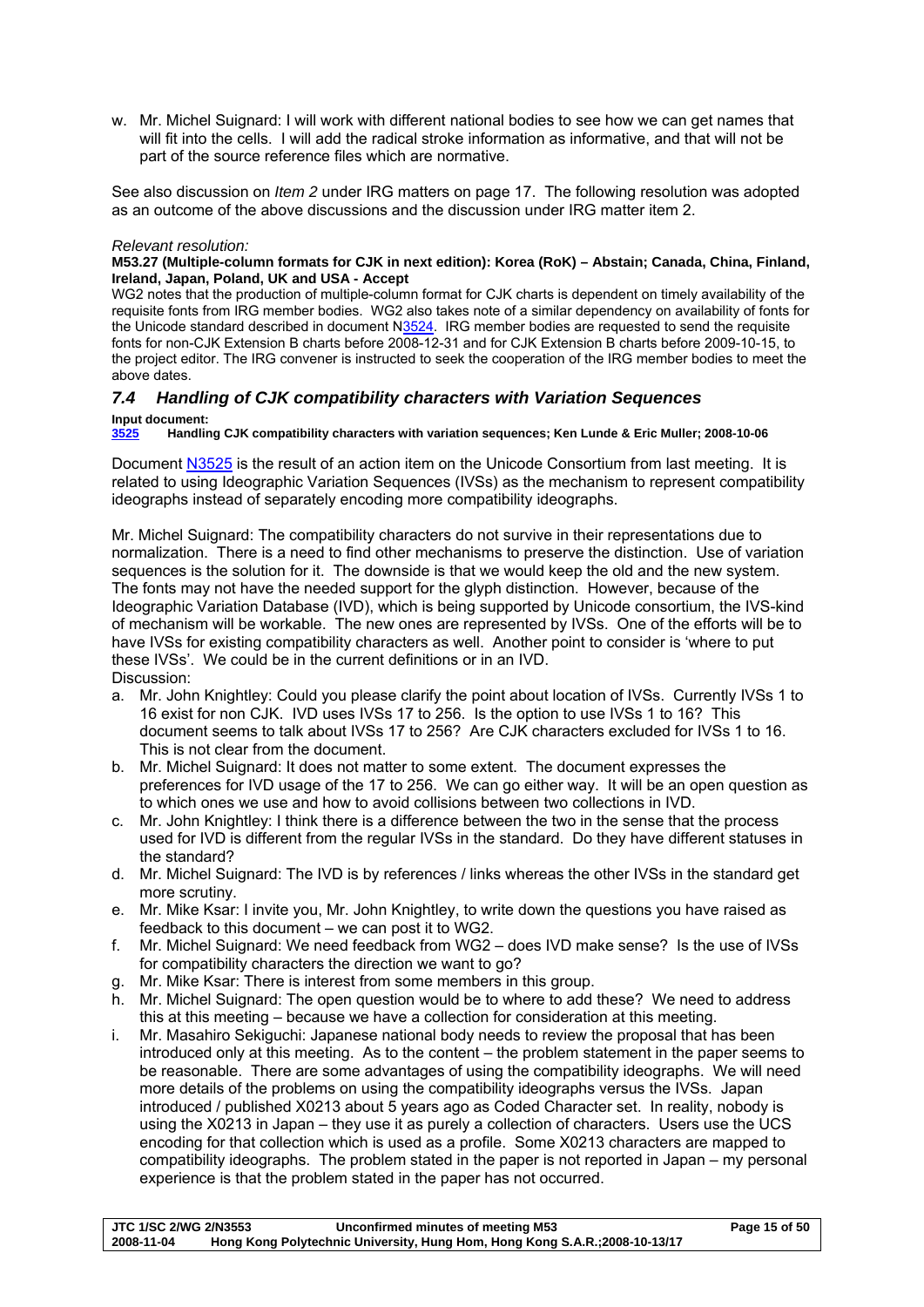- j. Mr. Michel Suignard: We already had a discussion on this topic at the last meeting when we entertained the ARIB collection. The contribution is new but discusses the points that were brought up and discussed at the last meeting. It is not a new discussion. The normalization issue is kind of not there to the full extent - but is coming; more and more that the normalization will be used, for example in IRIs, the RFC 3987 has normalization as part of it. Same with IDNs. Any normalization step will not keep the distinction between the compatibility ideographs and their equivalents. You may not see it – but is coming. As to the timing, I would not disagree to have some more review time. At the same time, we should not add more compatibility ideographs till we have a resolution on the IVSs or not.
- k. Mr. Mike Ksar: I understand the Japanese concerns we have the Japanese contribution document N3530 on the agenda. We may get to it at this meeting. From the timing point of view, the contribution in N3525 addresses the proposal in N3530 as well. We may not take a decision on the Japanese request at this meeting.
- l. Mr. Masahiro Sekiguchi: You are right that N3530 is large in its collection and WG2 would require more time. I would like to introduce this document at this meeting, and we do understand that WG2 would need more time. Unless there is serious problem we would like to have the compatibility proposal for future processing in WG2. We are not looking for inclusion in the standard at this meeting.
- m. Mr. Michel Suignard: We may decide in WG2 that the solution to the Japanese compatibility ideographs would be to use IVSs, or as single compatibility ideographs.
- n. Mr. John Knightley: Strictly for the Japanese contribution, there are other issues as well besides the IVSs or not question. The UK may agree that Japan would introduce the proposal – then we would provide the feedback. As to the IVSs there are number of questions and the answers would help WG2 to decide. Understanding what goes on during normalization would be useful for people.
- o. Mr. Mike Ksar: We will discuss the Japanese proposal at this meeting.
- p. Dr. Lu Qin: For compatibility ideographs, as the IRG rapporteur, even though compatibility is not part of IRG agenda, these should be discussed in IRG. In the past the compatibility ideographs have caused problems in potential unification work in IRG. There are two columns – compatibility ideographs and their equivalents. IRG should review it.
- q. Mr. Mike Ksar: A number of questions have been raised mostly to make the use of and the impact of the normalization better understood. Japan should be made aware of the risks in losing due to normalization for IRIs, IDNs etc. We are not ready to adopt the IVSs as the way to go for the compatibility ideographs. Neither can we decide on the Japanese contribution at this meeting.
- r. Dr. Umamaheswaran: There are a number of papers and materials available on the impact of normalization etc. I don't think we are asking for a tutorial to be given to WG2. I would encourage the WG2 members to go and read up from the FAQs.
- s. Mr. Masahiro Sekiguchi: UCS does not mandate normalization it defines it. Some applications may mandate it. My personal opinion is that the mapping of some x0213 compatibility ideographs is very risky – it can get lost in those applications using normalization. The new Japanese proposal is a special purpose set – and does not assume general purpose applications. The risk management has to address the intended use – general purpose versus special purpose, whether or not normalization gets used therein or not.
- t. Mr. Michel Suignard: The process that is doing the normalization is not aware as to whether the data is used by special application context or not. The context will not be known in general. The proposal was that IVSs will preserve the distinction of compatibility ideographs irrespective of the context.

*Disposition:* Get IRG and national body feedback.

## *Relevant resolution:*

## **M53.31 (IVSs for compatibility ideographs): Unanimous**

The IRG, and all national bodies and liaison organizations, are requested to review and provide feedback on document N3525 on using IVSs as the solution for representing additional compatibility ideographs.

## **8 IRG related**

## *8.1 Summary Report from IRG 30*

- **Input documents:<br>
<u>3511</u> IRG 30 R<br>
3512 Summar 3511 IRG 30 Resolutions; IRG – Lu Qin; 2008-06-13**
- **3512 Summary Report IRG30; IRG Lu Qin; 2008-09-16**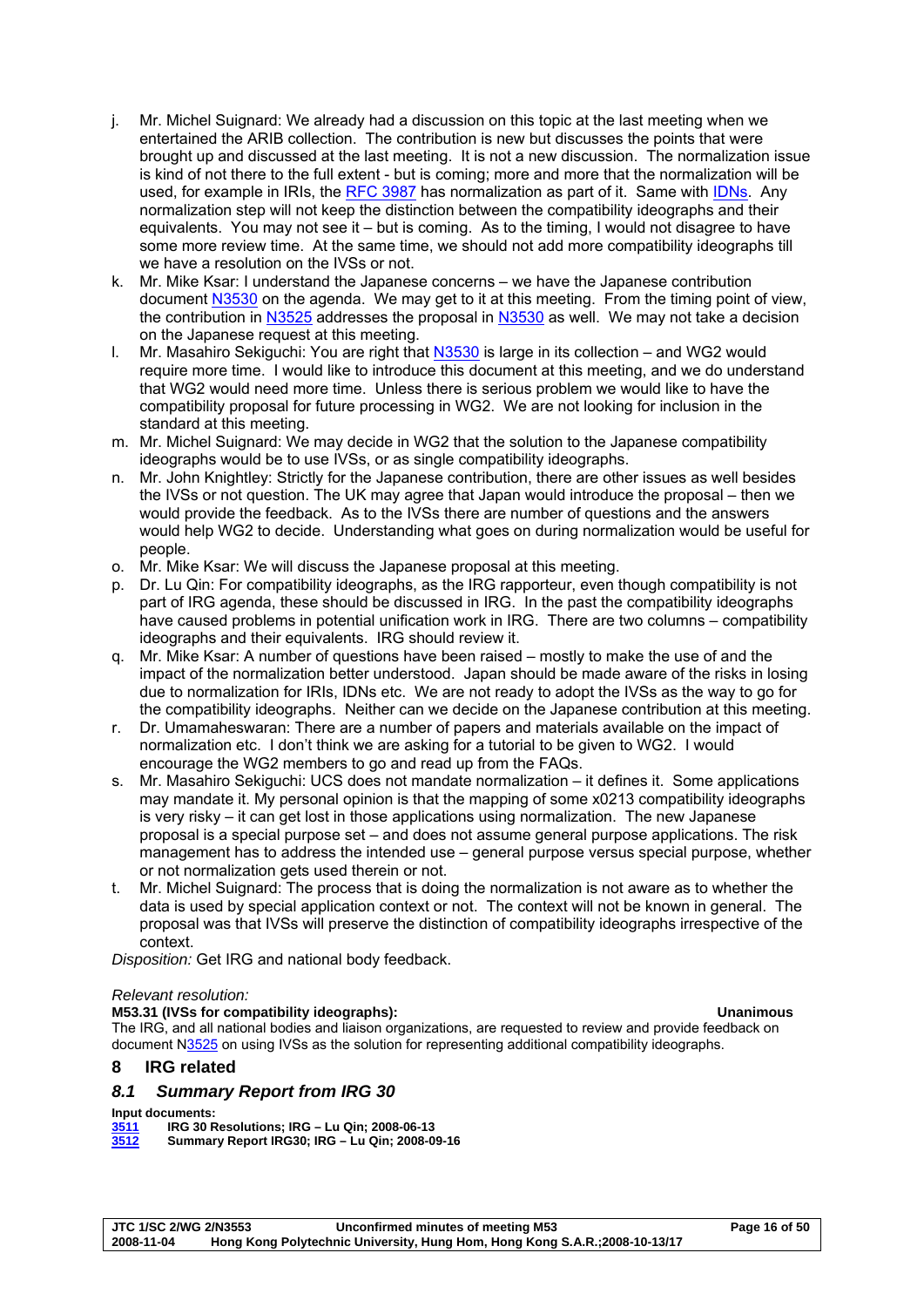Dr. Lu Qin: Document N3511 contains the resolutions from IRG meeting 30. I will go through document N3512 that contains the summary report pointing to relevant IRG 30 resolutions as needed. Items are marked in this document such as for endorsement by WG2.

## *Item 1 – Future meetings*

IRG 31 in Kunming, China, 2008-11-10/14. IRG 32 will be HKSAR 2009-06-15/19 --- to be confirmed. IRG 33 – looking for a host – TCA or Macau possible in November 2009.

IRG needs endorsement for IRG meeting 31 in Kunming, China, 2008-11-10/14. See *relevant resolution* on IRG meeting 31 in resolution **M53.33** on page 43.

## *Item 2 – CJK Ext B multiple-column code charts*

(For information to WG2)

Dr. Lu Qin: China and TCA want longer time for updating their fonts to follow their national glyph policies. The fonts will be available end of 2009 – but has to be reviewed within IRG. IRG will review and will be ready ending in 2012.

Discussion:

- a. Mr. Mike Ksar: Will the fonts be available?
- b. Dr. Lu Qin: The fonts will be available end of 2009. I am reporting what went on at IRG showing 2012 as end of review date. WG2 can give instruction to IRG, and I can inform IRG of the instruction. I cannot predict how the IRG member bodies will respond.
- c. Mr. Michel Suignard: If we have the fonts available by end of 2009 we can use these to publish the multiple-column CJK charts. IRG will be free to review and correct them for the next three years.
- d. Dr. Lu Qin: I will try to pass on the WG2 instructions to IRG. The 2012 end date was the worst case scenario. We have not seen the two largest sets and IRG is not comfortable as to whether the new fonts are going to show unification problems or not at this time.
- e. Mr. Mike Ksar: We cannot accept the IRG resolution M30.2. It poses significant delay for publishing the next edition of the charts for CJK.

See *relevant resolution* M53.33 on page 43.

## *Item 3 – Formats for CJK multiple-column code charts*

(For endorsement by WG2)

Discussion:

- a. Mr. Michel Suignard: Please check the layout in the report. It looks like what is marked as Ext. A is what is needed for the main block. It looks like K and KP are next to each other.
- b. Dr. Lu Qin: K and KP will be separate columns but next to each other. Ext. A, will be variable length. For Ext. B, the recommendation is to have a sub column for showing the original representative glyph.
- c. Mr. John Knightley: It is useful to have a sub column for Ext. B showing the original glyphs.
- d. Mr. Mike Ksar: The original glyphs could be an informative document maintained separately on the IRG web site. Then it does not have to be balloted.
- e. Mr. Michel Suignard: I would not like to add the sub column it adds another complication in the production process. This was done only in Ext. B – not for others. It did not exist for other CJK blocks.
- f. Mr. John Knightley: It is more meaningful for Ext. B because most of the Ext. B has only a single source. There a single representative glyph that we had before would be more useful.
- g. Mr. Michel Suignard: WG2 needs to decide on this.
- h. Dr. Umamaheswaran: I would suggest the information if it is to be preserved should be kept at a location that we can point to and should not be part of the standard.
- i. Mr. Michael Everson: It makes life of the editor easier.
- j. Mr. Erkki Kolehmainen: I agree with the previous opinions.
- k. Dr. Lu Qin: I will convey the WG2 opinion on this to IRG.
- l. Mr. Michel Suignard: How to present glyphs that are out of position especially in the main block? I seek some clarification re: item 3.1 in the report.
- m. Dr. Lu Qin: Title of 3.1 should have been CJK and Ext. A.
- n. Mr. Mike Ksar: Please check and compare with the original requirement for multiple-column format from the project editor.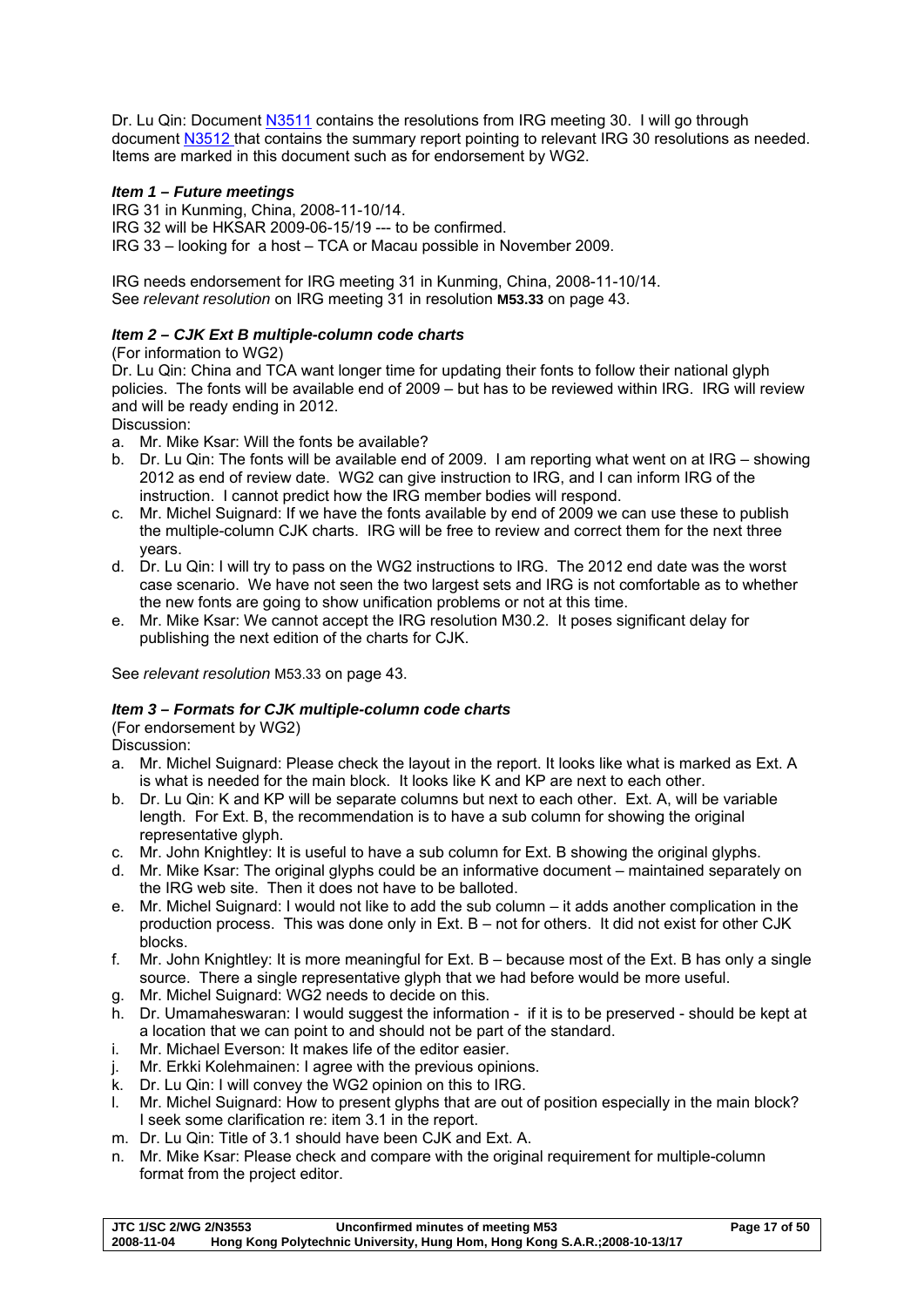## *Relevant resolution:*

## **M53.30 (Access to CJK Ext. B glyphs): Unanimous**

The IRG is requested to make the CJK Ext. B glyphs from the current single-column format available from the IRG website to facilitate their future referencing, after the multiple-column format for CJK Extension B is published.

## *Item 4 – CJK Ext D work*

(For information to WG2) Ext. D is in progress and Version 4.0 should be ready for IRG review.

## *Item 5 – Inclusion of 2 Malaysian characters in Ext. D*

(For endorsement by WG2)

Dr. Lu Qin: Malaysia came to the last IRG and requested for 2 Malaysian characters. As an exception we agreed to include these two Malaysian characters in Ext. D. Discussion:

- a. Mr. Michel Suignard: New characters, new source or both?
- b. Dr. Lu Qin: Both. With Malaysian being included we may need another column?
- c. Mr. Michel Suignard: Except for the main block, we could use the variable length with source reference marked. We have to ensure that the naming of sources should not clash; M is already used.
- d. Dr. Umamaheswaran: For ex: MY.

*Disposition:* IRG does not need endorsement from WG2 for inclusion of the two Malaysian characters in Ext. D. WG2 notes the impact on the presentation format for CJK multiple-column charts.

## *Item 6 -- Urgently needed characters*

(For information to WG2) V3.1 will be reviewed at next IRG.

## *Item 7 – Review and elaboration of Annex S*

(For information to WG2)

Annex S is expected to finish by IRG 30. Discussion:

- a. Mr. Michel Suignard: Is there anything that is going in to next FCD?
- b. Mr. John Knightley: Errata and the like?
- c. Mr. Michel Suignard: I would like to see as much of it that can be included. I have already fixed some pictures etc.

## *Item 8 – IRG Principles and Procedures*

(For information to WG2) Two rounds of review were done in IRG 30. Mr. Mike Ksar: I would like Dr. Umamaheswaran to be copied on the P&P. Dr. Lu Qin: Will do.

## *Item 9 – Old Hanzi*

(For information to WG2) Dr. Lu Qin: Old Hanzi work is progressing. Oracle bones is only one of the sets under Old Hanzi set. Discussion:

- a. Dr. Umamaheswaran: The Old Hanzi and Oracle Bones are grouped together under the same title Old Hanzi.
- b. Mr. Masahiro Sekiguchi: The IRG terminology of Old Hanzi it is a collective term for several sets such as Oracle Bones. There are others as well.
- c. Dr. Umamaheswaran: If that is the case, the roadmap TIP in N3518 needs to be reviewed and fixed as needed.
- d. Dr. Lu Qin: We will review and feedback to roadmap ad hoc. Old Hanzi is a synonym for pre Qin era. It includes Oracle bone, Bronze (about 4K), Small Seal (about 10K), and Warring Kingdom (tentative).

*Action item:* Roadmap ad hoc (Mr. Michael Everson) to take note and update TIP content.

| JTC 1/SC 2/WG 2/N3553 | Unconfirmed minutes of meeting M53                                         | Page 18 of 50 |
|-----------------------|----------------------------------------------------------------------------|---------------|
| 2008-11-04            | Hong Kong Polytechnic University, Hung Hom, Hong Kong S.A.R.;2008-10-13/17 |               |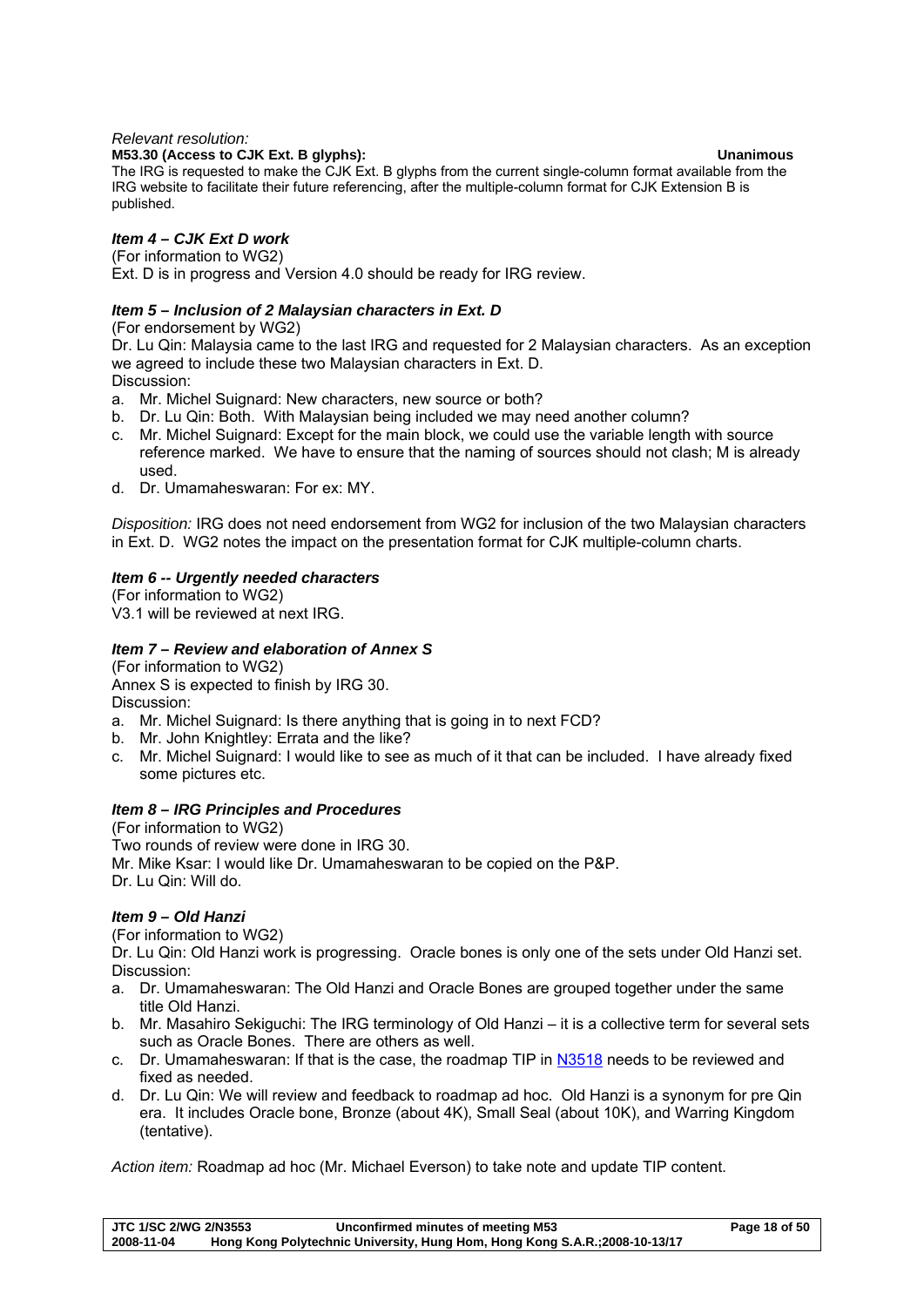## *8.2 5 HKSCS characters*

## **Input document:**

**3513, 3513-A 5 unencoded HKSCS characters for inclusion in ISO 10646; IRG – Lu Qin; 2008-06-09** 

Dr. Lu Qin: Five HKSCS characters have been accepted by IRG and would like WG2 to consider these for encoding separately, as proposed in document N3513. The proposal summary form is in document N3513-A.

Mr. Yan Kwing Fai: The HKSAR government has adopted 10646 and the HKSCS that is used in HKSAR territories for data interchange. We first introduced HKSCS in 1999; the latest version is 2004. All the HKSCS characters are in 10646. Since then we have introduced additional 68 characters – of these six are not in 10646. One of these six is in Ext. C. We would like the missing 5 to be included in 10646. We are planning the revision of HKSCS for use in ICT soon and we request WG2 to consider the addition of the five proposed characters in N3513. We also request to expedite the encoding of these to allow us to provide the mapping from HKSCS to 10646. Discussion:

- a. Mr. Mike Ksar: The earliest we can add is in Amd. 6. There are the FPDAM and FDAM stages of balloting to go through. If you publish these in 2008 HKSCS, the 10646 may publish these only Amd. 6 and they may also choose to include these in the next edition.
- b. Mr. Michel Suignard: The next meeting will be the deadline for any changes to encoding. Once the FDAM process starts, the encoding is frozen for all practical purposes.
- c. Mr. John Knightley: These were also mentioned at the last WG2 meeting. The Ext. C will include one of the characters. The other five are fairly safe and they have good documented evidence. IRG has also reviewed and they have concluded that it is safe to include these.
- d. Mr. Michel Suignard: Nice location to include these will be the end of the main block 9FC7 to 9FCB.
- e. Ms. Deborah Anderson: How are these different from the 'urgently needed' characters?
- f. Dr. Lu Qin: The urgency for these is for the electronic interchange in ICT. Some are coming from vendors and others from government requirements. They are different from the urgently needed characters set – some of which are not electronically interchanged.
- g. Ms. Wei Lin-Mei: If HKSAR don't go to IRG and get urgently needed characters through WG2 it is not a good idea. I don't agree that WG2 can accept here without going to IRG.
- h. Mr. Mike Ksar: We brought these to WG2 and they asked to be taking it into IRG. These have been discussed in IRG.
- Dr. Lu Qin: These have been reviewed and accepted by IRG. We agree whole heartedly that IRG should be the place to discuss such items – in this case it was a timing issue between IRG meetings. WG2 came up earlier than the IRG meeting. The principle is being included in the P&P of IRG.
- j. Mr. Michel Suignard: We should not exclude the path available for IRG members to come to WG2 with urgent requests and we still get IRG review and feedback before WG2 can accept these. We have done this a few times and there is nothing wrong with that path being used.
- k. Mr. Masahiro Sekiguchi: As a background issue, how frequently will HKSCS be revised?
- l. Dr. Lu Qin: The HKSAR government does not have any intention of increasing HKSCS any more. We cannot prevent the citizens from asking for more characters. The current system in place is to add them only to UCS. In the past four years we had the need for only six more new characters – of which five are in the BMP as we are discussing. The fonts and the source references are available.

*Disposition:* Accept the 5 proposed characters for Amd. 6, in positions 9FC7 to 9FCB. *Relevant resolution:* 

## **M53.07 (Additions from HKSCS): Unanimous**

WG2 accepts to encode 5 ideographs from post HKSCS-2004 at positions 9FC7: H-87C2, 9FC8: H-87D2, 9FC9: H-87D6, 9FCA: H-87DA and 9FCB: H-87DF in the existing CJK Unified Ideographs block, with their glyphs, and source references from document N3513.

## *8.3 Fonts availability*

## **Input document:**

**3524 Availability of fonts for CJK ideographs; Eric Muller, Unicode; 2008-10-06** 

Mr. Michel Suignard: This contribution is from the Unicode Consortium. It gives the background information about the importance of fonts that I was mentioning this morning. It reemphasizes the fonts needed for the CJK Extensions, especially for Ext. B. It can be restricted for access only to the project editor. Being in a unique position, I can generate the charts for both ISO and Unicode – producing a pdf for Unicode.

| <b>JTC 1/SC 2/WG 2/N3553</b> | Unconfirmed minutes of meeting M53                                         | Page 19 of 50 |
|------------------------------|----------------------------------------------------------------------------|---------------|
| 2008-11-04                   | Hong Kong Polytechnic University, Hung Hom, Hong Kong S.A.R.;2008-10-13/17 |               |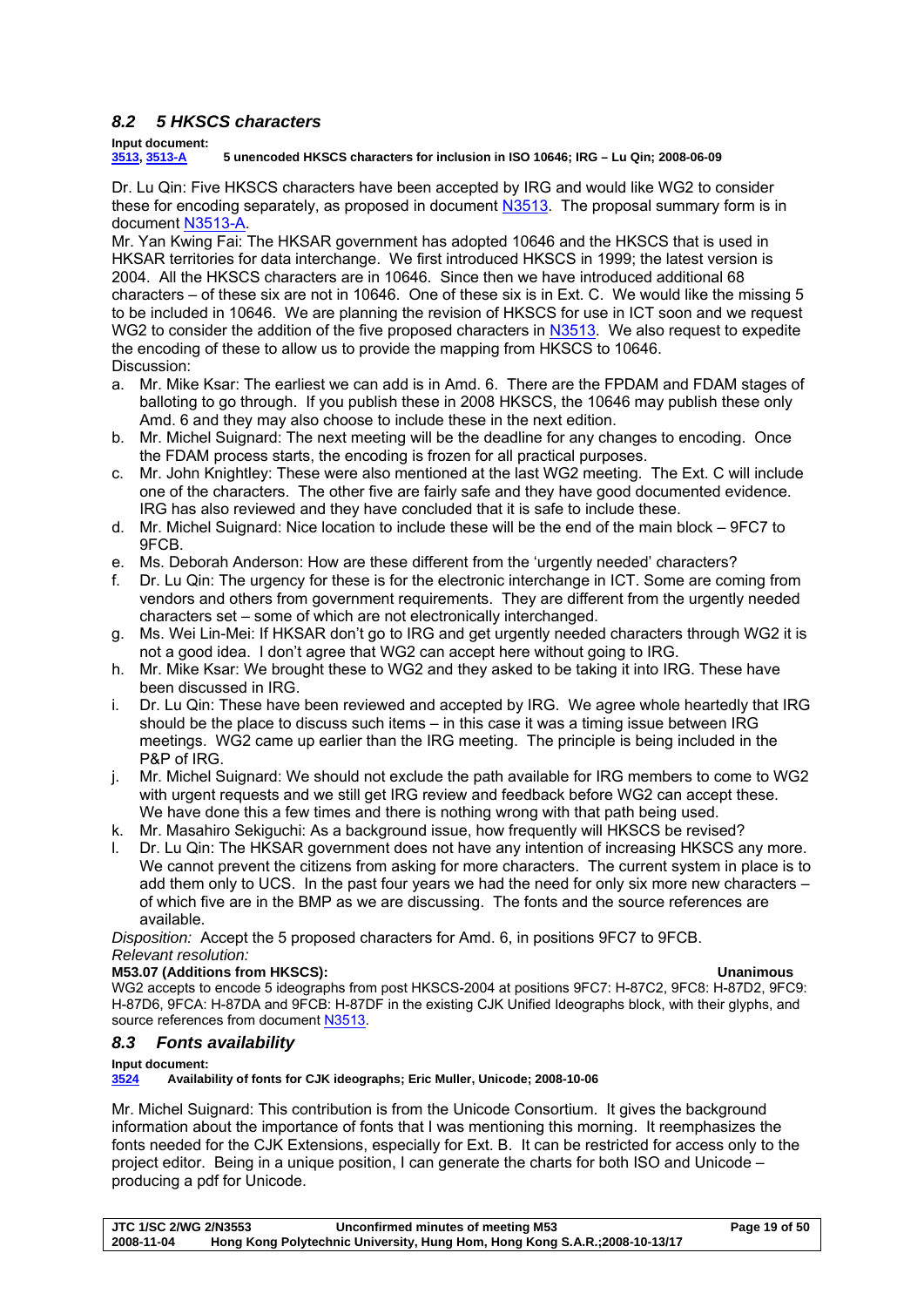Discussion:

- a. Mr. Mike Ksar: If the project editor is replaced the fonts should be made available to the replacement project editor.
- b. Dr. Lu Qin: I can certainly help to sell the idea to the IRG members. There may be a separate licensing of fonts document between the IRG members and the project editor.

Disposition: Seek IRG response.

See *relevant resolution* M53.33 on page 43.

## **9 Contributions related to current ballot PDAM 6.2**

## *9.1 Nushu script*

**Input documents:** 

- **3449 Feedback on Nushu; UK Andrew West; 2008-09-15**
- **3462 Feedback on Nushu 3433; China NB; 2008-04-22**
- **3463 Updated Nushu; China; 2008-06-06**
- **3497 Comments on N3463: Revised Proposal for encoding Nüshu in the SMP of the UCS; SEI Debbie Anderson; 2008-09-01**

Ballot comments on PDAM6.2 ballot from Ireland T.12, UK ballot comments G.1 and T.6, and USA comment T.7 all request removal of Nushu from Amd. 6.2 in document N3516. Discussion:

- a. Mr. Chen Zhuang: Even Chinese experts found some errors in names and fonts. We are willing to review and contribute. We propose to postpone it to the next meeting.
- b. Dr. Umamaheswaran: Do we take it out from the current Amd.6.2.
- c. Mr. Mike Ksar: We will take a resolution to remove Nushu from Amd. 6.2. Do you know when the new contribution will be ready?
- d. Mr. Chen Zhuang: We can have it ready by  $1<sup>st</sup>$  of March 2009, before the April 2009 meeting.
- e. Mr. John Knightley: Does China have an ad hoc on Nushu? (Not at this time.)
- f. Mr. Michel Suignard: Please take into account the comments from UK and my proposed disposition of comments in document N3516. The suggestions from UK regarding names should be taken into consideration by China. Nushu may be in amendment beyond the next one. If we come up with Amd. 7 at this meeting, Nushu may have to wait till Amd. 8. I would like clarify that, and want China to be aware of it.

*Disposition*: Accept removing Nushu out of Amd. 6.2. Chinese national body will provide a revised contribution including considerations for the Amd. 6.2 comments and the editors proposed draft disposition of comments document.

## *Relevant resolution:*

## **M53.01 (Nushu script): Unanimous**

WG2 resolves to remove the Nushu script currently encoded in Amendment 6.2 for further study. Chinese national body is invited to provide a revised contribution including considerations for Nushu related comments in the draft disposition of PDAM 6.2 ballot comments in document N3516.

## *9.2 Meetei Mayek script*

## **Input documents:**

**3473 Proposed Encoding for Meetei Mayek Block; Irish/US National Body; 2008-08-12 3478 Proposed Encoding for Meetei Mayek Extended Block; Irish/US National Body; 2008-08-12 Reference Irish comment T.6 in document N3516 and US comment is T.3.** 

An ad hoc on Indic matters with Ireland, US and India studied the ballot comments and the various input documents.

The US comments were accepted and the Irish comments were partially accepted.

The request is to remove the current encoding of 78 Meetei Mayek at 1C80-1CCE from Amd. 6. Create a new block named Meetei Mayek ABC0 to ABFF; populate it with a subset of 55 characters (listed in document N3473) in code positions ABC0 through ABE1, plus an additional character MEETEI MAYEK I LONSUM at ABE2. Relegate the remaining subset of 23 (historical) Meetei Mayek characters (listed in document N3478) for further study.

*Disposition:* Accept the ad hoc's recommendation. Reflect in disposition of comments and highlight Amd 6.2 changes.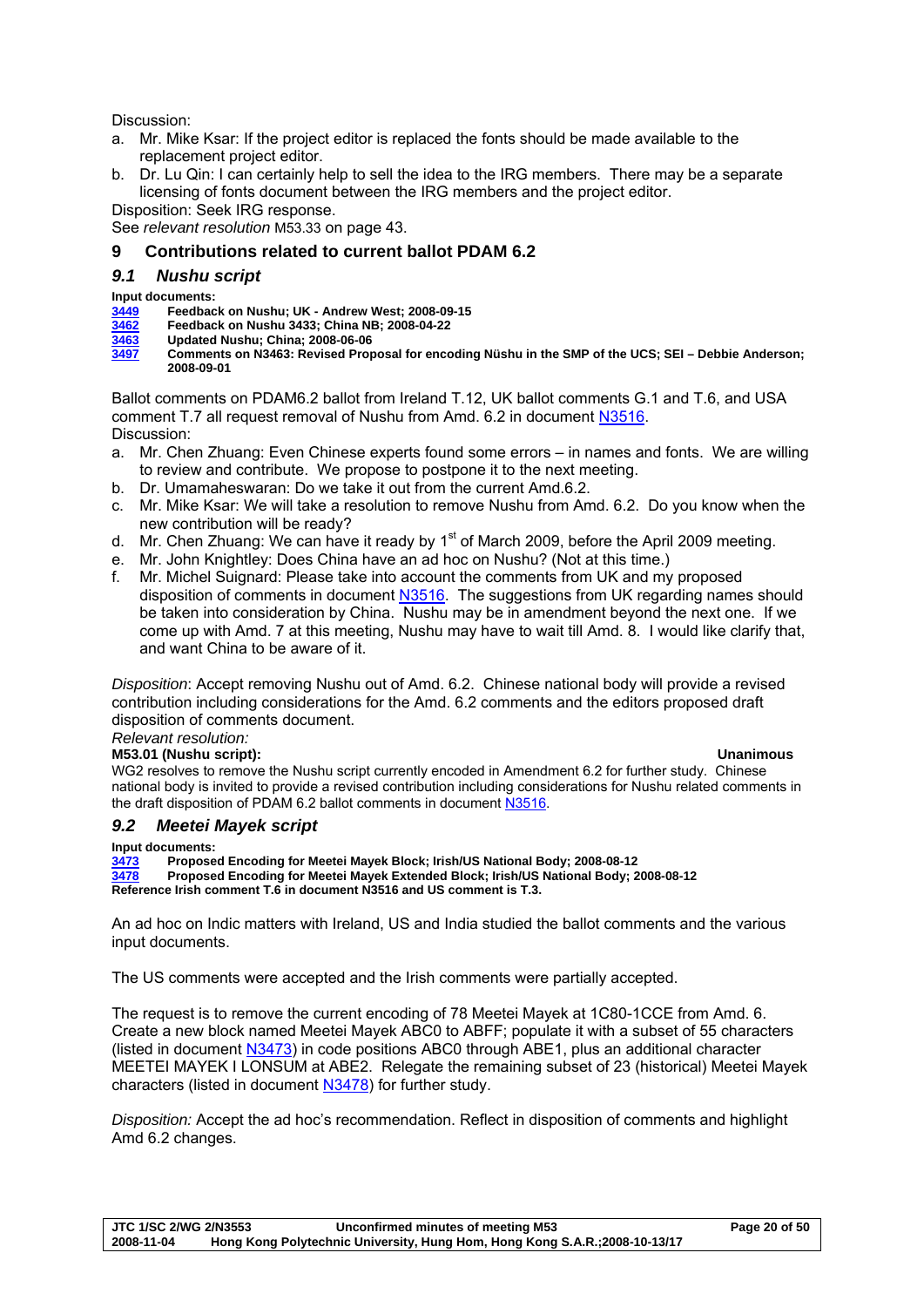## *Relevant resolution:*

## **M53.02 (Meetei Mayek script): Unanimous**

WG2 resolves to remove the current encoding of Meetei Mayek script and replace it as follows:

- a. Remove the current Meetei Mayek block 1C80 to 1CCF and its contents.
- b. Create a new block ABC0 to ABFF named Meetei Mayek and populate it with a subset of 55 Meetei Mayek characters, and an additional character MEETEI MAYEK I LONSUM, for a total of 56 characters in code positions ABC0 to ABED and ABF0 to ABF9 (with glyphs, names and code positions shown in document N3473), and,
- c. Relegate the remaining subset of 23 (historical) Meetei Mayek characters (listed in document N3478) for further study.

## *9.3 Additions for Vedic*

**Input documents:**<br> **3488** Proposa<br> **Bevanac 3488 Proposal to encode two characters for Vedic in the UCS; Michael Everson and Peter Scharf; 2008-08-21** 

**3493 Devanagari examples of Vedic tone Yajurvedic Mid –char Svarita; Peter Scharf and R. Chandrashekar; 2008- 08-11** 

The proposed modifications were discussed and accepted as part of proposed disposition of Ireland T.4, T.7 and T.8 and US T.1 comments in document N3516.

The ad hoc group of Ireland, India, US, SEI and UTC reviewed the annotations in US E.1 and recommended adjusting the following annotations.

- a. One part of the annotation for 1CEC and 1CEB should be changed from vaamamukha to vaamagomukha
- b. 1CEE is missing a letter in on word of the annotation -- anugamii should anugaamii.

*Disposition*: Accept the list from US comment T.1 in document N3516. See also final disposition of comments document N3542 for the corrected annotations.

## *Relevant resolution:*

## **M53.03 (Vedic extensions): Unanimous**

WG2 accepts the following changes in encoding of Vedic extensions in Amendment 6: a. Add the following 9 characters with glyphs as shown in document N3488

- - 094E DEVANAGARI VOWEL SIGN PRISHTHAMATRA E 1CD4 VEDIC SIGN YAJURVEDIC KASHMIRI SVARITA
	- 1CE9 VEDIC SIGN ANUSVARA ANTARGOMUKHA
	- 1CEA VEDIC SIGN ANUSVARA BAHIRGOMUKHA
	- 1CEB VEDIC SIGN ANUSVARA VAMAGOMUKHA
	- 1CEC VEDIC SIGN ANUSVARA VAMAGOMUKHA WITH TAIL
	- 1CF1 VEDIC SIGN ANUSVARA UBHAYATO MUKHA
	- A8F9 DEVANAGARI GAP FILLER
	- A8FB DEVANAGARI HEADSTROKE
- b. The following characters are moved:

0973 DEVANAGARI SIGN PUSHPIKA in Devanagari block is moved to A8F8 in Devanagari Extended block

0974 DEVANAGARI CARET in Devanagari block is moved to A8FA in Devanagari Extended block 1CF1 VEDIC SIGN ARDHAVISARGA is moved to 1CF2 in the Vedic Extension block.

## *9.4 Additions for Khamti Shan in Myanmar script*

## **Input document:**

**3492 Extended Proposal to add Khamti Shan Characters to the Myanmar Blocks; Martin Hosken; 2008-08-04 See also ballot comments and draft dispositions for Ireland T9, UK T.3, and US T.4 comments in document N3416.** 

Discussion:

- a. Mr. John Knightley: This document is a contribution from Mr. Martin Hosken. The UK supports this and we believe it is non controversial and would invite other national bodies' opinions.
- b. Mr. Michael Everson: We have reviewed the contribution in document N3492 and suggest we replace the Amd 6.2 charts with what is proposed in this document.
- c. Ms. Deborah Anderson: The US also reviewed this document and would like the ballot comments by UK be accommodated.
- d. Mr. Michel Suignard: I have proposed that the proposed changes be accepted. Since we have one more technical ballot to comment on it we can accept it. Obviously I must get the fonts.
- e. Mr. Mike Ksar: We should put in the resolution subject to getting the font.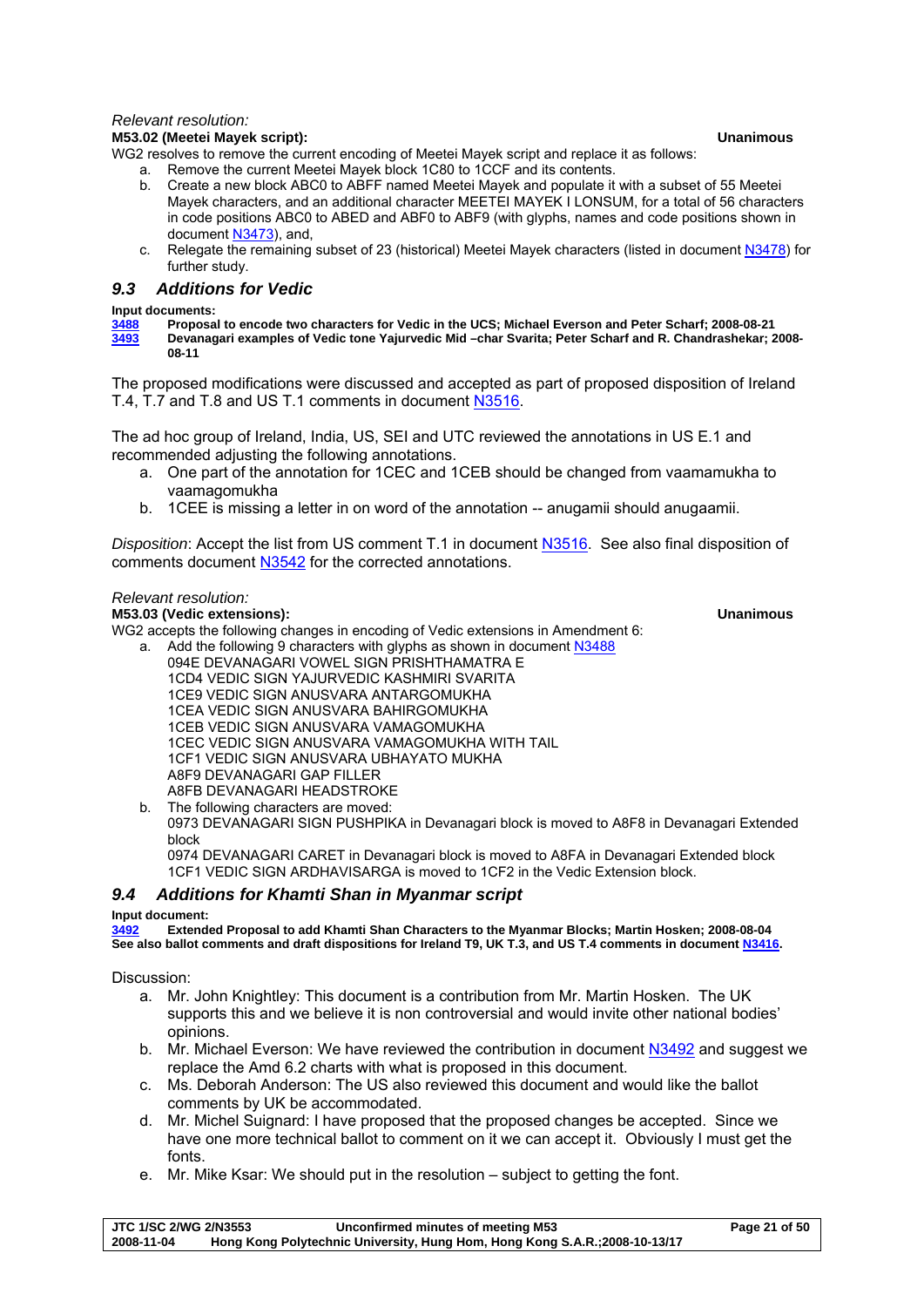- f. Mr. Masahiro Sekiguchi: In the past we have accepted proposals and then ask for the font availability.
- g. Dr. Umamaheswaran: We have accepted a proposal but before we put it into a resolution we have insisted on availability of font.
- h. Mr. Michel Suignard: It has been a common practice that at the end of each meeting we have succeeded in producing the draft charts to support the resolutions. They are draft charts, not necessarily perfect. We do accept some production issues due to font errors. Nushu had font problems. For FPDAM it will be an issue because it is a 6 month ballot. If someone wants new characters the font must be available right away.
- i. Mr. Michael Everson: As contributing editor my effort to produce the charts for Nushu was problematic. I had an old font but had problems. I personally would like to see some fonts be available to produce the end of the meeting charts. A refined font can be produced before the editor sends it for ballot. I will have the font available before the end of the meeting for the proposed Khamti Shan characters.

*Disposition*: Accept as part of disposition of comments. Ensure fonts are available at the time resolution is taken. 13 additions; 12 moved; 2 rename and moved. Rearranged charts in document N3492.

## *Relevant resolution:*

**M53.04 (Myanmar Extended-A for Khamti Shan): Unanimous**  WG2 accepts the 13 additions, 12 moves without renaming, and 2 moves with renaming, of currently encoded characters in Myanmar Extended-A block (detailed in the US ballot comment T.4 in document N3542), with the glyphs and rearranged charts as shown in document N3492.

## *9.5 Old South Arabian Names*

**Input document:** 

**3517 Comments on Old South Arabian Names in 02nN4034; Script Encoding Initiative, UC Berkeley; 2008-09-30** 

Ms. Deborah Anderson: Some experts use the Arabic names and others West Semitic for the Old South Arabian script and characters. The Irish comments want only West Semitic. Document N3517 proposes use of transliteration as primary names, with annotations with Semitic and Arabic names, so that the groups of both sides can understand what they want. Discussion:

- a. Mr. John Knightley: The UK believes using H1, H2 etc. will not be meaningful to any one. The Irish proposal for more meaningful names would satisfy the need. The US proposal in N3517 would not be meaningful to us.
- b. Mr. Michael Everson: Experts including Professor Stein have used numbers only with S letters. Other scholars have used numbers as well. On the second page of Irish ballot comments in document N3415 we have shown the variations over time. Our comments are based on consistent practice of using Western Semitic names for scripts of this nature. While particular scholars may be using a different system, we believe West Semitic names similar to the Hebrew should be used for scholars. We should be pointing to letters like H with breve underneath etc. instead of H2, in the notes  $-$  because that is what the scholars are looking for. Proposal in N3517 does not satisfy our ballot comments. We would be happy pointing to the Arabic names as well.
- c. Ms. Deborah Anderson: I understand the Irish point of view. It does not satisfy the Arabic using scholars. That is why these names are chosen – and the Western Semitic and Arabic names are used as notes / annotations.
- d. Mr. Erkki Kolehmainen: It seems that we will not be making either group happy by proposal in N3517. We had semi-established names in the past -- as Mr. Michael Everson was pointing out -of using Western Semitic names.
- e. Ms. Deborah Anderson: On this particular matter I deferred to a leading expert Professor Peter Stein – who is an expert on South Arabian names.
- f. Mr. John Knightley: The experts know they use opposing names -- Arabic / Semitic. But the proposal in N3517 introduces another system as the primary names which would make neither group happy. I would much better we pick one and make that group happy and make the other group understand.
- g. Mr. Michel Suignard: If I understand your proposal you want the Western Semitic name as the primary name, use the Arabic and transliteration names (where we can have accented characters etc.) as annotations.
- h. Mr. Michael Everson: Yes. It may be acceptable to the US.
- i. Ms. Deborah Anderson: I would like to check with the experts before end of the meeting.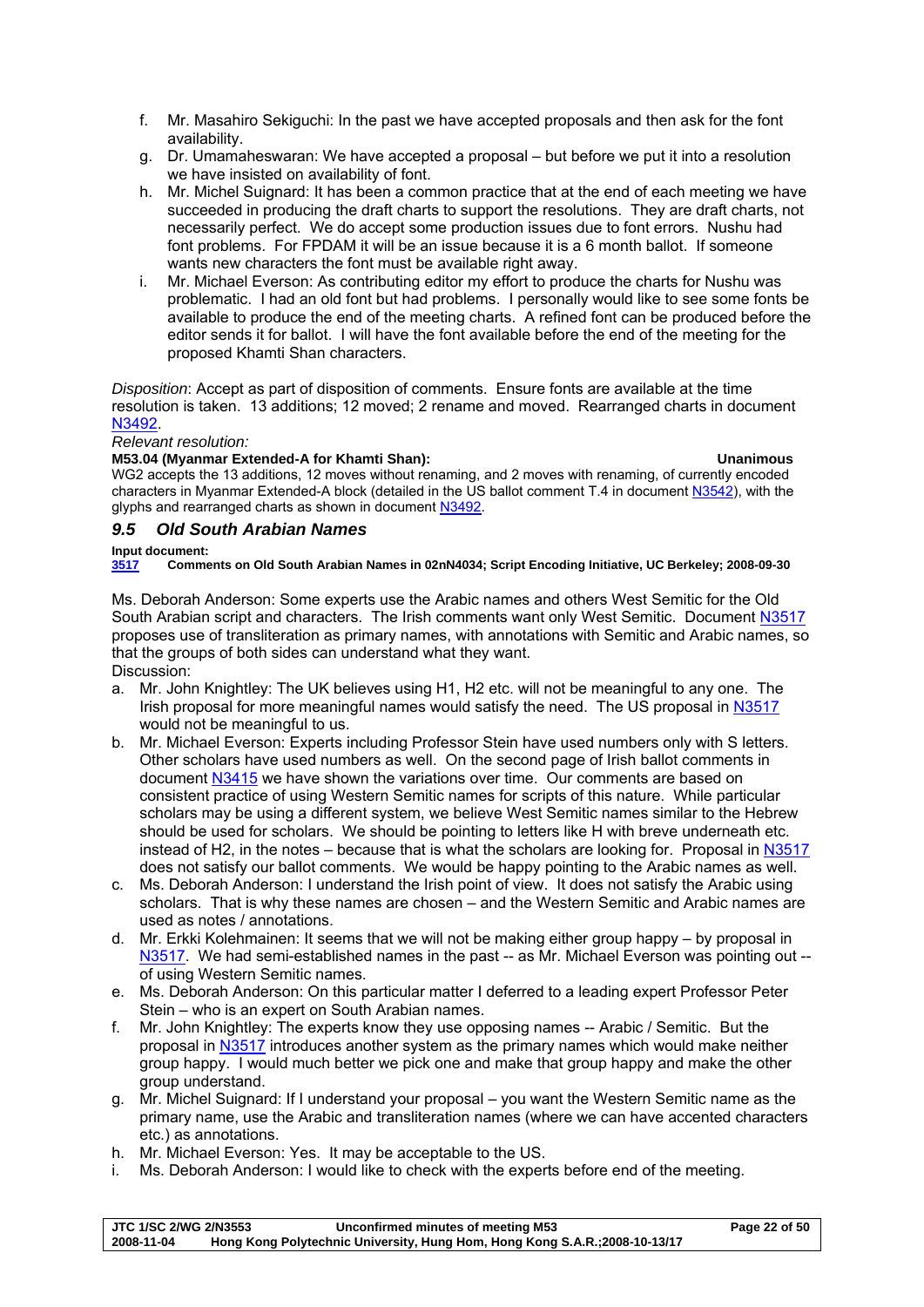- j. Mr. Mike Ksar: If you download music today, there are notations using digits to show transliterated names of songs etc. for Arabic songs. Someone downloading Arabic songs would see 2G instead of G2 etc. I would like to find out what the users of Old Arabian script are using.
- k. Mr. Michel Suignard: The transliterations use the numbers because they cannot use accented characters in ASCII. We will give some time to the US to consider the discussion and comeback before end of the meeting.
- l. Ms. Deborah Anderson: (Later in the meeting) Based on the experts feedback I have received, the use of Semitic names is acceptable. Annotations can include transliterations with Arabic names as 'aliases'. But some suggestions to the changes in the names were received – primarily spellings, one or two need to be double checked. We can deal with name changes in ballot comments.

*Disposition:* Accept Irish comment. Use the NWSem column names from N3515 as the main name. The following names were changed from document N3516: 10A6F Old South Arabian SE to SIN; 10A71 Old South Arabian ALEPH to ALEF; 10A72 … AYN to AIN; 10A73 .. DHADI to DHADHE; and 10A7C .. THET to THETH.

Example: 10A60 OLD SOUTH ARABIAN LETTER HE =HEH \*h

### *Relevant resolution:*  **M53.05 (Old South Arabian): Unanimous**

WG2 accepts the renaming of all the Old South Arabian characters using the North Western Semitic names, showing the Arabic-based names as aliases, and moving the Latin transliterations as annotations – as shown in disposition of comments for Ireland T10 in document N3542:

## *9.6 Kaithi punctuation*

**Input document:**<br>**3520** Details **3520 Details on Kaithi punctuation; SEI; 2008-10-07** 

**Output document:** 

## **3544 Proposal to add 3 Kaithi punctuation marks; SEI; 2008-10-16**

Ms. Deborah Anderson: The document is an input from Mr. Anshuman Pandey – clarifying on the use of some punctuation characters responding to the UK request at the last meeting. It clarifies the use of a number of script-specific punctuation marks. The author will be finalizing this document. Discussion:

- a. Dr. Umamaheswaran: Can we propose the selection of characters needed and possibly include in Amd. 6?
- b. Mr. John Knightley: Are the fonts are provided? Yes by the author. Can we include in Amd. 6 now? Or at FPDAM stage?
- c. Mr. Michael Everson: I would like to see these included in Amd. 6 now.
- d. Ms. Deborah Anderson: The author cannot be reached now to get any clarifications. We could propose to add to this Amd.
- e. Dr. Umamaheswaran: There are three possible options:
	- i. Propose a revised contribution to include these at this meeting to Amd. 6.
	- ii. Add the new characters only in Amd. 7, or
	- iii. Remove the script from Amd. 6 and include the expanded one in Amd. 7.
- f. Mr. Michael Everson: We will ad hoc on it and come up with a recommendation.
- g. Ms. Deborah Anderson: Based on an informal ad hoc with the author and others we are proposing three new characters which will be submitted as document N3544.

*Disposition*: Accept for Amd. 6; 110BD Kaithi Number Sign, 110C0 Kaithi Danda, and, 110C1 Kaithi Double Danda; See N3546 for glyphs.

*Relevant resolution:* 

**M53.06 (Kaithi punctuation marks): Unanimous** 

WG2 accepts the addition of the following Kaithi characters with their glyphs as shown in document N3546: 110BD KAITHI NUMBER SIGN

110C0 KAITHI DANDA

110C1 KAITHI DOUBLE DANDA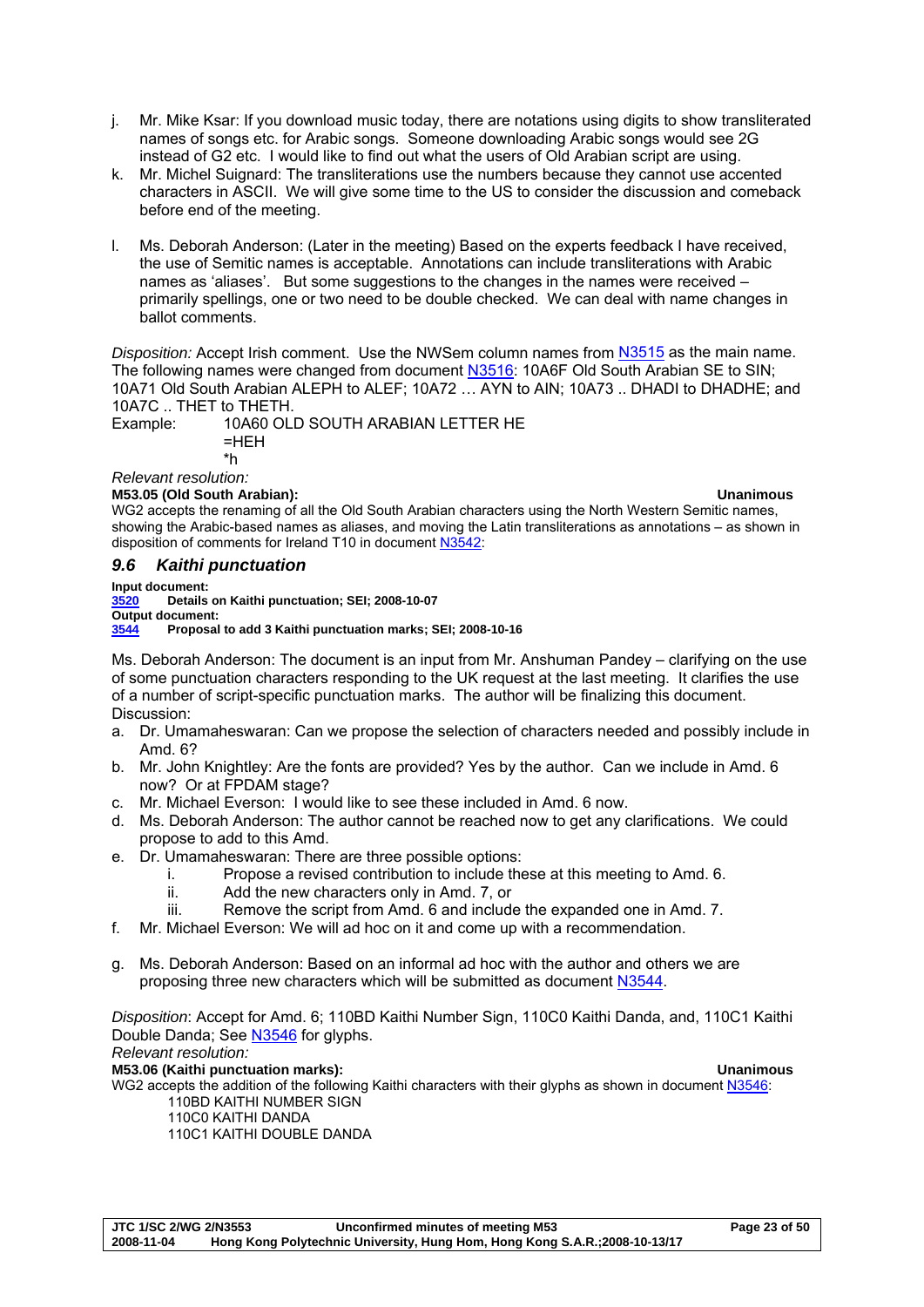## *9.7 Soccer ball symbol*

## **Input document**

**3514 Proposal to encode Soccer Symbol; Karl Pentzlin; 2008-04-02** 

Mr. Michel Suignard: It is a proposal from a German expert – part of German comment in document N3516. This symbol is being proposed as a part of the TV symbol set, which had a baseball and we would like to complete the set.

Discussion:

- a. Mr. Michael Everson: I have the font.
- b. Mr. Masahiro Sekiguchi: This proposal shows the rationale as well as different samples of pictures. But there is no evidence of use of it as a character.
- c. Mr. Michel Suignard: It is part of a font.
- d. Mr. John Knightley: It opens up the question what is the criteria for adding new symbols?
- e. Mr. Michael Everson: I would like to not spend too much time on this discussion.
- f. Mr. Alain LaBonté: One possible criterion would be can we search on this or not? I do not agree with the entire ARIB set as such.
- g. Mr. John Knightley: We could have a separate ballot on it?
- h. Dr. Umamaheswaran: The P&P document has an entire section on criteria to include symbols. Searching is happening on the various ARIB symbols etc. The soccer ball will be one more of these.
- i. Mr. Mike Ksar: We will accept the symbol.

*Disposition*: Accept for Amd. 6. Add 26BD Soccer Ball – glyph from N3514. Also move 26BD - Baseball to 26BE and move 26BE - Squared Lock to 26BF.

*Relevant resolution:* 

**M53.08 (Soccer ball symbol): Unanimous** 

WG2 accepts to:

a. move characters at 26BD and 26BE down by one position to 26BE and 26BF respectively, and b. encode 26BD SOCCER BALL with its glyph from document N3514.

## *9.8 Old Tukic script*

**Input document:** 

**3516 Draft disposition of comments on SC2 N 3989 (PDAM text for Amendment 6 to ISO/IEC 10646:2003); Michel Suignard, Project Editor; 2008-10-06** 

Mr. John Knightley: See T.4 of UK comments – four items A, B, C and D are given. Discussion:

- a. Mr. Chen Zhuang: From the Chinese expert on Old Turkic, we have some responses. Questions A and C and may be D – we agree with. But we are not sure about D.
- b. Mr. Michael Everson: Mr. Marcel Erdahl was contacted. Mr. Andrew West has made comments based on Mr. Marcel Erdahl's comments. Mr. Andrew West was right to point out the differences in quality of sources in the original proposal. Recognizing that we need to resolve this, I would rather make no change now because we don't have enough input to make a decision from Mr. Marcel Erdahl. We have not had time to check with him since the ballot results came out.
- c. Mr. Mike Ksar: We will await the input from China after they consult the experts.
- d. Mr. Michel Suignard: The UK comments made complete sense to me. In my opinion we should accept the UK proposal to use the correct naming convention. I would rather not be in a position not being able to do anything at the FPDAM stage. The no change position is not a good idea for me.
- e. Ms. Deborah Anderson: This proposal also came from an SEI project. I would like to have some time to look it over.
- f. Mr. John Knightley: For the four points raised by the UK there were several points needing clarification. Mr. Michael Everson was going to prepare the summary. Prof. Wushur Silamu was happy with the name proposed by Mr. Michael Everson. There was some input on the glyph also. There will be minor changes.
- g. Ms. Deborah Anderson: We are also awaiting response from Mr. Marcel Erdahl.

Mr. Michael Everson: To resolve the comments by UK on five items. The ad hoc met and recommends renaming and moving some characters and adding some new characters.

For UK T.4A, no change to glyph; 10C1C - rename and move OLD TURKIC LETTER ORKHON OK to 10C1D - OLD TURKIC LETTER YENISEI OEK (per UK T.4 A) same glyph.

| <b>JTC 1/SC 2/WG 2/N3553</b> | Unconfirmed minutes of meeting M53                                         | Page 24 of 50 |
|------------------------------|----------------------------------------------------------------------------|---------------|
| 2008-11-04                   | Hong Kong Polytechnic University, Hung Hom, Hong Kong S.A.R.;2008-10-13/17 |               |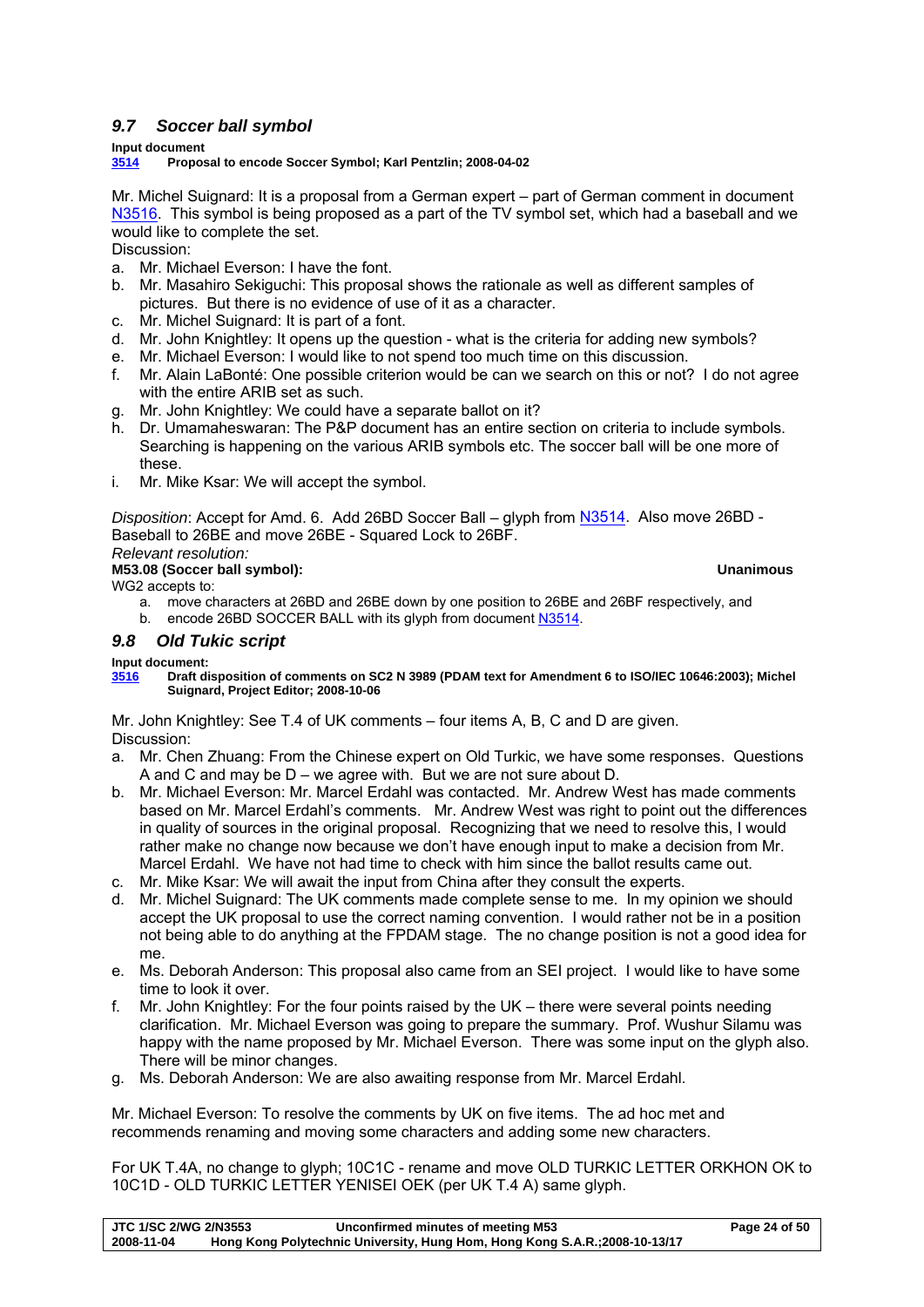Not accepting the renaming 10C2E, but creating a new character instead: 10C1C – OLD TURKIC LETTER ORKHON OEK (refer to glyph figure 2 in document N3357) (document N3546 has the charts).

For UK T4.B: 10C2C – change the name and move OLD TURKIC LETTER ENG to 10C2E - OLD TURKIC LETTER YENISEI AENG (per UK T4 B)

Discussion:

- a. Mr. Chen Zhuang: I would like to verify the name change with experts from China.
- b. Mr. Mike Ksar: Did you have this discussion in the ad hoc?
- c. Mr. Michael Everson: Prof. Wushour Silamu is not here. An email exchange was done with him.
- d. Mr. Mike Ksar: We will accept subject to confirmation of name change by China. It was later confirmed - Prof. Wushour Silamu has accepted the change in name via email.

## For UK T.4C

Add a new character - 10C27 – OLD TURKIC LETTER YENISEI ENT (refer to document N3357 figure 1b 6, 7 glyph) - a circle with a dot in the middle (document N3546 charts has the glyph). Inserted new ones at 10C1C and at 10C27. The shifts of the code positions of the rest.

For UK T4D

Mr. John Knightley: The UK withdraws the comment.

*Disposition*: Accept the ad hoc's recommendation above.

## *Relevant resolution:*

## **M53.09 (Old Turkic): Unanimous**

WG2 accepts the following changes to Old Turkic encoding:

- a. Insert a new character and move down the rest by one:
	- 10C1C OLD TURKIC LETTER ORKHON OEK
	- b. Rename (the moved) OLD TURKIC LETTER ORKHON OK to 10C1D - OLD TURKIC LETTER YENISEI OEK
	- c. Rename (the moved) OLD TURKIC LETTER YENISEI ENG to 10C2E - OLD TURKIC LETTER YENISEI AENG
	- d. Insert a new character moving the rest down by one 10C27 – OLD TURKIC LETTER YENISEI ENT

with the glyphs and rearranged charts as shown in document N3546.

## *9.9 Tangut script*

**Input documents:** 

- **3338 Response to UC Berkeley's proposals on Tangut; China NB; 2007-09-16**
- **3343 More on Tangut; Richard Cook; 2007-09-17**
- **3448 Feedback on Tangut; UK Andrew West; 2008-04-19**
- **3467 Feedback on Tangut; China & US NB; 2008-04-23**
- **3496 Review of Proposed Tangut Repertoire; UK NB; 2008-09-01**
- Expert Feedback on the proposed Tangut character set in PDAM 6.2; Michael Everson and Andrew West; **2008-09-16**
- **3521 The UCS Tangut Repertory; Richard Cook; 2008-10-11**

**3539 Response from Tangut scholars of China on the Tangut Unicode proposal; China – NB; 2008-10-14** 

**Output document:**<br>**3541** Tangut a **3541 Tangut ad hoc report; Erkki I. Kolehmainen; 2008-10-14** 

Mr. Mike Ksar: An ad hoc will convene Tuesday (during lunch hour) and Wednesday morning if needed – the participants are experts from China, Japan, US, UK, Ireland and Finland (chair).

Mr. Erkki Kolehmainen: The ad hoc concluded that Tangut cannot continue as part of Amd. 6. The conclusion was to take the content as skeleton into a separate document. All the participants will work together and arrive at a consensus position on missing characters before the next WG2 meeting. There will be evidence and support for any significant changes needed. Experts from the US, China, the UK, and Ireland will be working together.

Discussion:

a. Dr. Umamaheswaran: Points of clarification – am I correct in restating the ad hoc recommendation as:

i. Current content of Amd. 6.2 – is moved out and a new Amendment would be started. ii. There will be a separate contribution addressing all the missing characters, criteria to address these etc. worked jointly by experts from the four national bodies.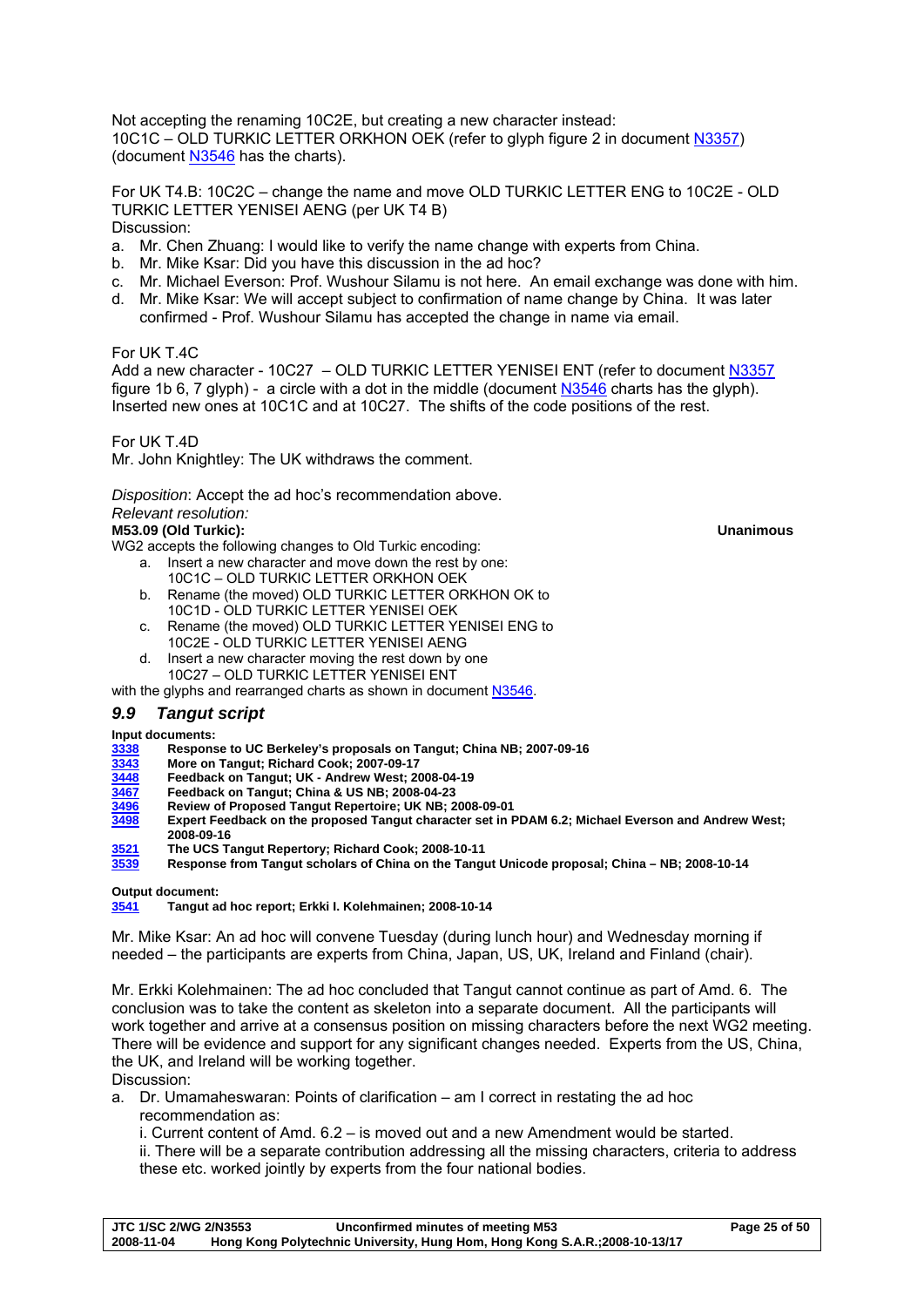document N3541. I want to ensure that the concerns expressed by the various national bodies were addressed and the participants were satisfied. c. Mr. John Knightley: The UK is pleased with the ad hoc making it possible to go forward and the

b. Mr. Mike Ksar: Other national bodies can also input to the effort. The ad hoc report will be in

- member bodies agreeing to contribute to the joint effort. d. Mr. Chen Zhuang: Document N3539 was prepared by Chinese expert, and the essence of that
- document were addressed in the ad hoc.
- e. Mr. Michael Everson: The ad hoc results met our requirements.
- f. Ms. Deborah Anderson: Yes.

Mr. Michel Suignard: Disposition of Tangut related comments would then be:

China T.2 - China requested for font change and supporting what is in the Amd. 6.2. *Disposition:* Accepted in principle; new font is available, but Tangut is moved to Amd. 7. Germany T.1 - Tangut is moved to Amd. 7. *Disposition*: Accepted. Ireland T.3 *Disposition*: Accepted in principle.

*Disposition*: Adopt the Tangut ad hoc report. *Relevant resolution:*  **M53.10 (Tangut): Unanimous** 

WG2 accepts the ad hoc report on Tangut in document N3541, and

- a. resolves to remove encoding of Tangut from Amendment 6
- b. to add it to Amendment 7 (to be started at this meeting), and
- c. invites experts from the national bodies of China, Ireland, UK, USA and any other interested experts to work together and propose a documented common position on Tangut for the next WG2 meeting.

## *9.10 Abhkaz characters*

**Input documents:** 

**3435 Proposal to encode two Cyrillic characters for Abkhaz; Everson; 2008-04-11** 

**3540 Contact with Abkhaz community; Deborah Anderson, SEI, UC Berkeley; 2008-10-14** 

Mr. Michael Everson: From document N3435 we had some glyph corrections that we have already processed. On the Pe with descender versus the Pe with hook – we had a discussion at the last meeting. The user community wants a solution for this - see feedback in document N3540. The UTC has taken another look into these and has encoded the missing PE with DESCENDERS. We missed these in the ballot comments. We should include these in the Amd. 6.

Discussion:

- a. Mr. Erkki Kolehmainen: We should include these.
- b. Dr. Umamaheswaran: We had long discussion at the last meeting. I am glad the debate has ended. I am in favour of encoding these two.

*Disposition*: Accept the two Cyrillic letters for Abhkhaz; 0524 CYRILLIC CAPITAL LETTER PE WITH DESCENDER, and, 0525 CYRILLIC SMALL LETTER PE WITH DESCENDER; glyphs from document N3435.

*Relevant resolution:* 

**M53.11 (Cyrillic letters for Abkhazian): Unanimous** 

WG2 accepts to encode the two characters:

0524 CYRILLIC CAPITAL LETTER PE WITH DESCENDER

0525 CYRILLIC SMALL LETTER PE WITH DESCENDER

in the Cyrillic Supplement block with their glyphs from document N3435.

## *9.11 Two New Tai Lue characters*

**Input document:** 

**3538 Proposal to add two characters for New Tai Lue to the BMP of the UCS; Michael Everson, Yu Kanglong, Chen Zhuang, Wei Lin Mei; 2008-10-14** 

Mr. Michael Everson: Based on an ad hoc with Tai Lue, including experts from China, we are requesting addition of two characters to Tai Lue, in Amd. 6, to the current Tai Lue under ballot. The document has examples of where they are used. We knew of their existence – now we have the evidence to show.use of these and are in the document. I will be sending in a revised document with SVA etc. replaced with SUA.

19AA NEW TAI LUE LETTER HIGH SUA – ref Fig 1 for Glyph

19AB NEW TAI LUE LOW SUA – ref Fig 2 for Glyph

Fonts are available to the editor.

| JTC 1/SC 2/WG 2/N3553 | Unconfirmed minutes of meeting M53                                         | Page 26 of 50 |
|-----------------------|----------------------------------------------------------------------------|---------------|
| 2008-11-04            | Hong Kong Polytechnic University, Hung Hom, Hong Kong S.A.R.;2008-10-13/17 |               |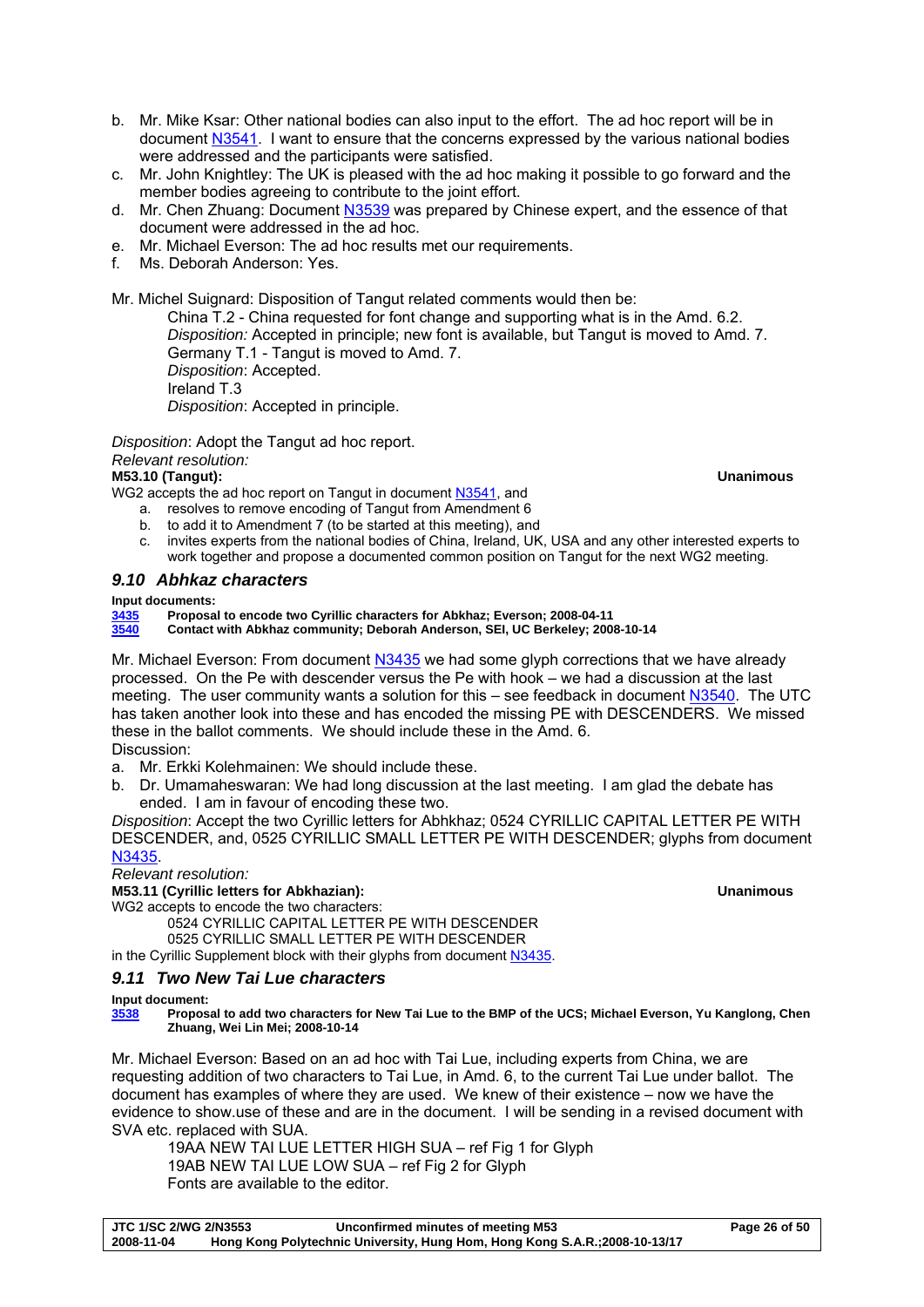Ms. Deborah Anderson: As long as there is a revised version showing what we are accepting we are OK with it. Properties of these characters are given. We need also information about collating these two characters in the script.

*Action item:* Mr. Michael Everson to get collation information.

*Disposition:* Accept the two characters for Amd. 6. *Relevant resolution:*  **M53.12 (Tai Lue): Unanimous**  WG2 accepts to encode the two characters: 19AA NEW TAI LUE LETTER HIGH SUA 19AB NEW TAI LUE LETTER LOW SUA with their glyphs as shown in document N3546.

## **10 Proposals for new scripts and characters**

## *10.1 Sixteen characters for Arabic Pedagogical use*

## **Input document:**<br>**3460** Propos

**3460 Proposal to Encode 22 Characters for Arabic Pedagogical Use; Attash Durrani (Pakistan NLA), Kamal Mansour, Rick McGowan; 2008-04-21** 

Ms. Deborah Anderson: The proposal was in response for a number of Arabic marks for use in Arabic. The original request was from the Govt. of Pakistan. This proposal is co-authored with others. The document has examples of use and the rationale for these characters – they aid in correct reading of Urdu text. An additional proposal is to modify the code positions from the proposal in N3460. Move to FBB2 as the starting point, closing up holes with set of characters ending at FBC1.

*Disposition*: Accept 16 characters for Amd. 7. Glyphs and names from N3460. New code positions. They are NOT combining marks. Starting at FBB2, contiguous without any gaps (N3547). *Relevant resolution*:

## **M53.19 (Arabic pedagogical symbols): Unanimous**

WG2 accepts to encode in the standard 16 Arabic pedagogical symbols (requested in document N3460) at code positions FBB2 to FBC1 in the Arabic Presentation Forms-A block, with their glyphs, names and code positions as shown in document N3547.

## *10.2 Addition of 2 Latin and 2 Cyrillic characters*

## **Input document:**

**3481 Proposal to Encode Additional Latin and Cyrillic Characters; Lorna A. Priest; 2008-04-23** 

Discussion:

- a. Mr. John Knightley: Provisionally my feeling is that they are suitable for including in Amd. 7.
- b. Dr. Umamaheswaran: There is enough evidence for including these characters. I would like to know if it was approved by UTC, so that for synchronization reason we should include these in Amd. 7.
- c. Mr. Michel Suignard: Yes these were accepted by UTC.
- d. Ms. Deborah Anderson: US would support this for Amd. 7.
- e. Mr. Michael Everson: We can accept these for Amd. 7.

*Disposition:* Accept for AMD.7; Glyphs Fonts, names at code positions A78D, A78E, 0526 and 0527, from document N3481. See item a in *relevant resolution* M53.24 below.

*Relevant resolution:* 

## **M53.24 (Miscellaneous character additions): Unanimous**

WG2 accepts to encode in the standard the following:

- a. four characters with their glyphs as shown in document N3481: A78D LATIN CAPITAL LETTER TURNED H A78E LATIN SMALL LETTER L WITH RETROFLEX HOOK AND BELT 0526 CYRILLIC CAPITAL LETTER SHHA WITH DESCENDER 0527 CYRILLIC SMALL LETTER SHHA WITH DESCENDER
- b. two Tifinagh characters with their glyphs as shown in document N3482: 2D70 TIFINAGH SEPARATOR MARK 2D7F TIFINAGH CONSONANT JOINER
- c. two Malayalam characters with their glyphs as shown in document N3494: 0D29 MALAYALAM LETTER NNNA 0D3A MALAYALAM LETTER TTTA

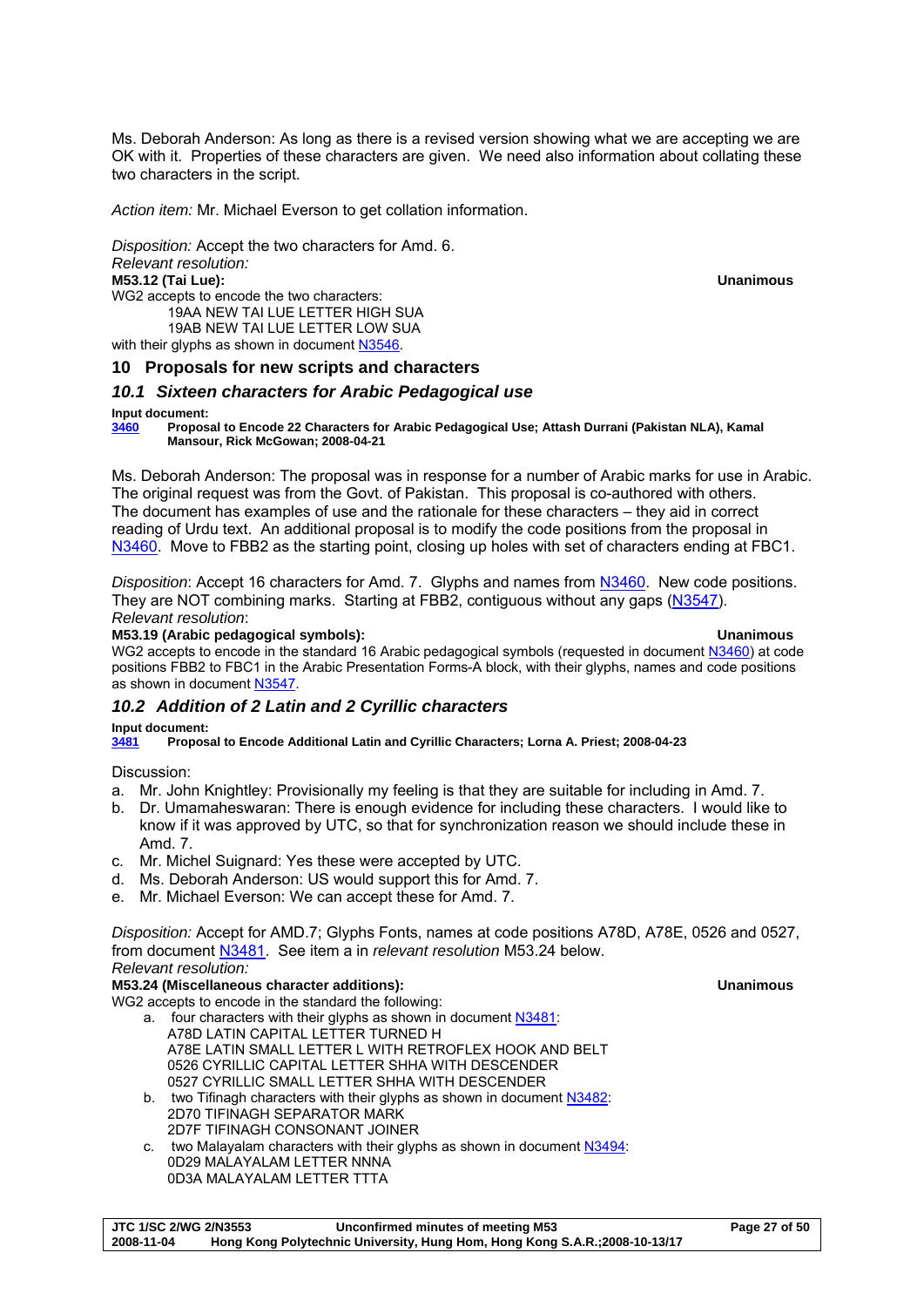- d. six Oriya fractions with their glyphs as shown in document N3471:
	- 0B72 ORIYA FRACTION ONE QUARTER 0B73 ORIYA FRACTION ONE HALF
	- 0B74 ORIYA FRACTION THREE QUARTERS
	- 0B75 ORIYA FRACTION ONE SIXTEENTH
	- 0B76 ORIYA FRACTION ONE EIGHTH
	- 0B77 ORIYA FRACTION THREE SIXTEENTHS
- e. 3097 HIRAGANA LETTER YE with its glyph as shown in document N3388 (relegating KATAKANA LETTER ORIGINAL E for further study).

## *10.3 Addition of 2 Tifinagh characters*

## **Input document**

**3482 Proposal to encode additional Tifinagh characters; Lorna A. Priest, Jon Coblentz, Andrew Savage; 2008-07- 11** 

Mr. Michael Everson: A TIFINAGH SEPARATOR MARK 2D70 and 2D7F, a script specific TIFINAGH CONSONANT JOINER, are proposed. It is well documented. Discussion:

- a. Ms. Deborah Anderson: Author has consulted with experts such as Patrick Andries. Unicode has approved it.
- b. Mr. John Knightley: We are in support of including these in Amd. 7.

*Disposition*: Accept for Amd. 7; reference document N3482.

See *relevant resolution* **M53.24** item b on page 27 above.

## *10.4 Mandaic script*

**Input document:** 

**3485 Proposal for encoding the Mandaic script in the BMP of the UCS; UC Berkeley Script Encoding Initiative; Michael Everson; 2008-08-04** 

Mr. Michael Everson:This is probably last RtL script that may go into the BMP. It is an Eastern Aramaic script. It is RtL but is alphabetic unlike the Arabic. It includes vowels. They have some Marks -- AFFRICATION, VOCALIZATION, GEMINATION marks. There are also some fossilized ligatures. The document contains collation orders. Two punctuation marks are proposed. They look the same – one is larger than the other. We have not discovered both occurring in the same piece of text. It is a small script and is proposed for BMP. Discussion:

- a. Ms. Deborah Anderson: The US is happy with the proposal with two modifications. Remove the small punctuation, rename the other one 085E as the Mandaic punctuation, and remove Arabic Kashida.
- b. Mr. Michael Everson: I would like to understand the rationale.
- c. Ms. Deborah Anderson: In conversation with the user community they are happy with just one punctuation instead of two.
- d. Mr. John Knightley: In the P&P we have requested if possible to include the email id of the people consulted.
- e. Mr. Michael Everson: I do not understand the US rationale for the punctuation. I do object to removing the Kashida mark. WG2 has encoded three of these Kashida like ones. There was no objection to including these for N'Ko. In principle there are other means to do the equivalent of extending, but for the user community of Mandaic users, one would benefit in having these.
- f. Dr. Umamaheswaran: The Kashida problem looks like the same arguments as we had for scriptspecific Dandas. The property, the use of the Kashida etc. is identical to the Arabic one -- like Tatweel.
- g. Mr. Michael Everson: I was asked to participate with the experts like Tom Milo etc. and there is consensus agreeing to put this in.
- h. Mr. John Knightley: I would like to seek feedback on the issue of Kashida. For today, is the proposal ready to go ahead now? For that reason would it be possible to include the whole proposal and await ballot comments?
- i. Mr. Erkki Kolehmainen: We could go to ballot with or without the characters in question.
- j. Mr. Michel Suignard: From the process point of view it is better to be additive rather than removing it.
- k. Ms. Deborah Anderson: We would be in favour of including the contribution without the Kashida and only a single punctuation mark. Unicode has approved these with the changes the US has proposed.
- l. Dr. Umamaheswaran: My preference is to go along with the US suggestion.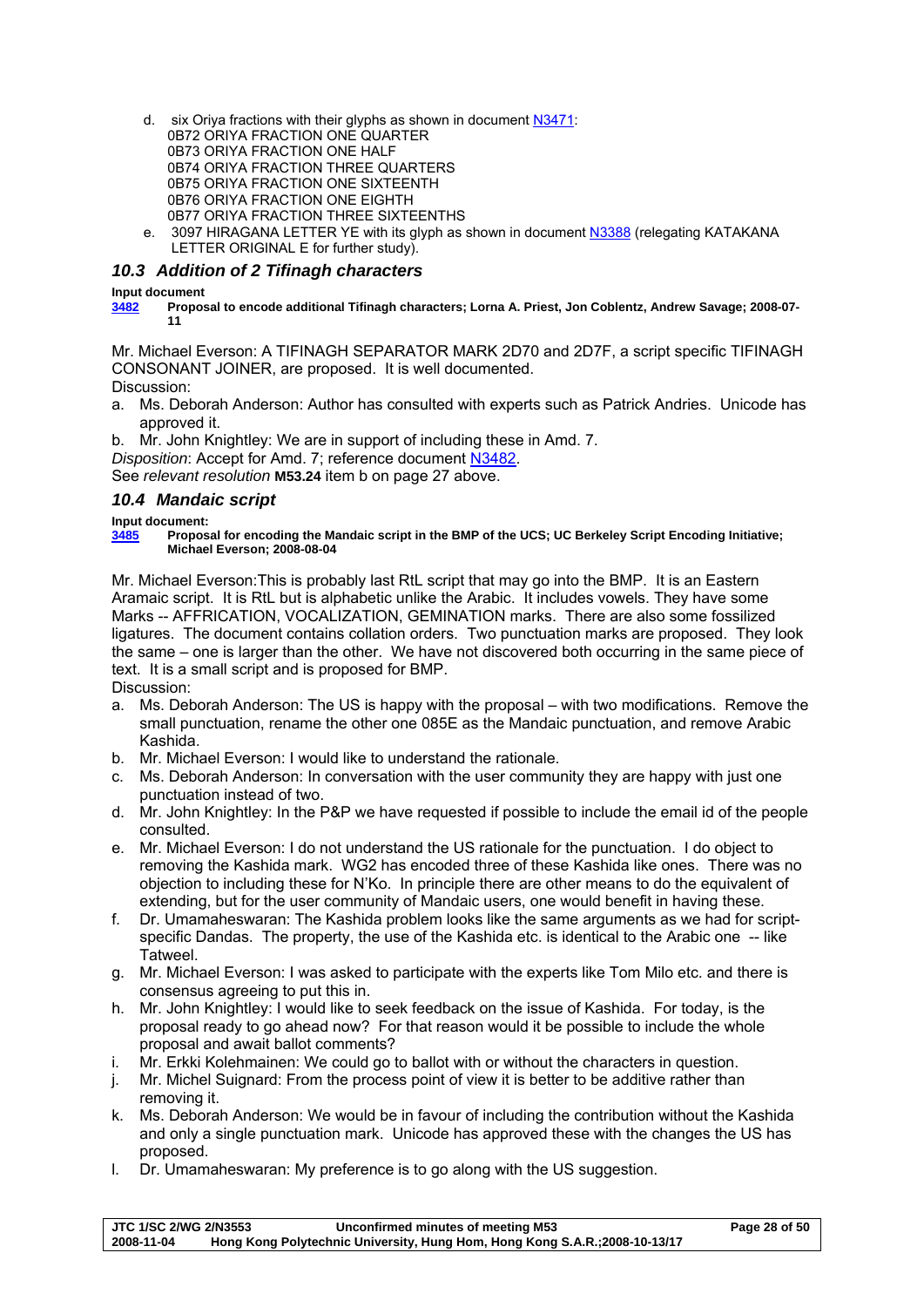- m. Mr. Michael Everson: The user community wants a solution.
- n. Mr. Mike Ksar: The consensus seems to be going without the KASHIDA and with one punctuation.

*Disposition:* Accepted for Amd. 7; font is available; with changes: 085E MANDAIC PUNCTUATION and 085F removed; glyphs and names for others from N3485.

### *Relevant resolution:*  **M53.20 (Mandaic script): Unanimous**

WG2 accepts to encode in the standard 29 characters (a subset of the proposal in document N3485) in code positions 0840 to 085B and 085E in a new block 0840 to 085F named Mandaic, with their names, code positions and glyphs as shown in document N3547.

## *10.5 Batak script*

## **Input documents:**

**3320 Proposal for encoding the Batak script in the UCS; SEI – Everson; 2008-01-25** 

**3489 On the inputting model for Batak; Michael Everson and Uli Kozok; 2008-08-04** 

Mr. Michael Everson: On the island of Sumatra there is group of people called Batak – speaking five different dialects. They are really different languages. They have a script based on Brahmi script. Along with languages they have also different characters. A set of base characters is used by everyone. Dialect-specific variations exist for others. A basic form is used and if the dialect uses a different form etc. it is given by annotation in the nameslists. Some ligatures are used - all are special letters. Reordering is used in Batak – slightly different from the Devanagari. The vowel mark appears at the end instead of beginning in a cluster etc. Document N3489 discusses the visual versus logical models. Explains why the Logical model like the model for Devanagari was chosen. There was a preliminary version, and had extensive review. A refined document was written late January this year. A number of examples are provided. I would like this to go into Amd. 7. Discussion:

- a. Mr. John Knightley: If it was not in Amd.7, would it be possible to give a review cycle.
- b. Mr. Michel Suignard: The US had reviewed it. The request was to be able to understand the input model and that the users understand the implications. We did get the clarifications. We have no issue against including it in Amd. 7. The input model document was partially a response to those concerns.
- c. Dr. Umamaheswaran: The national bodies had a chance to review the previous version.

## *Disposition:* Accept for Amd. 7.

## *Relevant resolution:*

## **M53.21 (Batak script): Unanimous**

WG2 accepts to encode in the standard 58 characters (proposed in document N3320) in code positions 1BC0 to 1BF3 and 1BFA to 1BFF in a new block 1BC0 to 1BFF named Batak, with their names, code positions and glyphs as shown in document N3547.

## *10.6 Brahmi script*

## **Input document:**

**3490 Progressing the encoding of Brahmi in the SMP of the UCS; Everson; 2008-08-04** 

**3491 Proposal for the Encoding of Brahmi in Plane 1 of ISO/IEC 10646; Stefan Baums, Andrew Glass; 2007-10-09** 

Mr. Michael Everson: The background document N3491 has a number of characters. From these a number of characters need further study. Document N3490 captures those for which we had consensus. It also includes a few additional characters that were not in document N3491. The stake holders have reviewed and they are all happy. Brahmi has been under discussion for a long time.

*Disposition: Accept for Amd. 7 in a new block* BRAHMI – 11000 to 1107F in the SMP; 108 characters at code positions 11000-1104D 11052—1106F; names and glyphs in charts on page 4 and names list on page 5 of document N3490R.

## *Relevant resolution:*

## **M53.22 (Brahmi script): Unanimous**

WG2 accepts to encode in the standard 108 characters in code positions 11000 to 1104D and 11052 to 1106F, in a new block 11000 to 1107F in the SMP, named Brahmi, with their names, code positions and glyphs as shown in document N3490.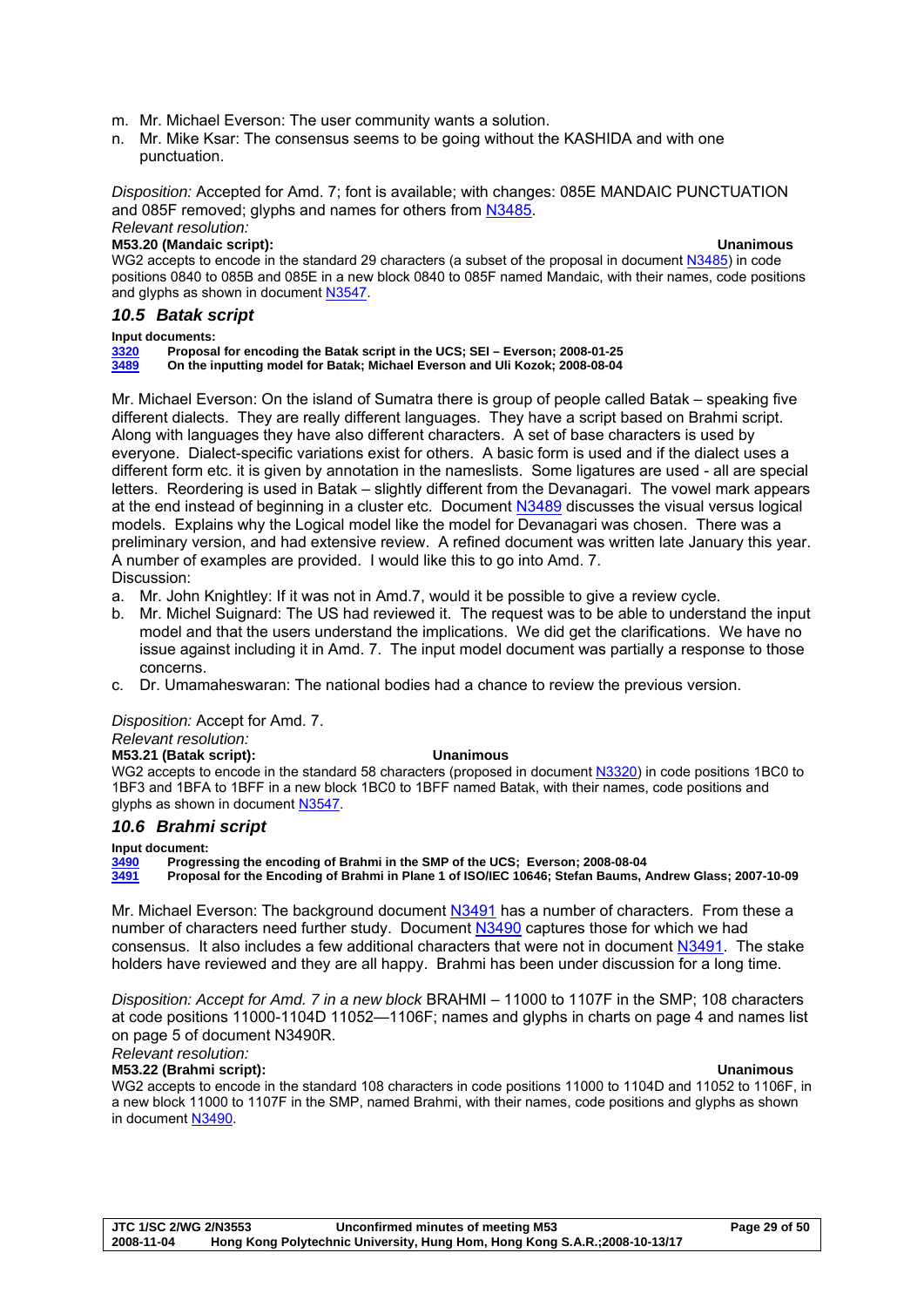## *10.7 Addition of two Malayalam characters*

**Input document: 3494 Proposal to add two characters for Malayalam; Everson; 2008-08-14** 

Mr. Michael Everson: An earlier document N3295 proposed two characters and chillu Ya. Chillu Ya needs more study. Document N3494 removes the chillu Ya – proposing only NNNA and TTTA at 0D29 and 0D3A. Glyphs are on page 3 in the document.

*Disposition:* Accept for Amd. 7; Editor has the fonts. 0D29 MALAYALAM LETTER NNNA, 0D3A MALAYALAM LETTER TTTA, from document N3494. See *relevant resolution* **M53.24** item c on page 27 above.

## *10.8 41 more Unified Canadian Aboriginal Syllabics*

## **Input document:**

**3507 Proposal to encode additional Unified Canadian Aboriginal Syllabics in the UCS; UC Berkeley Script Encoding Initiative -Michael Everson & Chris Harvey; 2008-10-06** 

Mr. Michael Everson: Document N3437 was the earlier proposal. The feedback was some of the characters in that document were not properly attested. The new document N3507 is an update of the old one. There are two characters which need encoding but not properly attested yet. There was some feedback on the character naming conventions. We had some convention but were not described – this document has some description on this convention. Proposal is to include this in Amd. 7, in the newly road-mapped columns (per discussion and disposition in section 0 on page 41) 18B0 to 18DF for 3 cols in the UCAS extended block.

Two characters 18D2 and 18D8 are left empty – not accepted – awaiting attestation.

*Disposition:* Accept 41 characters for Amd. 7; 18B0—18D1 18D3-18D7 18D9—18DA; glyphs and names are as in document N3507; editor has the fonts.

*Relevant resolution:* 

## **M53.23 (More UCAS characters): Unanimous**

WG2 accepts to encode in the standard 41 characters in code positions 18B0 to 18D1, 18D3 to 18D7, and 18D9 to 18DA in UCAS Extended block, with their names, code positions and glyphs as shown in document N3507.

## *10.9 Oriya fractions*

**Input document:**<br>**3471** Oriya fr **3471 Oriya fractions; Anshuman Pandey; 2008-05-08** 

Ms. Deborah Anderson: The proposal is to add six fractions for Oriya. The document has evidence of use etc. from Mr. Anshuman Pandey. It has been reviewed by the UTC and has been accepted. I have spoken with India representative and we have no problems with it.

Dr. Umamaheswaran: There was some question about its numeric property as compared with Bengali. It does not affect the encoding aspects. I support the proposal to encode in Amd. 7.

*Disposition:* Accept for Amd. 7; Code positions 0B72 to 0B77; Names and glyphs from N3471; editor has the font.

See *relevant resolution* M53.24 item d on page 27 above.

## *10.10 Modern Bamum script*

**Input document:** 

**3522 Proposal to encode modern Bamum in the BMP of the UCS; Everson; 2008-10-14** 

Mr. Michael Everson: We had this script in our previous PDAM 5 (reference resolution M50.32 in document N3254). It passed the ballot with all national bodies accepting it. The user community came back and asked us to remove it for them to review it further. We did take it off from the PDAM 5. Since then the user community has reviewed it now and are happy with it without any changes. Since it has passed the PDAM stage I would request that it be placed in FPDAM6. Discussion:

- a. Mr. Erkki Kolehmainen: Since all national bodies had already approved it, it would make sense to put it into FPDAM6.
- b. Mr. John Knightley: Since the whole reason for removing it from the ballot was because of user community requesting us to have another look at it, we are comfortable including it in FPDAM6.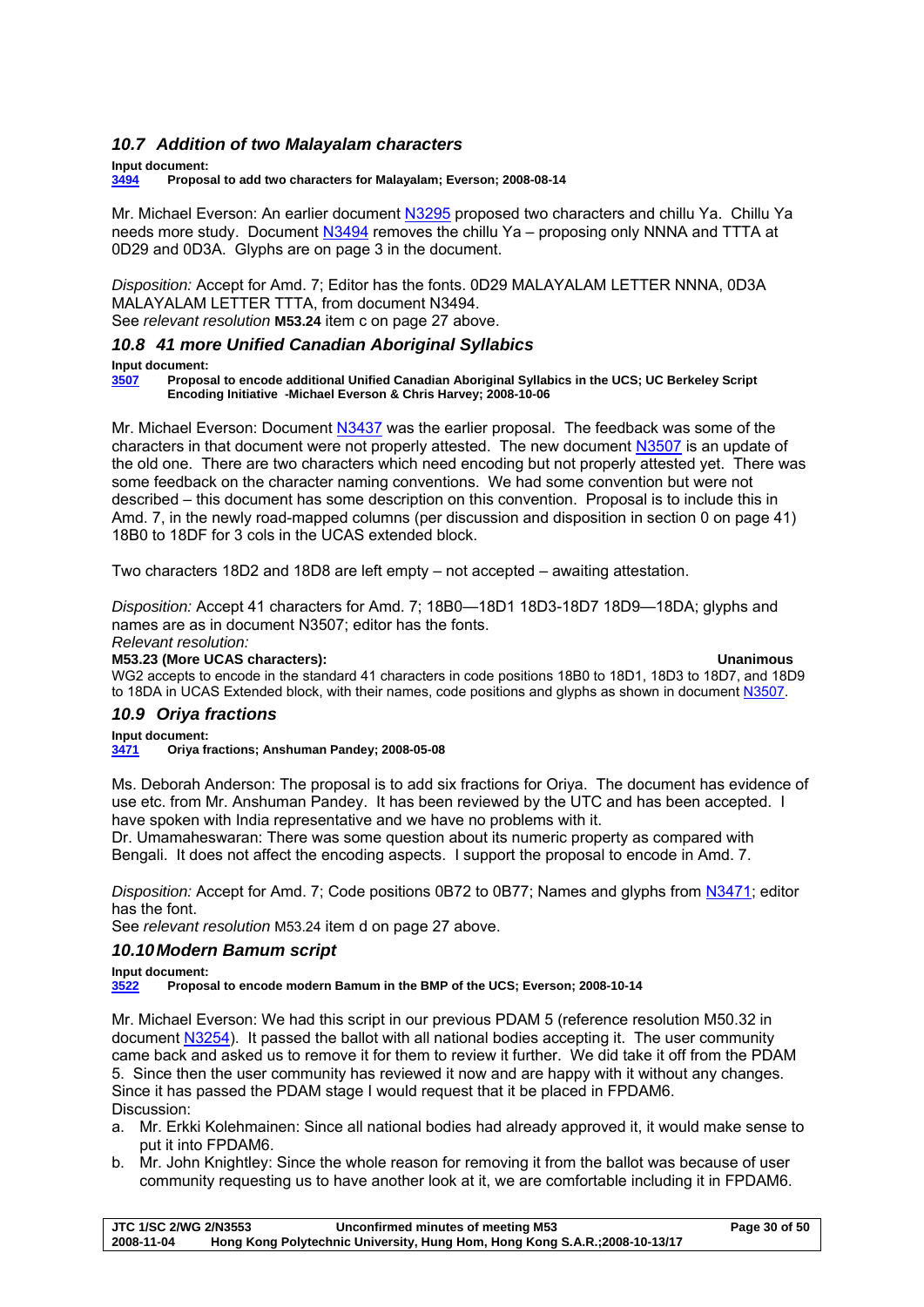*Disposition:* Accept the proposal in document N3522 for Amd. 6. *Relevant resolution:* 

## **M53.15 (Modern Bamum): Unanimous**

WG2 accepts to encode in a new block named Bamum in the range A6A0 to A6FF, and populate it with 88 characters with their code positions, names and glyphs as shown in document N3522. WG2 notes that this script had passed one round of balloting as part of Amd. 5 earlier, but was held back for further input from the user community.

## *10.11 Two old Kana characters*

**Input documents:** 

- **3388 Proposal to encode two Kana characters concerning YE; Nozomu Kat? via UTC; 2008-02-13 3394 UTC/L2 request to review proposal for encoding 2 kana characters; US INCITS/L2 and Unicode Technical**
- **Committee (UTC); 2008-02-28**
- 

**3528 Japan's input to N3388 (Two Kana Characters); Japan – NB; 2008-10-09 3534 Comments on 3528 Two Kana Characters; Nozomu Kato (Individual Contribution); 2008-10-12** 

Mr. Mike Ksar: Document N3388 is the original document; N3528 is the feedback from Japan ; document N3534 is response from the expert.

Mr. Masahiro Sekiguchi: For those who were not in the last meeting, and for those who have forgotten the request, document N3388 written by an expert living in Japan had sent it to Unicode consortium. Unicode sent that to WG2 for input. It requested two new Kana characters to UCS. Hiragana Ye and Katakana Original E – were proposed to describe old Japanese language. In the old days the distinction between Ye and E was there – but that distinction has been lost. Researchers believe that the distinction is lost sometime before  $10<sup>th</sup>$  century. It is not proven yet as to whether the distinction did exist etc. even before. The proposed Katakana letter is for Original Katakana for E.

Document N3394 is from Unicode expressing no problem in encoding these – but requested Japanese national body feedback on these and relationship to 'Hentaigana'.

Document N3528 is the Japanese national body input.. Japan did not see problem with the Hiragana. But additional study is needed with the Katakana character. Both Hira and Kata are derived from Chinese ideographs in  $10<sup>th</sup>$  century these were considered to be independent. Before that time these Kanas were not easy to distinguish from Han. Their use was sometimes confusing. The difference between Ye and E was lost before  $10<sup>th</sup>$  century. The distinction was in the preestablished Kana scripts – during the formative years of Kana. It is difficult to understand the clear use of these. Japan is reluctant to support the Katakana character. For Hiragana character we do not see any problem. In the old time frame, even Hira and Kata kanas were not distinguishable. There was a kana but they were not distinguished as Hira and Kata. Because of the existence of modern Katakana E, if the new proposed Katakana E is accepted, it will start confusing the user as to which is which. Even the researchers of the old literature do not have agreement in how to distinguish between the two sounds. The researchers prefer to use the original ideographs. Modern researchers also prefer to use Latin script instead of Kana. Some researchers prefer the proposed kana forms – but Japanese national body believes that they are small in number – hence we cannot support at this time. We also found some negative evidences – opposing the proposal and the evidences there. Examples of use of Latin transliteration is shown. Another example shows a totally different letter for the sound E in Katakana. An example Kanajitajio (?) – used by modern researchers. To identify the shape with the sound, a standard shaped diagram is used. The index part of the table is standardized. The proposed Katakana E is not used here by the researcher. Discussion:

- a. Mr. Michael Everson: This reminds me a lot of the discussion of the medieval European letters. The researchers use IPA instead of the old forms etc. I can understand Japanese national body wanting to see more users wanting this character. I only hope Japanese national body does not think that we should not deal with such old usage by some researchers. Are you keeping the door open for future possibility?
- b. Mr. Masahiro Sekiguchi: We are open and welcome further input on this topic. We can go ahead with the Hiragana Ye, but Katakana original E needs further study. No researchers we contacted supported the proposal – that does not mean that it may not be needed.
- c. Mr. Mike Ksar: What is document N3534?
- d. Mr. Masahiro Sekiguchi: Document N3534 is written by the author of document N3388. Japanese national body has no information on the author of N3388, the backgrounds, achievement etc. We do not know the researcher.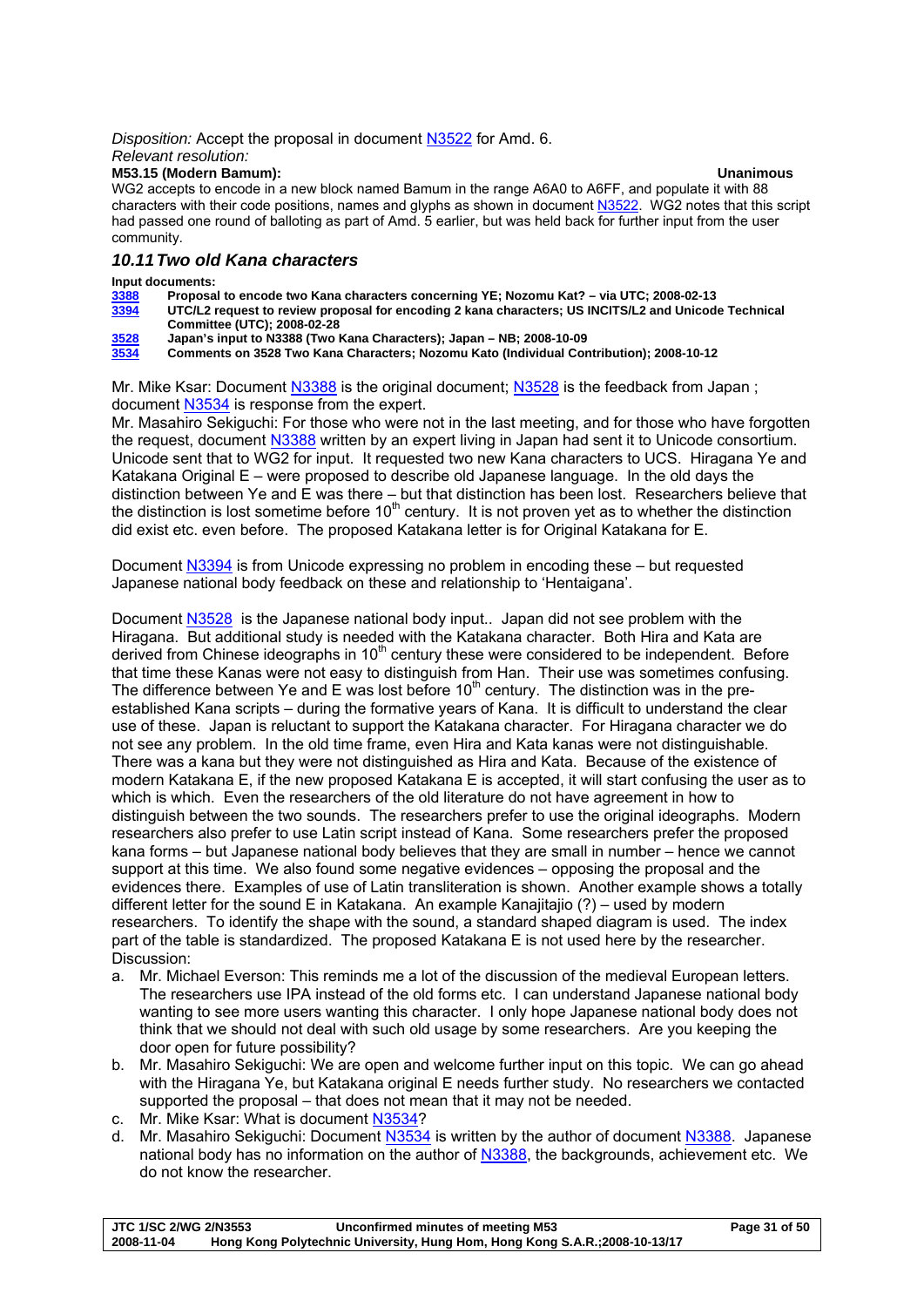- e. Mr. John Knightley: You mentioned that accepting this may cause confusion of Katakana characters if we encode this now. One could get confused by looking at similar looking glyphs. So that objection may not be that serious. The character may be used in some old text – are they important to be preserved. Questions of that kind may provide more input as to whether we should code or not. Do you have input from researchers on that possibility?
- f. Mr. Masahiro Sekiguchi: I am not sure. Document N3388 has an example of a famous old verse written in kana letters. It has old E. Some dictionaries also show that in that form. Dictionaries on line use Gaiji using PUAs. More evidence would be needed to encode in the regular space as opposed to PUA. We found such evidence for Hiragana Ye but not for Katakana Original E.
- g. Mr. John Knightley: One consideration could be how widespread something is used. There may be cases the character use is widespread. If there are about say 5 or 6 documents spanning over a few centuries, in some circumstances, these may be considered as a good evidence, even if was used only in specific period of time for a substantive number of years.
- h. Mr. Mike Ksar: The author is still asking for both characters. Does Japan recommend only Hiragana for now?
- i. Mr. Masahiro Sekiguchi: For the Katakana E Japan would request WG2 not to accept at this time. Japan has no objection for WG2 to accept – but we will not be the sponsor for it.
- j. Mr. Michael Everson: Fair enough. I can support going ahead with the Hiragana in this amendment.
- k. Mr. Mike Ksar: Can we use the proposal summary form in document N3388?
- l. Mr. Masahiro Sekiguchi: We have slight concern about putting it in the BMP. Encoding the old Hiragana character along with current Hiragana. It may set the impression that it is used widely. It is used only for research purposes of old documents.

*Disposition:* Accept from document N3388, in Amd. 7; 3097 Hiragana Letter Ye, with its glyph from document N3388; font is in the works – by Everson. 'Katakana Original E' is for further study.

See *relevant resolution* **M53.24** item e on page 27 above.

## *10.12 Several named USIs from JIS X0213*

## **Input document:**

**3529 Proposal to add several named USIs from JIS 0213; Japan – NB; 2008-10-09** 

Mr. Masahiro Sekiguchi: The proposal is to add 23 named USIs. JIS X0213 defines the mapping to UCS. 25 of these of X0213 map to sequences in UCS. Two of the 25 already have standardized USI names in UCS. The proposal is to add Names for the USIs for the remaining 23. There is one issue here. The first one is called RISING SYMBOL. It is one of a pair of symbols – RISING and FALLING symbols. FALLING SYMBOL has a named USI but it is called MODIFIER LETTER EXTRA-HIGH EXTRA-LOW CONTOUR TONE BAR !!!

The question is should we change proposed RISING SYMBOL to match the current name for FALLING SYMBOL?

Discussion:

- a. Ms. Deborah Anderson: The feedback was to be careful to use character name for sequences. It may clash with a name for a character that could get added in the standard at a later date.
- b. Mr. John Knightley: Possibly adding the standards's name to the name of USI would help.
- c. Mr. Masahiro Sekiguchi: It would be easier to change the JIS name it is not normative there. But it would be normative in UCS. It is proposed for Amd. 7.
- d. Dr. Umamaheswaran: One solution for the naming issue would be to have equivalent of annotations to be helpful. This is not used at this time.
- e. Ms. Deborah Anderson: Named USIs are to assist in conveniently identifying and using sequences of standardized characters. It should be noted that one can use the USIs without having them named.
- f. Mr. Michel Suignard: I am wondering why these characters were not proposed to be encoded directly instead of sequences.
- g. Mr. Masahiro Sekiguchi: These were created by one committee as pre-composed characters, but map into sequences in UCS. The named sequences are for convenience of users.
- h. Mr. Tero Aalto: Is there a reason not to use the long name for the RISING SYMBOL also?
- i. Mr. Michel Suignard: It may look strange we are combining the names of components of the sequence. We decided this earlier.
- j. Mr. John Knightley: Do these named USIs appear also in JIS X0213?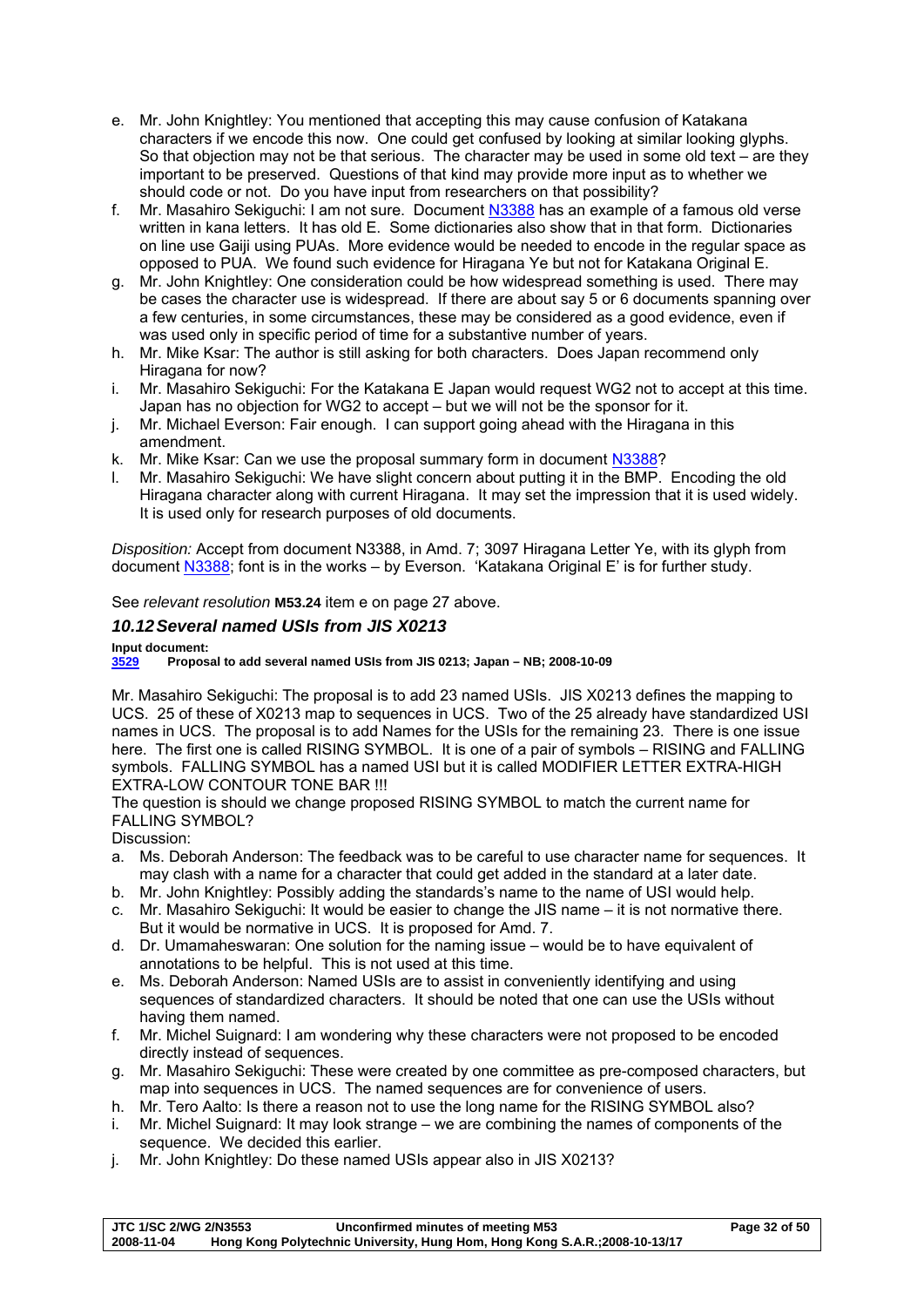- k. Mr. Masahiro Sekiguchi: The Japanese standard has two names Japanese and English names. These are all informative. The names are identical to the list provided.
- l. Dr. Umamaheswaran: The naming conventions are based on concatenating the names of component characters in the sequence. Otherwise all kinds of repercussions can be there.
- m. Mr. Erkki Kolehmainen: I am not in favour of annotations in the standard but it can be in JIS X0213 if they choose to do so.

*Disposition*: Accept for Amd. 7, with name change for Rising Symbol.

### *Relevant resolution:*  **M53.18 (JIS X0213 named sequences): Unanimous**

WG2 accepts to include in the standard the 23 JIS X0213 named sequences proposed in document N3529, with the name RISING SYMBOL replaced with MODIFIER LETTER EXTRA-LOW EXTRA-HIGH CONTOUR TONE BAR.

## *10.13 A set of compatibility ideographs for Japanese government use*

## **Input document:**

**3530 Proposal to Add a Set of Compatibility Ideographs for Government Use; Japan – NB; 2008-10-10** 

Mr. Masahiro Sekiguchi: Document N3530 was posted to the web site. It is a large document. Japanese government has been working for years to get ICT for e-governance and for public administration etc. One of the barriers is the Gaiji issue. I am sure many in the WG2 are familiar with the issues. It is a huge set of ideographs used in Govt administration applications used on a daily basis; many of them are variants of CJK ideographs. Several registries exist – their names are in contribution. Registration of residents, registration of families, land registry, commercial company registration etc. – and they use a number of rarely used ideographs. The Japanese national body has the contact from these registry groups, and we were asked to take a set of these ideographs for UCS encoding. Based on the research, several have been sent to IRG as unified ideographs. More may be sent to IRG as unified CJK proposals. The set in the proposal N3530 is considered to be compatibility characters and are equivalent to existing ideographs. The proposal needs some background information. The Japanese national body did have discussion using the IVS-s as a possible mechanism – instead of encoding as compatibility ideographs. We discussed the pros and cons. There was some debate within the Japanese national body. At this point it was decided to take it forward as compatibility ideographs. We seek comments from WG2 experts, especially comments regarding possible use of IVSs, versus their separate encoding. It will be a different discussion of general use of IVSs for compatibility ideographs. I am seeking feedback focusing discussion towards this particular proposal, versus the general principle of using IVSs.

- Discussion:<br>a. Mr. Mike a. Mr. Mike Ksar: This is the first time proposal – I would like the input from IRG as well as all the WG2 experts – different national bodies and liaison organizations. I am sure UTC will discuss this in November 2008 and will have some feedback. You mentioned that the Japanese national body had discussed use of IVS or IVD – the pros and cons etc. You have not included the pros and cons in the contribution. If the pros and cons are useful for answering questions such as by Mr. John Knightley, you can probably input to the contribution he is planning for the next meeting. Is there any urgency from Japanese government point of view?
- b. Mr. Masahiro Sekiguchi: These are not urgent at this time. The three systems we have identified in the proposals are already working. At least two of these are based on UCS. They use a lot of PU characters or other tricks to deal with the characters that are not in UCS. However, these systems are closed, not open to internet or to the public; used by government employees only. In the future, the Japanese government is planning to take some data from these registries and use them for public systems. Then these data will be exposed to the open networks/systems. We could wait for a future amendment.
- c. Mr. Michel Suignard: The direction of US and Unicode will be to use either IVSs or the IVDs as could be seen in our earlier discussion. The question should be only whether IVD mechanism or enlisting all IVSs in the standard. The preference from US would not be in favour of encoding compatibility characters. We are glad to see these Gaiji characters being brought out for our consideration – we were aware of their existence.
- d. Mr. John Knightley: The tables were interesting the feedback request will be appropriate.
- e. Mr. Masahiro Sekiguchi: Any feedback would be appreciated.

*Disposition:* Seek feedback of IRG, national bodies and liaisons.

| <b>JTC 1/SC 2/WG 2/N3553</b> | Unconfirmed minutes of meeting M53                                         | Page 33 of 50 |
|------------------------------|----------------------------------------------------------------------------|---------------|
| 2008-11-04                   | Hong Kong Polytechnic University, Hung Hom, Hong Kong S.A.R.;2008-10-13/17 |               |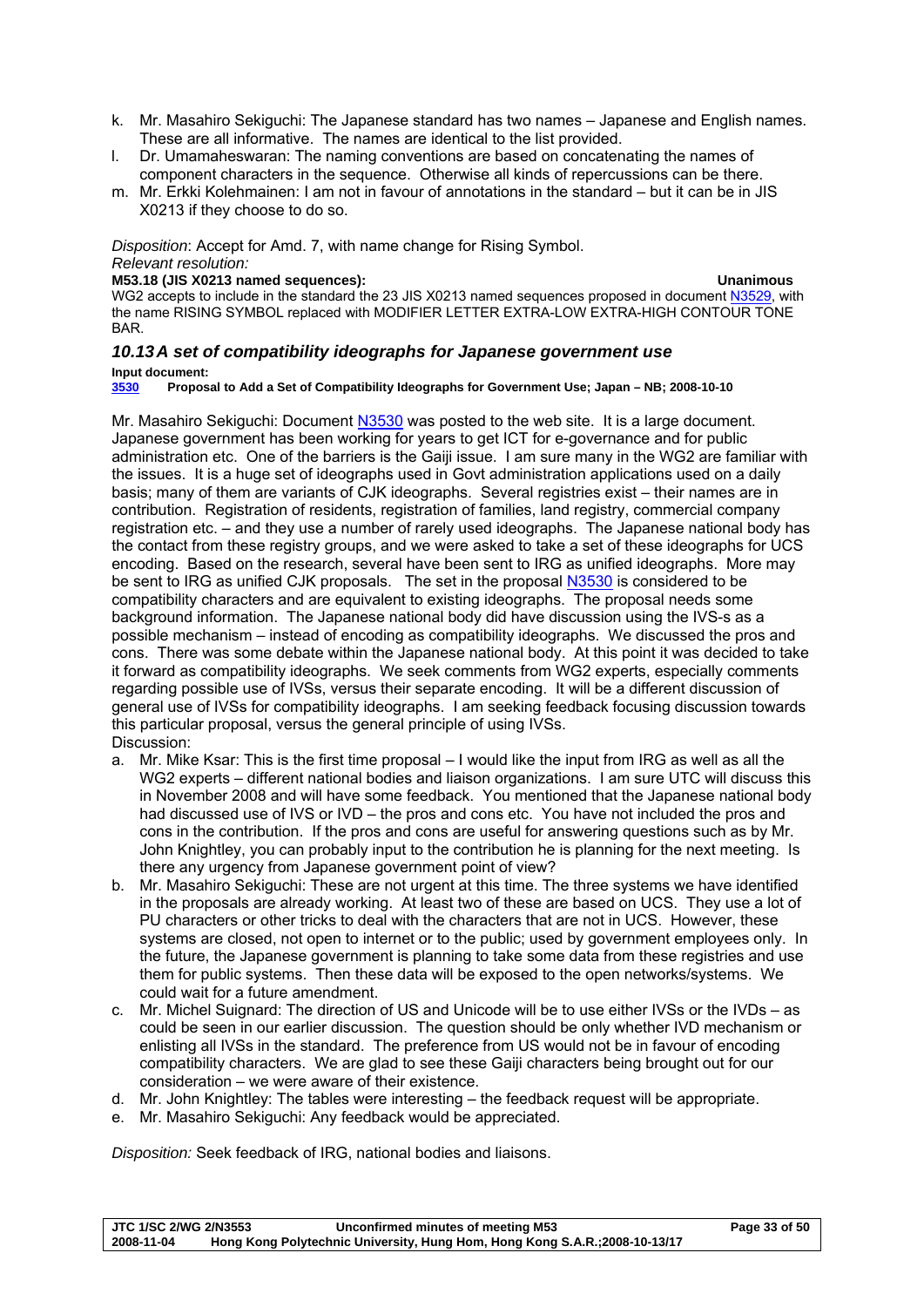## *Relevant resolution:*

**M53.32 (Japanese compatibility ideographs): Unanimous** 

The IRG, and all national bodies and liaison organizations, are requested to review and provide feedback on the request for additional compatibility ideographs in document N3530 from Japan.

## *10.14 Korea – differences for encoding Jamo between 10646 and Unicode*

## **Input document;<br>
3535** A respo **3535 A response to AI-52-8; NB – Korea (ROK); 2008-10-13**

Prof. Kyongsok Kim: At the last meeting, Korea was given an action item. Differences between 10646 and Unicode are elaborated in document N3535 (which was presented). Discussion:

- a. Mr. Michael Everson: There is a difference between the two standards is that a problem.
- b. Mr. Michel Suignard: I have not seen this document before. I would like to study this, double check what 10646 says. I want to compare what the standards say and am not ready to take this contribution at its face value. From the UTC perspective, we will take this as input and analyse it. We will need time for analysing and respond.
- c. Prof. Kyongsok Kim: A similar document was presented at the last meeting, and I was asked to give further explanation. The concerns expressed are not new.
- d. Dr. Dae Hyuk Ahn: The incompatibility has been in the standard since 1993.
- e. Mr. Mike Ksar: Thank you for the input. A request has been made by Mr. Michel Suignard in his capacity as the editor and on behalf of Unicode consortium to analyze the differences.
- f. Dr. Umamaheswaran: If I understand it right, you have provided an analysis of the problem. But a solution has not been provided in this contribution for WG2 to evaluate.
- g. Mr. Michel Suignard: What you have shown in your analysis is from the 1993 version of the standard. There have been changes made through various amendments in the current version of 10646. The text in your contribution does not reflect what is current 10646, which is up to Amd. 5 of 2003 edition. It is my first observation. The major difference is that the choesong etc. need not be a single character but could be a sequence of characters. By the way what the US feedback is very different from this topic. End of Feb 2009 is OK for US to analyze and give you feedback.
- h. Dr. Dae Hyuk Ahn: The solutions to the problem are included indirectly in the Korean standard that we presented at the last meeting.
- i. Dr. Umamaheswaran: You may have a solution to the problem in the Korean standard. What I would have expected from Korean experts is a contribution identifying what specific changes may be required to 10646 or to Unicode to address and resolve the problem.
- j. Mr. Michel Suignard: The only way we can process any changes to the document would be to have a specific contribution asking for specific changes to the current content of the standard. Also we need specific proposed text that we can evaluate – what clause, what proposed change to text etc. If accepted, we could put that in the next available meeting.
- k. Prof. Kyongsok Kim: We will revise the contribution to reflect the latest 10646 content.
- l. Dr. Umamaheswaran: Irrespective of whether it is WG2 or Unicode you still have to contribute in the format the participants can evaluate – in terms of specific technical changes that are needed to the standard(s). Korean experts can take the feedback and comments received at this meeting and prepare the needed documentation for WG2 or Unicode consortium to consider.
- m. Ms. Deborah Anderson: The next UTC meeting is in November and you can send your contribution to Unicode as well.
- n. Mr. Jinseok Bae: Synchronization is an issue between ISO and Unicode.
- o. Mr. Masahiro Sekiguchi: As a national body we can suggest changes to 10646 through WG2. If the proposal contains suggested changes to Unicode as well that is fine. If the proposed changes are only to 10646, it is the right of the national body. The synchronization has to happen with the liaison activity. It is a recommendation to the Korean national body that 10646 only changes or changes to both 10646 and Unicode be identified.
- p. Mr. Jinseok Bae: We talk about only WG2 issue Unicode consortium is only one body. They can give us the feedback / reaction etc.
- q. Mr. Mike Ksar: When would you be sending in the contribution? I can post it to the WG2.
- r. Prof. Kyongsok Kim: By end of this year.

*Action item:* Korea (Professor Kim) is invited to prepare a contribution identifying the changes needed for 10646 or Unicode or both to remove any differences in the encoding of Jamos between the two standards by end of 2008. National bodies and liaison organizations are invited to feedback on that document by end of Feb 2009.

**JTC 1/SC 2/WG 2/N3553 Unconfirmed minutes of meeting M53 Page 34 of 50 2008-11-04 Hong Kong Polytechnic University, Hung Hom, Hong Kong S.A.R.;2008-10-13/17**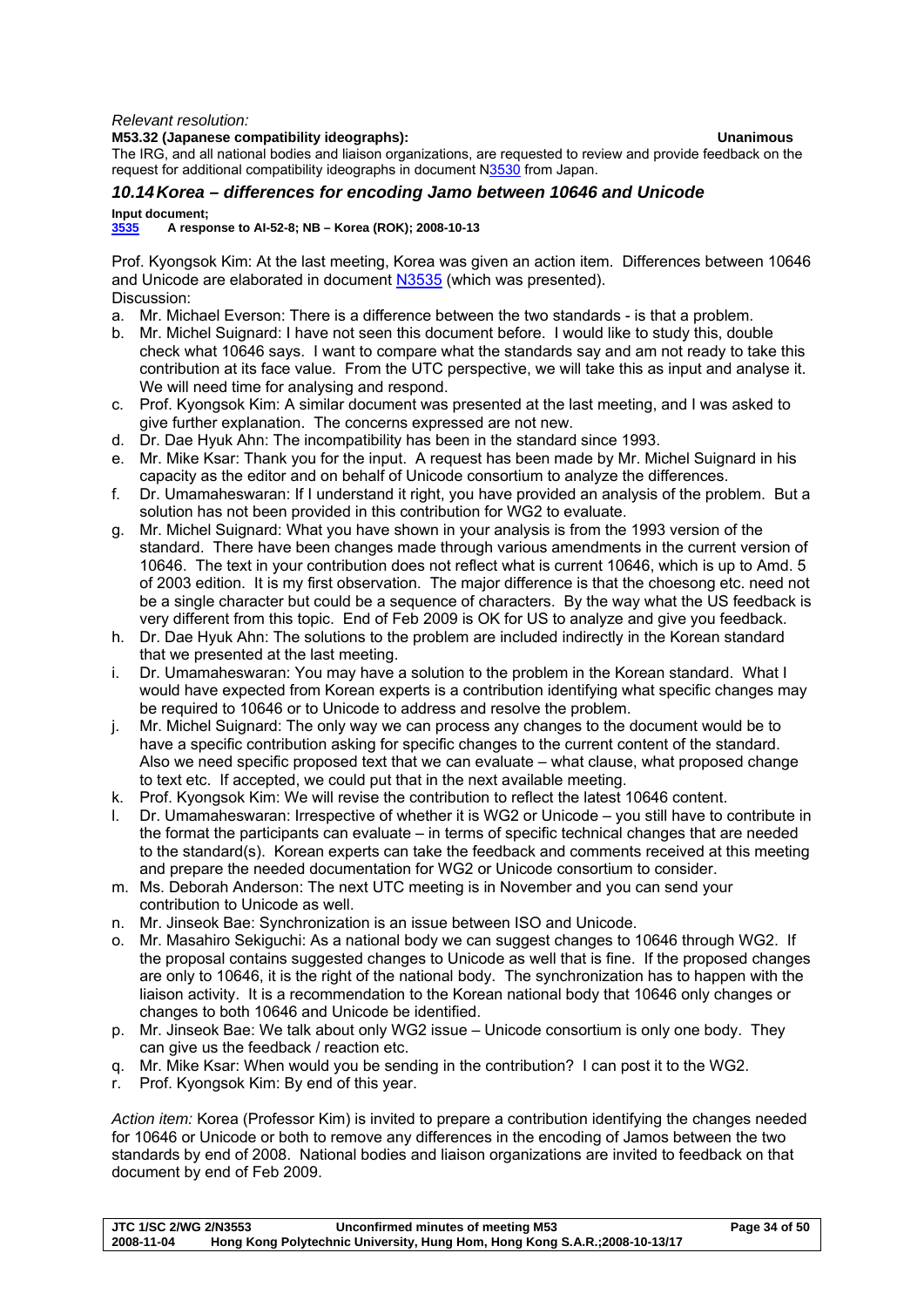## *10.15 Feedback on KS X1026-1*

## **Input document:**

**3536 Concerns about KS X 1026-1:2007; US NB and Unicode; 2008-10-13** 

Ms. Deborah Anderson: Document N3536 is a feedback from US and Unicode on Korean standard X1026-1. There are terminology-related differences, and the letter expresses they are willing to cooperate with Korea.

- Discussion:
- a. Prof. Kyongsok Kim: Relating to AI 52-11-item d we have received an email from the US national body. It was a little bit late. We expected technical feedback. Korea suggests that 10646 Amendments reflect the content of the KS X1026-1. When we asked for a new project we were informed that we don't need a new project. When we asked if we need to send it to Unicode we were informed that it will be sent to UTC by the liaison. Since we did not receive any feedback we request the document N3422 be reflected in the standard.
- b. Mr. Masahiro Sekiguchi: Japanese national body did review the KS X1026-1 and are aware of problems in it, but we decided not to comment on it. One of the reasons was that your document stated that the standard was published. Our reaction was 'what would have been the result of our feedback it the standard was already published'. Our understanding is that a national standard should be published after the changes are made to the IS. And if you had come up with request for changes to the IS before finalizing the national standard we would have reacted differently.
- c. Mr. Jinseok Bae: The national standard is related to the culture of each country.
- d. Mr. Masahiro Sekiguchi: My personal opinion is that if you came to WG2 with a draft of the national standard we would have been more serious, but it was already published. So I don't know how I can change it if I found a problem in your national standard.
- e. Mr. Jinseok Bae: We are focused only on Korean part of 10646.
- f. Ms. Swaran Lata: The only issue with the national standards should be that a conversion between the national and international standard or Unicode is possible.
- g. Mr. Michel Suignard: I would like to alert all the national bodies that some parts of Unicode standard are normatively referenced from 10646. So, the two should not be treated as different entities. The national bodies cannot ignore those parts like Normalization that are equally parts of 10646 even though they are documented only in Unicode. One of the reasons US and Unicode reacted in this letter was because the two standards are considered as parts of each other. The Korean standard was not clearly conformant with the Normalization part of the standard.

*Action item:* Korea is invited to take note of the feedback in N3536 and coordinate with the US and Unicode consortium in addressing the concerns expressed therein regarding KS X1026-1 standard.

## *10.16 Four Devanagari characters for Kashmiri*

## **Input document:**

Mr. Michael Everson: The proposal to add four characters in Devanagari block to support Kashmiri spelling reform in 2002. Two vowel signs and two letters UE and UUE. Discussion:

- a. Dr. Umamaheswaran: The proposal looks sound and well supported. Would it be helpful to include it in Amd. 6. We still have one more technical ballot in Amd. 6.
- b. Mr. John Knightley: Are there any background documentation? Users want in since 2002. I would not have objection to include in Amd. 6.
- c. Ms. Deborah Anderson: We had an ad hoc on this topic. Goverrment of India representative did not have any objection to including these two; but they may have more characters coming in. (Have to check and get back for Amd. 6 versus for Amd. 7)
- d. Ms. Swaran Lata: Kashmiri is written in Urdu as well as Devanagari. However, the people using the Devanagari have left Kashmir. The state government is using Urdu. There are more characters needed for Kashmiri using Devanagari script.
- e. Mr. Mike Ksar: There are four characters being proposed.
- f. Ms. Swaran Lata: We would like to have further discussion with Kashmir state government. It is politically sensitive. Also we would like to process them with more characters that would be needed. We prefer not to encode these four at this meeting.
- g. Mr. Michael Everson: The requester has expressed concern that they are waiting for these to be encoded. I would like to have an action item for India and Ireland to work together on these.

| JTC 1/SC 2/WG 2/N3553 | Unconfirmed minutes of meeting M53                                          | Page 35 of 50 |
|-----------------------|-----------------------------------------------------------------------------|---------------|
| 2008-11-04            | Hong Kong Polytechnic University, Hung Hom, Hong Kong S.A.R.; 2008-10-13/17 |               |

**<sup>3480</sup> Proposal to add four characters for Kashmiri to the BMP of the UCS; Michael Everson & Pravin Satpute; 2008-07-03**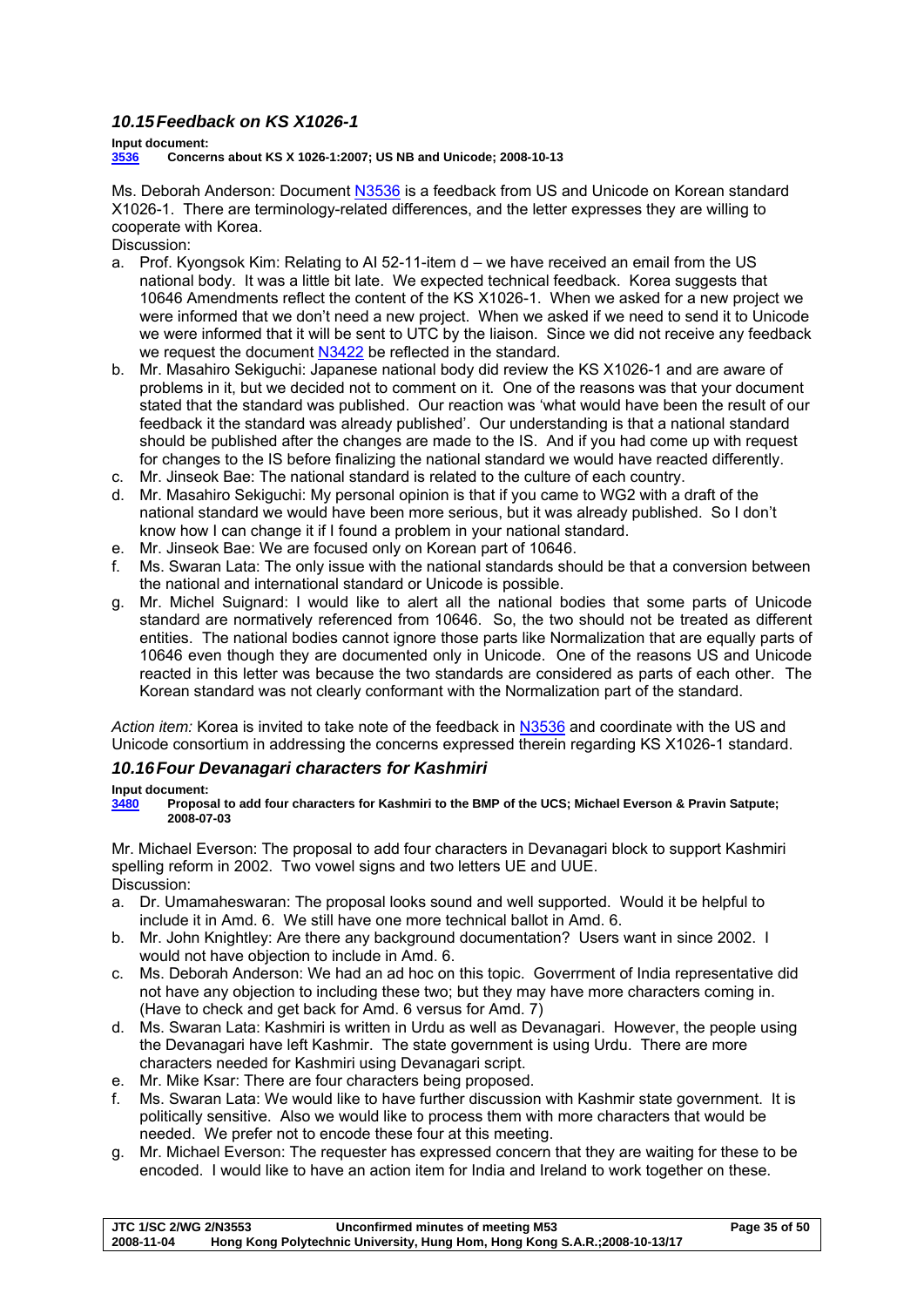- h. Mr. Michel Suignard: If we do not even include these in Amd. 7, we lose even one more cycle.
- i. Mr. John Knightley: Would it be a problem if we go ahead with Amd. 7?
- j. Ms. Swaran Lata: I want to emphasize that we have to check with state government of Kashmir.

Disposition: Postponed till next meeting.

*Action item:* Ireland and India are invited to work together and come up with a revised proposal to WG2 by end of Feb 2009.

## *10.17 Manichaean script*

**Input document;** 

**3486 Proposal for encoding the Manichaean script in the UCS; Michael Everson and Desmond Durkin-Meisterernst; 2008-08-04** 

There was no discussion. Postponed for next meeting.

## *10.18 Egyptological yod and similar characters*

## **Input document:**

**3487 Proposal to encode Egyptological yod and similar characters in the UCS; Everson; 2008-08-04** 

Mr. Michael Everson: This proposal is withdrawn, since another solution was found.

## *10.19 Old Bamum script*

**Input document:** 

**3472 Preliminary Proposal to encode Old Bamum in the SMP of the UCS; Michael Everson, Charles Riley, Konrad Tuchscherer; 2008-06-01** 

Mr. Michael Everson: This document was prepared in June 2008. Modern Bamum has a smaller syllabary. Old Bamum is a much larger set – was used at the time of inventing this script. WG2 has not seen this document before. The user community has reviewed these – and have accepted the names and glyphs etc. It is not easy to communicate with the north of Cameroons. I would like to progress this to Amd. 7, even though it is the first time WG2 has seen this. This was prepared by SEI. There is no urgency for this script.

Ms. Deborah Anderson: The SEI project board has not reviewed this contribution, and would like to wait.

Mr. Mike Ksar: The document is marked Preliminary, and I would like to postpone this to the next meeting.

*Action item***:** Invite feedback from national bodies and liaison organizations. Add to agenda of next meeting.

## *10.20 Meroitic script*

**Input document:** 

**3484 Preliminary proposal for encoding the Meroitic script in the SMP of the UCS; Everson; 2008-08-04** 

*Action item:* For information and feedback from national bodies and liaison organizations. To be taken up at the next meeting.

## *10.21 Tangut radicals and CJK strokes*

**Input document:** 

**3495 Proposal to encode Tangut Radicals and CJK Strokes in the UCS; Michael Everson and Andrew West; 2008- 09-01** 

Mr. John Knightley: This document was being worked on for some time by UK and Ireland. During the discussions this week, China has shown interest and have given input showing 320 radicals. The UK document has about 800 radicals. There has been suggestion for additional four CJKV strokes. China would consider at least one stroke. The topic of radicals for Tangut was mentioned in earlier meetings. In view of the ad hoc meeting, UK would like to accommodate this along with the proposal from the combined Tangut activity. We would like to have feedback from China, US, UTC etc. Discussion:

- a. Ms. Deborah Anderson: The US position is to keep this topic separate from the Tangut proposal. This document is the first time we are seeing as contribution. We would like to study this further.
- b. Mr. Chen Zhuang: Our preference is to have this separate from the Tangut also. We need to study this further.
- c. Mr. John Knightley: Since there will be a combined contribution from the joint national body effort we would like some of this to be included. We would like to include this in Amd. 7.

| <b>JTC 1/SC 2/WG 2/N3553</b> | Unconfirmed minutes of meeting M53                                         | Page 36 of 50 |
|------------------------------|----------------------------------------------------------------------------|---------------|
| 2008-11-04                   | Hong Kong Polytechnic University, Hung Hom, Hong Kong S.A.R.;2008-10-13/17 |               |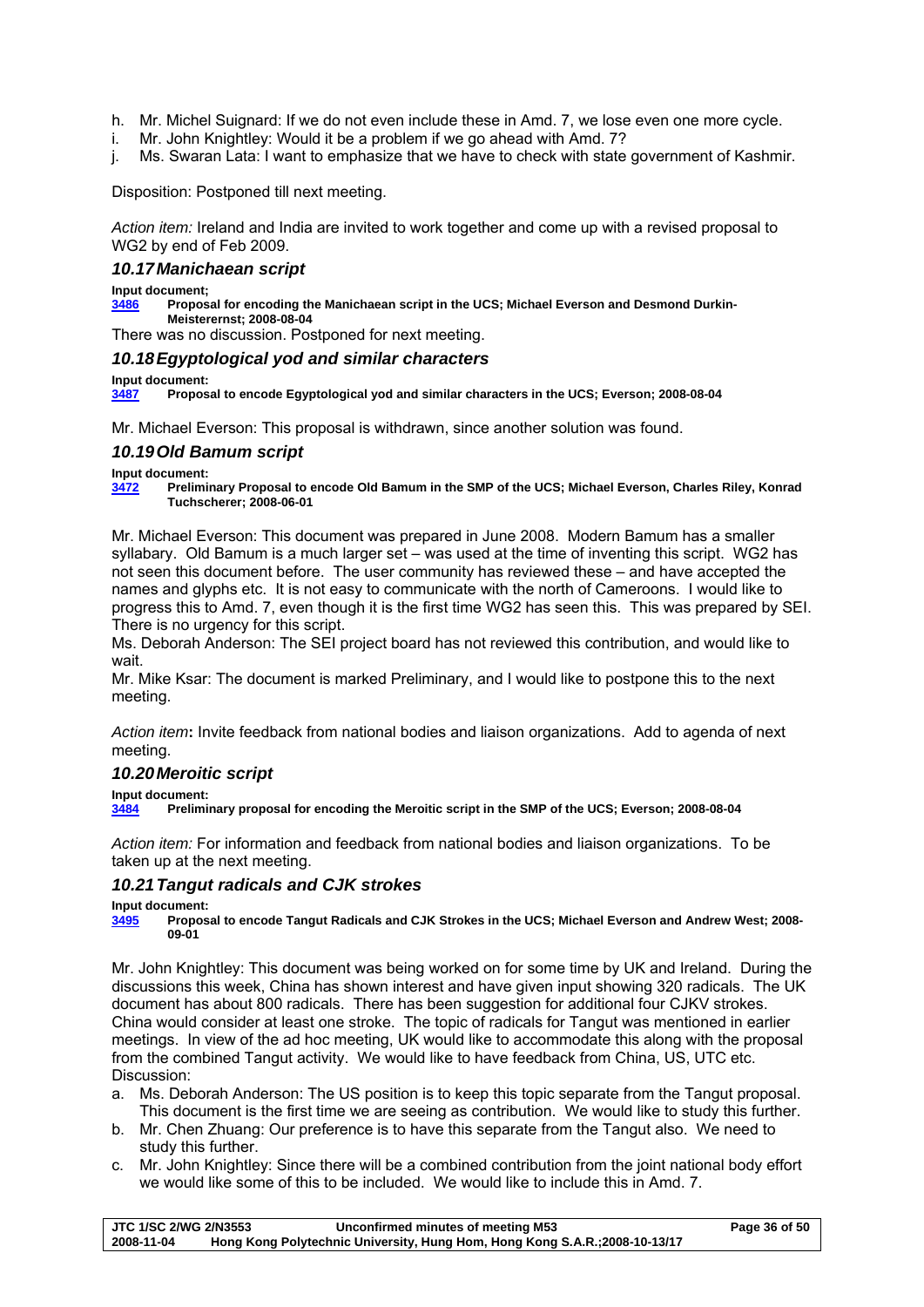- d. Mr. Mike Ksar: Other national bodies have expressed need for further study. We are not ready to go into Amd. 7.
- e. Mr. Erkki Kolehmainen: In fact nothing prevents such a document to be created including this contribution. But there is sufficient work in the Tangut that may or may not be influenced.

*Action item:* For national body review and feedback.

## *10.22 Old Hungarian script*

**Input documents:** 

- **3483 Preliminary proposal for encoding the Old Hungarian script in the UCS; Michael Everson, André Szabolcs Szelp; 2008-08-04**
- **3526 Hungarian Native Writing Draft Proposal; Gábor BAKONYI; 2008-09-30**
- **3527 Proposal for encoding the Szekler-Hungarian Rovas in the BMP and the SMP (10.6Mbytes); Gábor Hosszú; 2008-10-04**

*Action item:* For national body review and feedback.

## **11 Ballots disposition of comments**

## *11.1 Proposed disposition of comments*

**Input documents:** 

**3479 PDAM6.2; Michel Suignard; 2008-06-23** 

**3515 PDAM 6.2 Voting/Table of Replies; sc2 n3404; SC2 Secretariat; 2008-09-25** 

**3516 Draft disposition of comments on SC2 N 3989 (PDAM text for Amendment 6 to ISO/IEC 10646:2003); Michel Suignard, Project Editor; 2008-10-06** 

## *Canada – Approval with comment*

General comment on Tangut. *Disposition:* Noted.

## **China – Disapproval with comments**

*T.1 Glyph corrections for two Tai Lue characters are requested. Disposition:* The noted characters are not from the current amendment. Could be handled as Glyph

Erratum and processed as part of Amendment.

*T.2 Support for current encoding of Tangut.* 

*Disposition:* Not accepted. Tangut was moved to Amd. 7. See discussion and disposition in section 9.9 on page 25.

*China changed its vote to Approval.* 

## *Germany – Disapproval with comments*

*T.1 Tangut requests removal of Tangut from Amd. 6 Disposition:* Tangut was moved to Amd. 7. See discussion and disposition in section 9.9 on page 25.

## *T.2 Proposes renaming several Japanese TV symbols*

This comment is similar to US comment T.6. Disagreement with name for 26EF - LIGHTHOUSE versus BEACON. A compromise name would be MAP SYMBOL FOR LIGHTHOUSE. *Disposition:* Partially accepted; with the new compromise name for 26EF.

*T.3 Requests addition of a new symbol SOCCER BALL* 

Proposed code position is 26BD shifting down current 26BD and 26BE by one. This comment is similar to US comment T.9.

*Disposition:* Accepted. See discussion and disposition in section 9.7 on page 24.

*German vote should change to Approval based on the above dispositions. Germany was not in attendance at this meeting.* 

## *Ireland – Disapproval with comments*

*T.1 Correct block name .. United to Unified Canadian Aboriginal Syllabics* 

**JTC 1/SC 2/WG 2/N3553 Unconfirmed minutes of meeting M53 Page 37 of 50 2008-11-04 Hong Kong Polytechnic University, Hung Hom, Hong Kong S.A.R.;2008-10-13/17**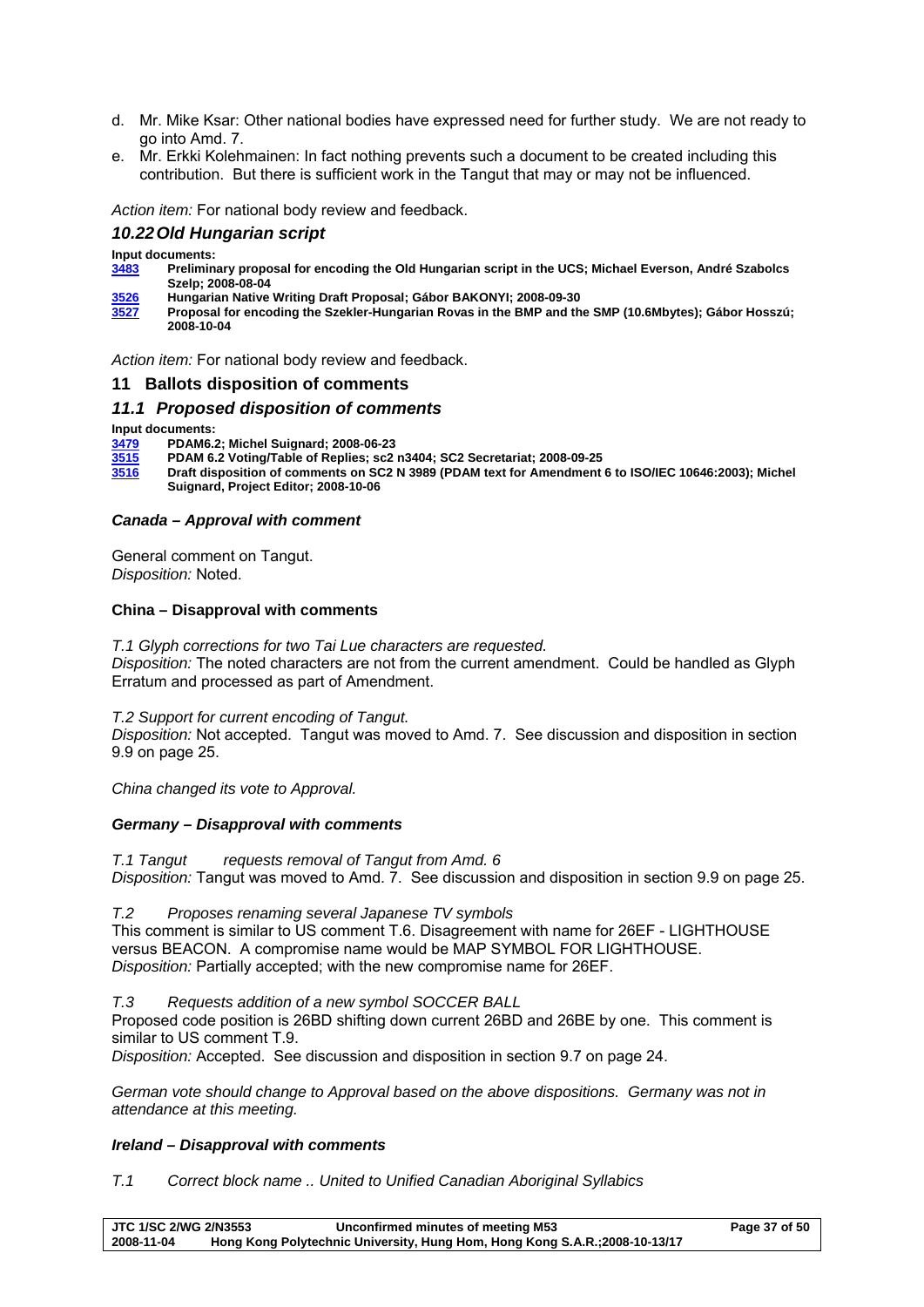## *Disposition:* Accepted.

*T.2 Annex B Meetei Mayek – list of combining characters to be updated based on disposition to Irish comment T.6 (see below)* 

*Disposition*: Partially accepted. See disposition to Irish T.6 below.

*T.3 Requests for a section on naming convention used for Tangut. Also references Irish comment T.11.* 

*Disposition:* Accepted in principle*.* However, Tangut was moved to Amd. 7. See discussion and disposition in section 9.9 on page 25.

*T.4 Proposes moving two Vedic characters and addition of new one.*  Also part of US comment T.1. *Disposition:* Accepted.

*T.5 Tibetan – proposes changes to names of four characters* 

Similar to US comment T.2. See also UK comment T.2 (which was withdrawn). Discussion:

- a. Ms. Swaran Lata: India would prefer to move these into one of the Devanagari, Vedic or miscellaneous symbols block. I have a contribution in document N3537 for WG2 to consider.
- b. Mr. Michael Everson: We would not like to move them from where they are. They are also used in Tibet.
- c. Mr. Mike Ksar: The location of these symbols were discussed quite at length in our earlier meetings. The current location was accepted by consensus.
- d. Mr. Michel Suignard: It is too sensitive for moving into the miscellaneous symbols block at this time.
- e. Dr. Umamaheswaran: It should be pointed out that the comment from India is not part of ballot response from India.

*Disposition:* Accepted as proposed by Ireland; Add additional annotation in the nameslist for 0FD5 - Symbol of good luck and well-being in India (see document N3537).

## *T.6 Proposes splitting and rearranging current Meetei Mayek encoding into two sets in two different blocks.*

Similar to US comment T.3.

Ms. Swaran Lata: The first subset is what is also requested by the State Government of Manipur in India. They do not want the historical characters. We should relegate those for further study. *Disposition:* Partially accepted. See discussion and disposition in section 9.2 on page 20.

*T.7 Proposes changes to Vedic characters in Vedic extensions block*  Also part of US comment T.1. *Disposition:* Accepted.

*T.8 proposes changes to additions in Devanagari extended for Vedic*  Also part of US comment T.1. *Disposition:* Accepted.

*T.9 Myanmar Extended A – proposes replacing with rearrangement and other changes.*  Also UK comment T.3 and US comment T.4. *Disposition:* Accepted. See discussion and disposition in section 9.4 on page 21.

*T.10 Proposes changes to the naming system used and the names for Old South Arabian script.*  Disposition: Accepted in principle. See discussion and disposition in section 9.5 on page 22.

*T.11 Requests removal of Tangut from Amd. 6.* 

See also related comments from China, UK, Germany and USA.

*Disposition:* Accepted in principle. Tangut was moved to Amd. 7. See discussion and disposition in section 9.9 on page 25.

*T.12 Requests removal of Nushu script from Amd. 6.* 

*Disposition:* Accepted. See discussion and disposition in section 9.1 on page 20.

| <b>JTC 1/SC 2/WG 2/N3553</b> | Unconfirmed minutes of meeting M53                                         | Page 38 of 50 |
|------------------------------|----------------------------------------------------------------------------|---------------|
| 2008-11-04                   | Hong Kong Polytechnic University, Hung Hom, Hong Kong S.A.R.;2008-10-13/17 |               |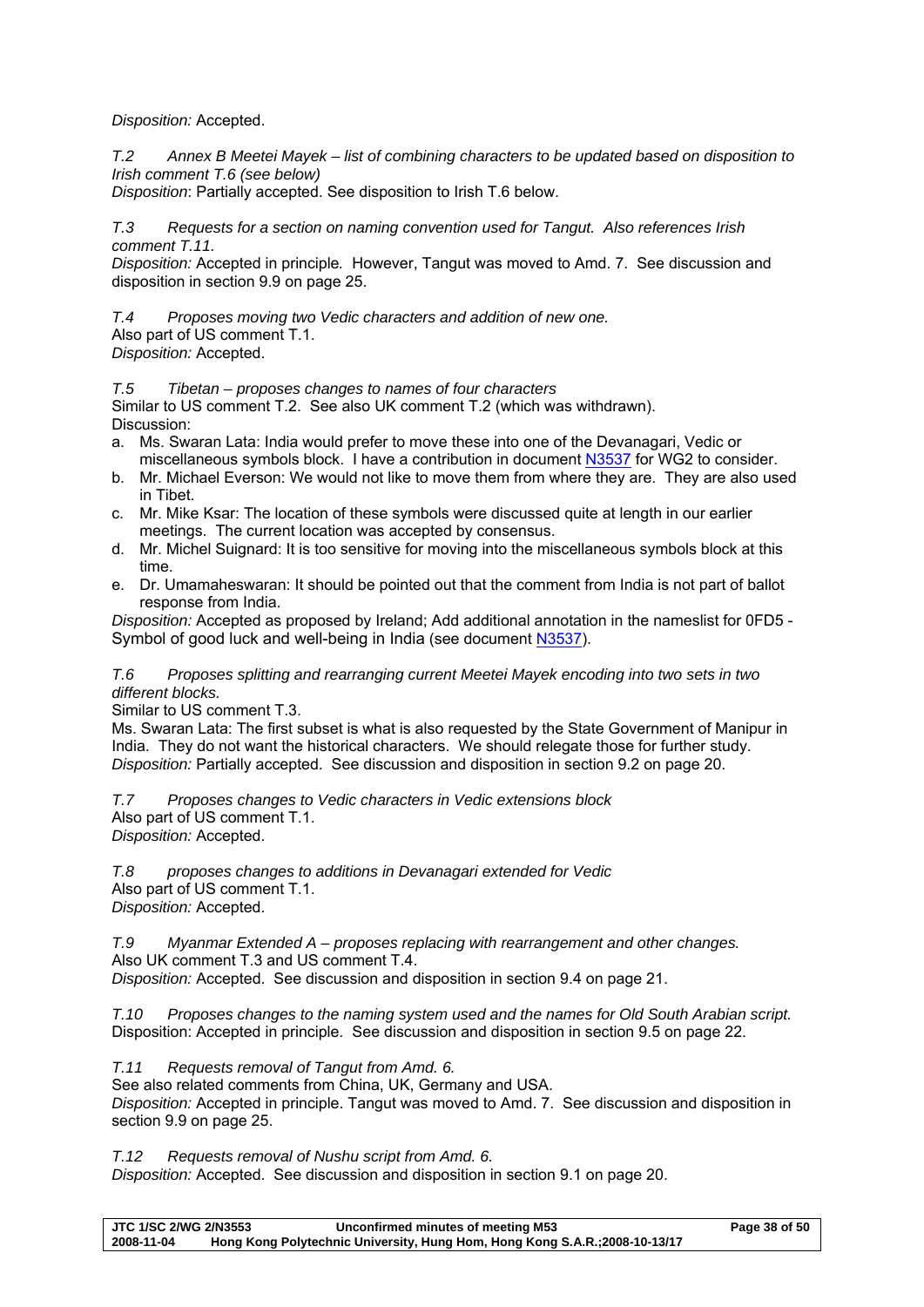All the editorial comments were proposed to be either accepted as proposed or in principle by the project editor in document N3516. The proposed dispositions were accepted.

*Ireland reversed its vote to Approval based on the above dispositions.* 

## *Japan – Approval with comments*

*JP T.1 requests cross referencing TENGE SIGN and POSTAL MARK* 

Mr. Michel Suignard: Typically we add cross reference on one side. I propose adding to the TENGE SIGN and not to POSTAL MARK. It is really editorial. The cross references are hints for similarlooking characters or those that could be used interchangeably in some circumstances.

Mr. Michael Everson: Everyone knows what the postal mark is for. Before the Tenge Sign, the Postal Mark was used – which is bad.

Mr. Masahiro Sekiguchi: That is fine. The Postal Mark is very popular in Japan. But it is not for the users of TENGE sign.

*Disposition:* Accepted in principle.

## *JP E.1 'Date TBD' in clause 3*

Mr. Michel Suignard: This comment is on the date for Unicode version. It is a repeat of similar comment earlier. I could add some date and mark it as tentative.

Mr. Masahiro Sekiguchi: We prefer TBD instead of the Date with Tentative. Japanese national body being formal, we keep bringing this up. You can respond as noted – we are aware of the issue. *Disposition:* Noted.

## *JP E.2 Code charts and names lists on same page.*

Mr. Michel Suignard: We can save some space by allowing the nameslist and charts on the same page for several small blocks.

Mr. Masahiro Sekiguchi: In the old version of 10646 we had chart and nameslist on separate pages. It does not really matter; once the WG2 direction is made known. There are about 10 pages of this kind in Amd. 6.

*Disposition:* Noted.

## *Relevant resolution:*

**M53.26 (Co-location of chart and nameslist): Unanimous** 

In response to comment E.2 from Japan (see document N3542) WG2 asserts that the project editor has the choice of formatting a code chart and its associated nameslist on the same page where it is considered to be space-saving and convenient.

## *Korea (Republic of) – Disapproval with comments*

## *T.1 and T.2*

Mr. Michel Suignard: 3131 and FFA1 – the sub headers will be changed to Letters from Elements. Please review the complete set of charts in the Working Draft also. *Disposition*: Noted.

## *T.3, T.4 and T.5*

Mr. Michel Suignard: For all these three comments, I think that the current symbols block is already for multiple purpose use. Symbol blocks containing single purpose will narrow down the perception of use of the symbols for other purposes – for example, a symbol in Traffic Sign block may not be acceptable for use for other purposes.

Discussion:

- a. Dr. Dae Hyuk Ahn: Each country can have different symbols for even traffic signs. That is why we are asking for different symbol block for Traffic Signs.
- b. Mr. Michel Suignard: The sub header has indicators for such use of the symbols in the names lists already provides some hints. At this time I do not favour usage specific symbols blocks. If and when we get more of these we have the choice. I do not want to put semantics into the block names.
- c. Dr. Dae Hyuk Ahn: Countries may come up with similar looking symbols.
- d. Mr. Michel Suignard: When such things do come we have to make a 'unification or not' exercise and decide. We did that for the Japanese TV symbols. There is also a dividing line between the glyph and the name for a symbol. That part should not direct the naming of the blocks.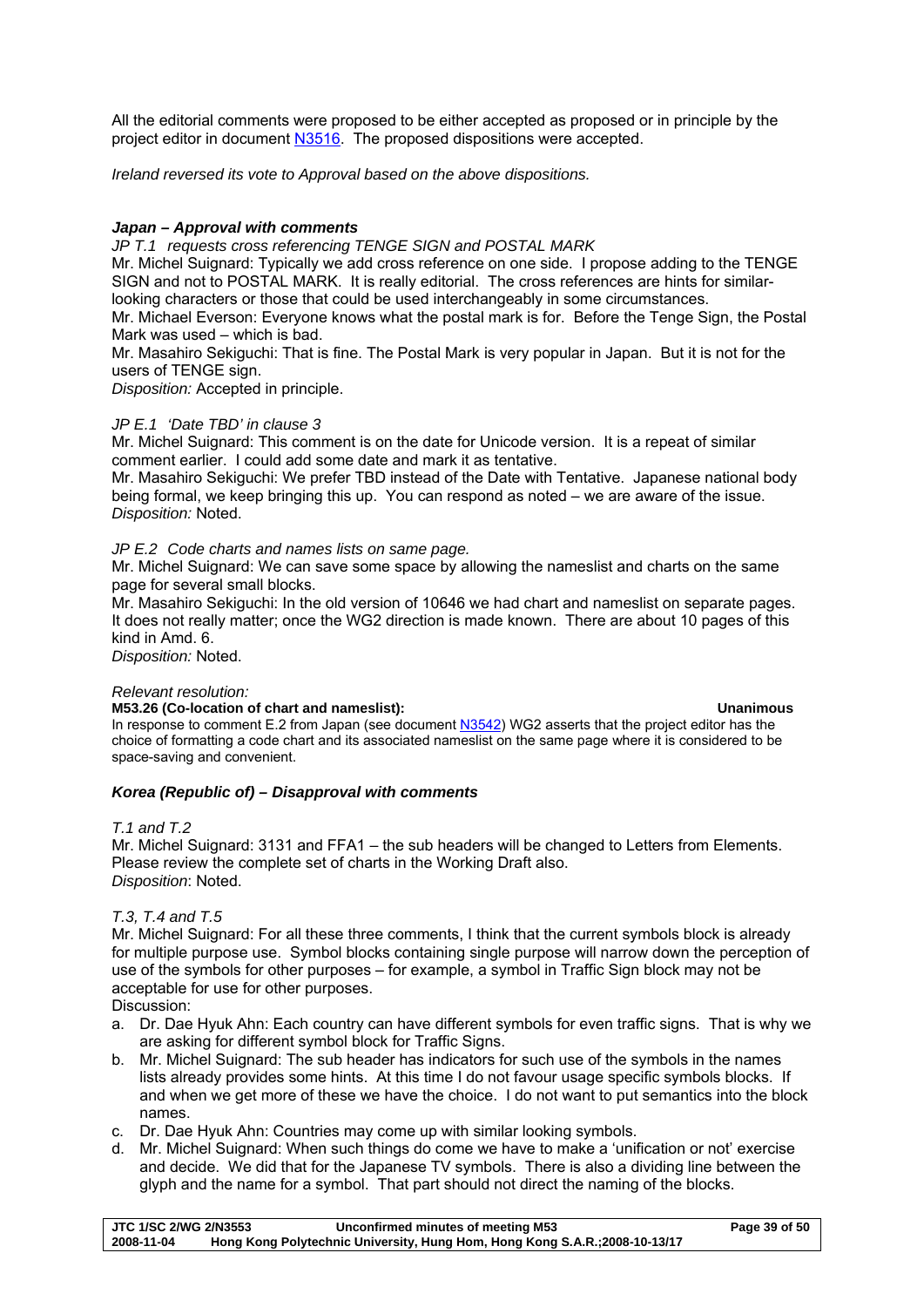- e. Dr. Umamaheswaran: I agree with the direction of not associating semantics with block names. It would convey the possible misinterpretation of the symbols being not usable for other purposes.
- f. Mr. John Knightley: I concur with the editor.
- g. Mr. Michel Suignard: We can always add annotations if needed. The sub-header information already exists to aid the users.

*Disposition:* Not accepted; an explanation will be provided.

*Korea changed its vote to Acceptance based on the above discussion.* 

## *UK – Disapproval with comments*

*G.1 general comments on fonts for large sets of characters.*  We had a discussion related to fonts under another agenda item. Noted.

## *T.1 proposes that the name of the TAMIL KSSA sequence should be SYLLABLE versus LETTER.*

Discussion:

- a. Dr. Umamaheswaran: I would prefer we not change it to LETTER.
- b. Mr. Michael Everson: UK has correctly noted that the LETTER is what is used in some books etc. versus SYLLABLE. The process of getting to where we are has been rough; it is not worth changing it at this time.
- c. Ms. Swaran Lata: The Tamil Nadu Government representatives have worked with Unicode and have settled on the current name.
- d. Mr. John Knightley: UK withdraws this comment.

## *T.2 UK withdrew this comment.*

There is some sensitivity about the name for these symbols that are also used in Budhism.

## *T.3 Changes to Myanmar Extended A*

Same as Ireland T.9 and US T.4 comments.

*Disposition:* Accepted. See discussion and disposition in section 9.4 on page 21.

## *T.4 Several changes are requested for Old Turkic*

*Disposition:* Partially accepted. See discussion and disposition in section 9.8 on page 24.

## *T.5 Requests removal of Tangut from Amd. 6*

See also related comments from China, Ireland, Germany and USA. *Disposition:* Accepted in principle. Tangut was moved to Amd. 7. See discussion and disposition in section 9.9 on page 25.

T.6 *Requests removal of Nushu script from Amd. 6.* 

*Disposition:* Accepted. See discussion and disposition in section 9.1 on page 20. Nushu has been taken out of Amd. 6.2.

E.1 – accepted.

*UK changed its vote to Acceptance based on the above dispositions.* 

## *US – Disapproval with comments*

*T.1 Requests moving and adding several Vedic characters* 

Also Irish comments T.4, T.7 and T.8.

Disposition: Accepted. See discussion and disposition in section 9.3 on page 21.

*T.2 Requests changes to names of four Tibetan signs.* 

See also Irish comment T.5 above.

*Disposition:* Accepted. See discussion and disposition of Irish comment *T.5* on page 38 above.

*T.3 Changes to Meetei Mayek script*  Also related Irish comment T.6.,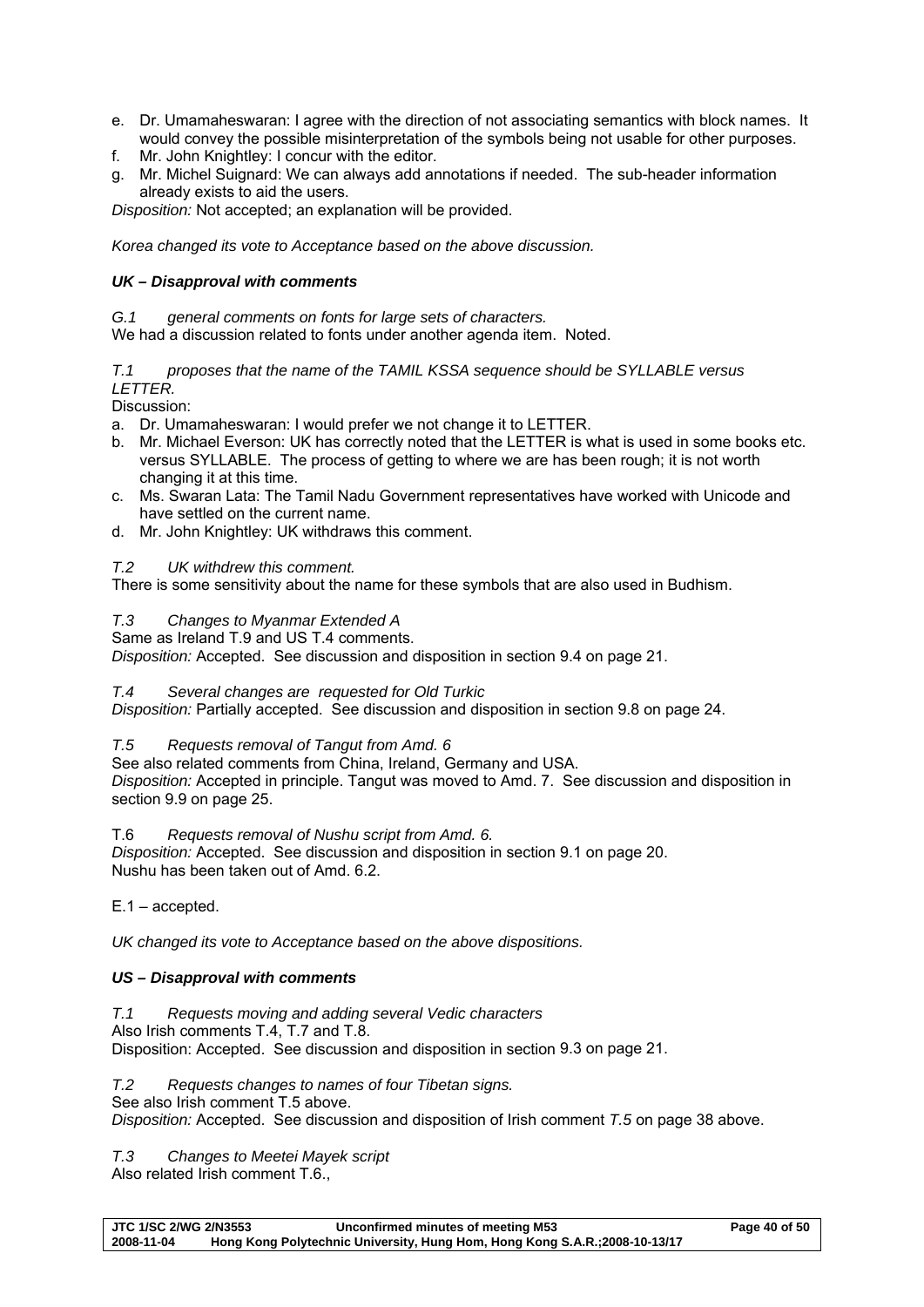*Disposition:* Accepted. See discussion and disposition in section 9.2 on page 20.

*T.4 and T.5 Changes to Myanmar Extended A* 

See related UK comment T.9 and Irish comment T.9. The list of changes provided here is comprehensive.

*Disposition:* Accepted. See discussion and disposition in section 9.4 on page 21.

## *T.6 Changes to names of several TV symbols*

See also related German comment T.2, Korean comments T.3 and T.5.

Disposition: Partially accepted. One change - the new name for 26EF will be MAP SYMBOL FOR LIGHTHOUSE.

*Relevant resolution:* 

## **M53.13 (Renaming of characters): Unanimous**

WG2 accepts to rename:

a. Several symbols as detailed in document N3542 for US comment T.6.

b. Four Tibetan characters as detailed in document N3542 for Irish comment T5.

## T.7 *Requests removal of Nushu script from Amd. 6.*

*Disposition:* Accepted. See discussion and disposition in section 9.1 on page 20.

## *T.8 Support for Tangut*

*Disposition:* Tangut was moved to Amd. 7. See discussion and disposition in section 9.9 on page 25.

## *T.9 Add Soccer Ball symbol*

Also German comment G.3.

*Disposition:* Accepted. See discussion and disposition in section 9.7 on page 24.

*E.1 Changes to annotations for Vedic symbols per document N3488.* 

Accepted in principle. See discussion and disposition in section 9.3 on page 21.

*The US changed its vote to Acceptance based on the above dispositions.* 

## **11.1.1 Revisiting block allocations for UCAS extensions**

Mr. Michel Suignard: Knowing that more UCAS additions are coming in later, would we want to look at UCAS rearrangement to accommodate additions? Discussion:

- a. Mr. Michael Everson: There are two columns in current Amd. 6. There are 3 more cols coming up. It would make sense to make these 5 columns contiguous and rearrange. But we don't know how many of those will be accepted. It would mean creating a 5 column block now and moving the current UCAS into that block. Would it be better to do it now or do it as part of ballot comments?
- b. Mr. Michel Suignard: It would be better to do it now the block stability is better for users.
- c. Ms. Deborah Anderson: The US would support such a move.
- d. Mr. Michael Everson: Roadmap has to be adjusted.

*Disposition:* Accept reallocation and rearrangement of blocks.

Move UCAS from A9E0 to A9FF to 18E0 to 18FF. The new block starts 18B0 to end of 18FF. Rename the block to UCAS Extended.

## *Relevant resolution:*

**M53.14 (UCAS changes): Unanimous** 

WG2 accepts to change the encoding of UCAS in Amendment 6 as follows:

- a. Create a new block named Unified Canadian Aboriginal Syllabics Extended in the range 18B0 to 18FF
- b. Move the current 29 UCAS characters encoded in A9E0 to A9FC to the range 18E0 to 18FC.
-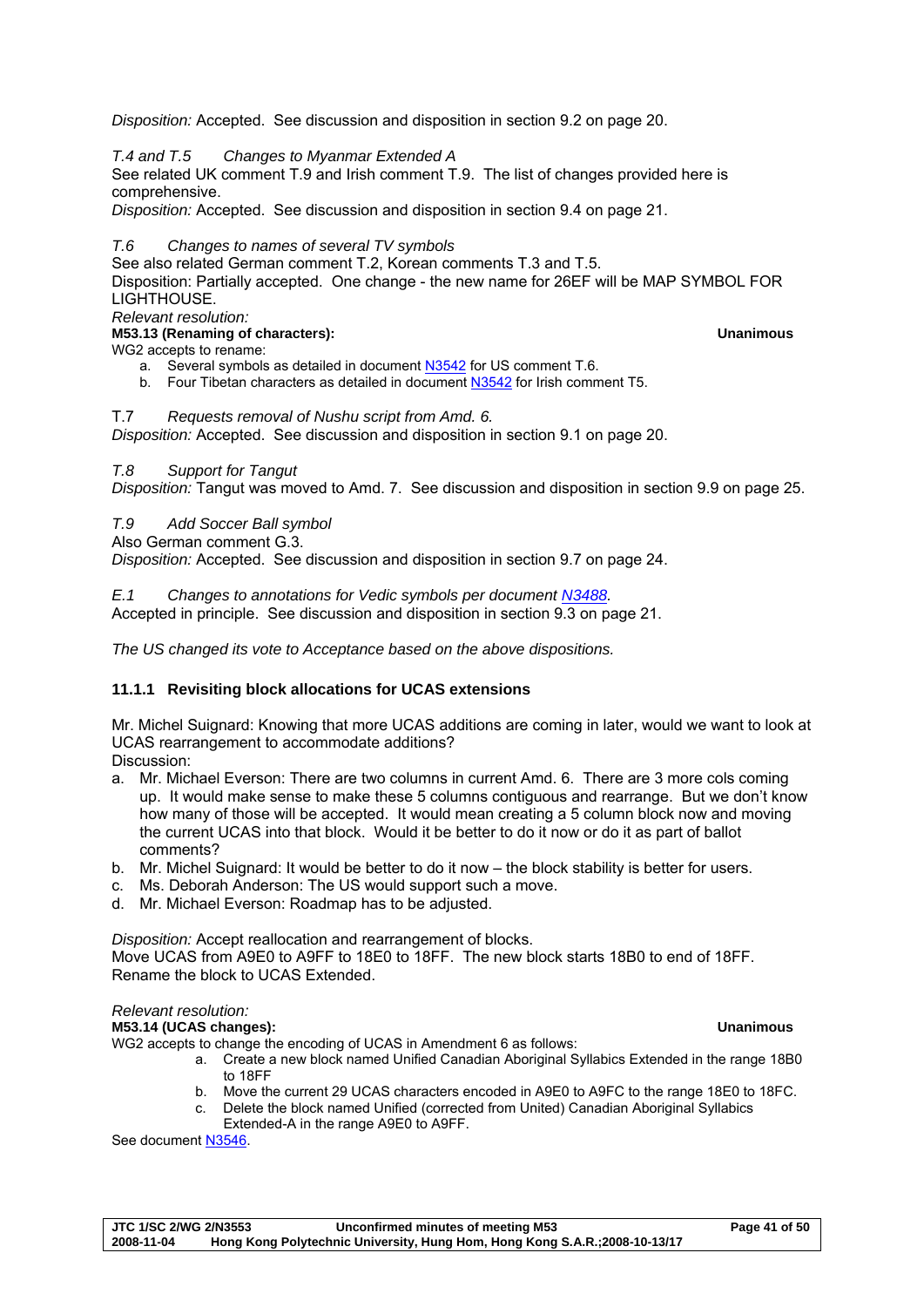## *11.2 Progression of Amendment 6*

# Output document:<br> **3542** Dispositi<br> **3546** Summary

**3542 Disposition of comments PDAM6.2; Michel Suignard; 2008-10-16** 

**3546 Summary of repertoire for FPDAM6 of ISO/IEC 10646:2003; Everson; 2008-10-16** 

Having resolved all the negative ballots Amendment 6 is accepted with the changes per disposition of comments document N3542. The schedule remains unchanged. There was a net of 6196 deletions from the count of 7188 in PDAM 6.2, at the start of this meeting. There will be a net of 992 additions to the standard in FPDAM6, bringing the total to 107247 till end of FPDAM6.

## *Relevant resolutions:*

## **M53.16 (Disposition of PDAM6.2 ballot comments): Unanimous**

WG2 accepts the disposition of ballot comments on PDAM6 in document N3542 and instructs its editor to prepare the final text of Amendment 6 incorporating the dispositions, including all the changes and additions accepted in resolutions M53.01 to M53.15 above.

## **M53.17 (Progression of Amendment 6): Unanimous**

WG2 instructs its project editor to forward the final text of Amendment 6 along with the disposition of comments document N3542 to the SC2 secretariat for an FPDAM ballot. The final set of charts and names lists are in document N3546. The unchanged target starting dates are FPDAM 2008-11 and FDAM 2009-06.

## *11.3 Subdivision of work for Amendment 7*

**Output documents:** 

**3545 Subdivision of work – Amendment 7; Ksar; 2008-10-16** 

**3547 Summary of repertoire for PDAM7 of ISO/IEC 10646:2003; Everson; 2008-10-16** 

Several new scripts and character additions were accepted for encoding at this meeting as captured in various resolutions. Tangut script was moved to Amendment 7 from Amendment 6 per the ad hoc recommendation, providing for one more round of technical review. A subdivision proposal along with the Amendment 7 text is to be progressed for simultaneous ballot to SC2 secretariat. A total of 6177 characters (including the 5910 Tangut characters that are moved from Amendment 6) are to be included in Amendment 7. This would bring the total of number of characters in the standard to 113424 till the end of PDAM7.

## *Relevant resolution:*

## **M53.25 (Amendment 7 – subdivision and PDAM text): Unanimous**

WG2 instructs its project editor and convener to prepare a project sub division proposal (see document N3545) and PDAM text based on resolutions M53.10 and M53.18 to M53.24 above, and forward them to the SC2 secretariat for ballot. The proposed start dates for the progression of this work item are: PDAM 2008-11, FPDAM 2009-06, and FDAM 2009-11.

## **12 Liaison reports**

## *12.1 Script Encoding Initiative*

**Input document:** 

**3519 SEI Liaison Report; SEI Liaison; 2008-10-03** 

Ms. Deborah Anderson presented the report in N3519. I will provide the link to the web site of SEI. Mr. Mike Ksar: Thank you for the work and contributions made by SEI to the work of WG2.

## **13 Other business**

## *13.1 Web Site Review*

There was no discussion at this meeting.

## *Relevant resolution:*

## **M53.34 (Appreciation to DKUUG for web site support): By Acclamation**

WG 2 thanks DKUUG and its staff, in particular Mr. Kristen Nielsen, for its continued support of the web site for WG 2 document distribution and the e-mail server.

## *13.2 Future Meetings*

The previous meeting schedules were reviewed.

Mr. Mike Ksar: We have Ireland and Canada inviting us for meeting 54. It was tentatively for the San Francisco bay area.

Discussion:

- a. Mr. John Knightley: We prefer a European location.
- b. Mr. Tero Aalto: Finland would also prefer a European location.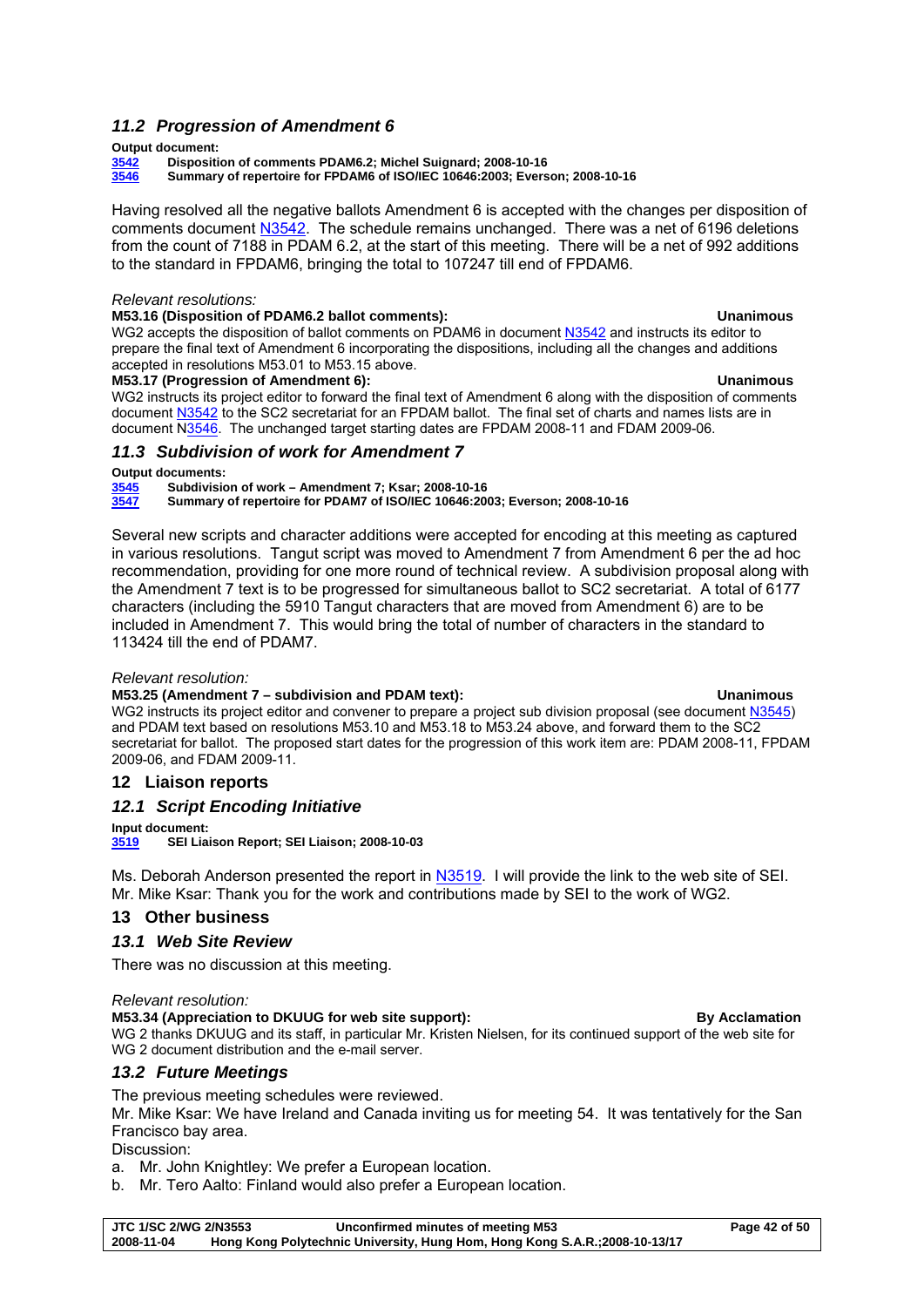c. Mr. Mike Ksar: We will take the Dublin invitation. We can take up alternative locations for future meetings. I request Mr. Michael Everson to send the logistics information for meeting 54 to me as soon as possible.

Further meetings are in the relevant resolution below.

## *Relevant resolution:*

**M53.33 (Future meetings): Unanimous** 

WG2 endorses the following schedule for future meetings of WG2 and of IRG: WG 2 meetings:

Meeting 54 - 2009-04-20/24, Dublin, Ireland (host: Dublin City University)

Meeting 55 - 2009-10-26/30, Tokushima, Japan (with SC2 plenary)

Meeting 56 - 2010-04-19/23, Mountain View, CA. USA (pending confirmation); Canada (backup).

Meeting 57 - Fall 2010, Korea (Republic of) (pending confirmation of date and location)

Meeting 58 - Spring 2011, Finland (pending confirmation) (with SC2 plenary)

Meeting 59 – Fall 2011, Mountain View, CA, USA (pending confirmation)

IRG meetings:

IRG 31 in Kunming, China, 2008-11-10/14

## **14 Closing**

## *14.1 Approval of resolutions*

Resolutions drafted by the recording secretary with the help of the drafting committee were reviewed and adopted. The final resolutions are in document N3554.

Discussion:

- a. Reference M53.07 (Additions from HKSCS) Fonts for HKSCS will be made available to the editor today.
- b. Reference resolution M53.xx (Multiple-column formats for CJK in next edition);

## Discussion:

- I. Prof. Kyongsok Kim: we cannot guarantee the availability of the font by the requested date.
- II. Mr. Michel Suignard: If the font is not made available we have to publish without the Ksource.
- III. Mr. Masahiro Sekiguchi: Japan will object if the K source is not included.
- IV. Mr. Mike Ksar: I request Korean national body to inform the project editor within the next week as to the availability of the fonts for K-source. If the fonts are not made available we have a serious issue with next edition.

## *Appreciation*

*Relevant resolution:* 

## **M53.35 (Appreciation to Host): By Acclamation By Acclamation By Acclamation**

WG 2 thanks the Hong Kong Polytechnic University, in particular Dr. Lu Qin, Professor David Zhang, Chiu Tin Shing, Grandy Fu, and Amy Tsang for hosting the meeting, for providing excellent meeting facilities, and their kind hospitality.

## *14.2 Adjournment*

The meeting was adjourned at approximately 11:45h on Friday 2008-10-17.

## **15 Action items**

All the action items recorded in the minutes of the previous meetings from M25 to M47, M49 and M50, have been either completed or dropped. Status of outstanding action items from earlier meetings M48, M51, M52, and new action items from the last meeting M53 are listed in the tables that follow.

Meeting 25, 1994-04-18/22, Antalya, Turkey (document N1033) Meeting 26, 1994-10-10/14,San Francisco, CA, USA (document N1117) Meeting 27, 1995-04-03/07, Geneva, Switzerland (document N1203) Meeting 28, 1995-06-22/26, Helsinki, Finland (document N1253) Meeting 29, 1995-11-06/10, Tokyo, Japan (document N1303) Meeting 30, 1996-04-22/26, Copenhagen, Denmark (document N1353) Meeting 31, 1996-08-12/16, Québec City, Canada (document N1453) Meeting 32, 1997-01-20/24, Singapore (document N1503) Meeting 33, 1997-06-30/07-04, Heraklion, Crete, Greece (document N1603) Meeting 34, 1998-03-16/20, Redmond, WA, USA (document N1703) Meeting 35, 1998-09-21/25, London, UK (document N1903) Meeting 36, 1999-03-09/15, Fukuoka, Japan (document N2003) Meeting 37, 1999-09-17/21, Copenhagen, Denmark (document N2103) Meeting 38, 2000-07-18/21, Beijing, China (document N2203)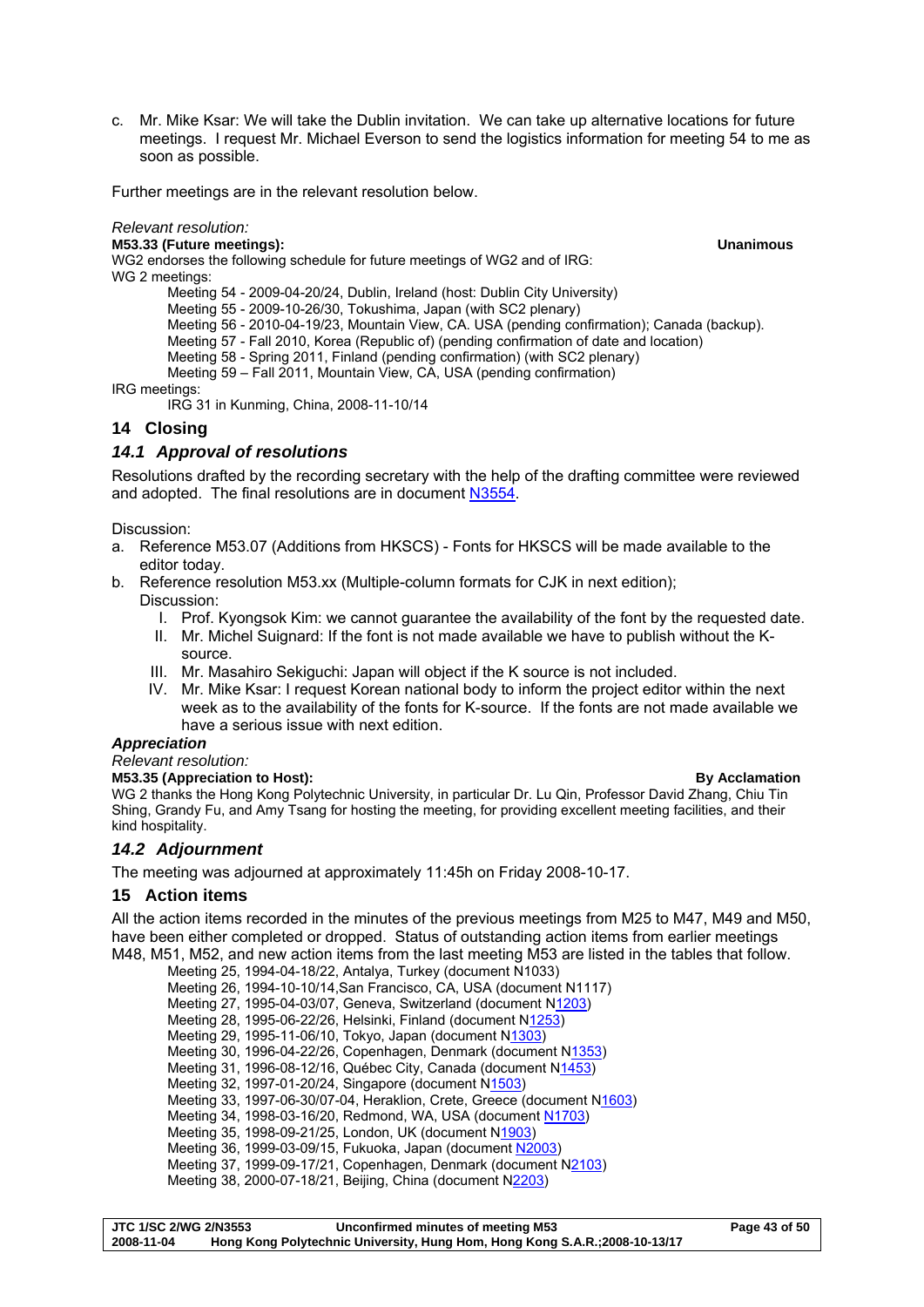Meeting 39, 2000-10-08/11, Vouliagmeni, Athens, Greece (document N2253) Meeting 40, 2001-04-02/05, Mountain View, CA, USA (document N2353), and Meeting 41, 2001-10-15/18, Singapore (document 2403) Meeting 42, 2002-05-20/23, Dublin, Ireland (document N2453) Meeting 43, 2003-12-09/12, Tokyo, Japan (document N2553) Meeting 44, 2003-10-20/23, Mountain View, CA, USA (document N2653) Meeting 45, 2004-06-21/24, Markham, Ontario, Canada (document N2753) Meeting 46, 2005-01-24/28, Xiamen, China (document N2903) Meeting 47, 2005-09-12/15, Sophia Antipolis, France (document N3103) Meeting 49, 2006-09-25/29, Tokyo, Japan (document N3153) Meeting 50, 2007-04-23/27, Frankfurt-Am-Main, Germany (document N3253)

## *15.1 Outstanding action items from meeting 48, 2006-04-24/27, Mountain View, CA, USA*

| <b>Item</b> | Assigned to / action (Reference resolutions in document N3104, and<br>unconfirmed minutes in document N3103 for meeting 48 - with any corrections<br>noted in section 3 of in the minutes of meeting 49 in document N3153). | <b>Status</b> |
|-------------|-----------------------------------------------------------------------------------------------------------------------------------------------------------------------------------------------------------------------------|---------------|
|             | Al-48-7   US national body (Ms. Deborah Anderson)                                                                                                                                                                           |               |
|             | b.   To prepare updated Arabic Math proposal(s) based on documents N3085 to N3089.<br>M48, M49, M50, M51, M52 and M53 - in progress.                                                                                        |               |

## *15.2 Outstanding action items from meeting 51, 2007-09-17/21, Hangzhou, China*

| Item    | Assigned to / action (Reference resolutions in document N3354, and<br>unconfirmed minutes in document $N3353$ for meeting 51 – with any corrections                  |  |
|---------|----------------------------------------------------------------------------------------------------------------------------------------------------------------------|--|
|         | noted in section 3 in the minutes of meeting 52 in document N3454).                                                                                                  |  |
|         | Al-51-4   IRG Convenor and IRG Editor (Dr. Lu Qin)                                                                                                                   |  |
|         | To act on the resolution below.                                                                                                                                      |  |
| a.      | M51.35 (IRG Principles and Procedures): With reference to item 3 in document N3283,                                                                                  |  |
|         | WG2 invites IRG to develop a set of principles and procedures to guide their work, with                                                                              |  |
|         | due considerations for the current WG2 Principles and Procedures.                                                                                                    |  |
|         | M52 - in progress.                                                                                                                                                   |  |
| b.      | M51.36 (IRG Annex S Review): WG2 endorses the IRG activity to review and feedback                                                                                    |  |
|         | on Annex S of ISO/IEC 10646: 2003, without impacting already unified ideographs in                                                                                   |  |
|         | the standard, taking into consideration the FCD ballot progression which starts in 2008-<br>03.                                                                      |  |
|         | M52 and M53 - in progress.                                                                                                                                           |  |
| c.      | M51.38 (IRG ideographs for Names): With reference to item 8 in document N3283,                                                                                       |  |
|         | WG2 endorses the IRG activity to investigate and report back to WG2 on the issues                                                                                    |  |
|         | and recommendations on ideographs for names of persons, places and the like.                                                                                         |  |
|         | M52 and M53 - in progress.                                                                                                                                           |  |
| d.      | M51.39 (IRG Urgent-Need ideographs): With reference to item 10 in document N3283,                                                                                    |  |
|         | WG2 requests the IRG to report back to WG2 with a more complete plan related to the                                                                                  |  |
|         | identified 12000 'urgent need' ideographs, along with a prioritization of this work with                                                                             |  |
|         | respect to other existing IRG work items.                                                                                                                            |  |
|         | M52 and M53 - in progress.                                                                                                                                           |  |
| i.      | IRG convener and IRG editor to assist the project editor in preparing the relevant                                                                                   |  |
|         | source-reference data for Amd. 4, Amd. 5 and Amd. 6, the Ext. C charts for Amd. 5,<br>and the multiple-column unified CJK charts for the text of the second edition, |  |
|         | respecting the schedules adopted in the relevant resolutions at this meeting.                                                                                        |  |
|         | M52 and M53 - in progress.                                                                                                                                           |  |
| AI-51-6 | China (Mr. Chen Zhuang)                                                                                                                                              |  |
|         | To take note of and act upon the following items.                                                                                                                    |  |
| c.      | M51.31 (Simple Miao script): With reference to document N3335 on Simple Miao                                                                                         |  |
|         | script, WG2 invites national bodies and liaison organizations to review and provide                                                                                  |  |
|         | feedback to China and invites the Chinese national body to submit a revised proposal                                                                                 |  |
|         | incorporating the feedback for consideration at WG2 meeting 52.                                                                                                      |  |
|         | M52 and M53 - in progress.                                                                                                                                           |  |

## *15.3 Outstanding action items from meeting 52, 2008-04-21/25, Redmond, WA, USA*

| <b>Item</b> | Assigned to / action (Reference resolutions in document N3454, and                        | <b>Status</b> |
|-------------|-------------------------------------------------------------------------------------------|---------------|
|             | unconfirmed minutes in document $N3453$ for meeting $52 -$ with any corrections           |               |
|             | noted in section 3 in the minutes of meeting 53 in document N3553)                        |               |
|             | Al-52-3   Editor of ISO/IEC 10646: (Mr. Michel Suignard with assistance from contributing |               |
|             | editors)                                                                                  |               |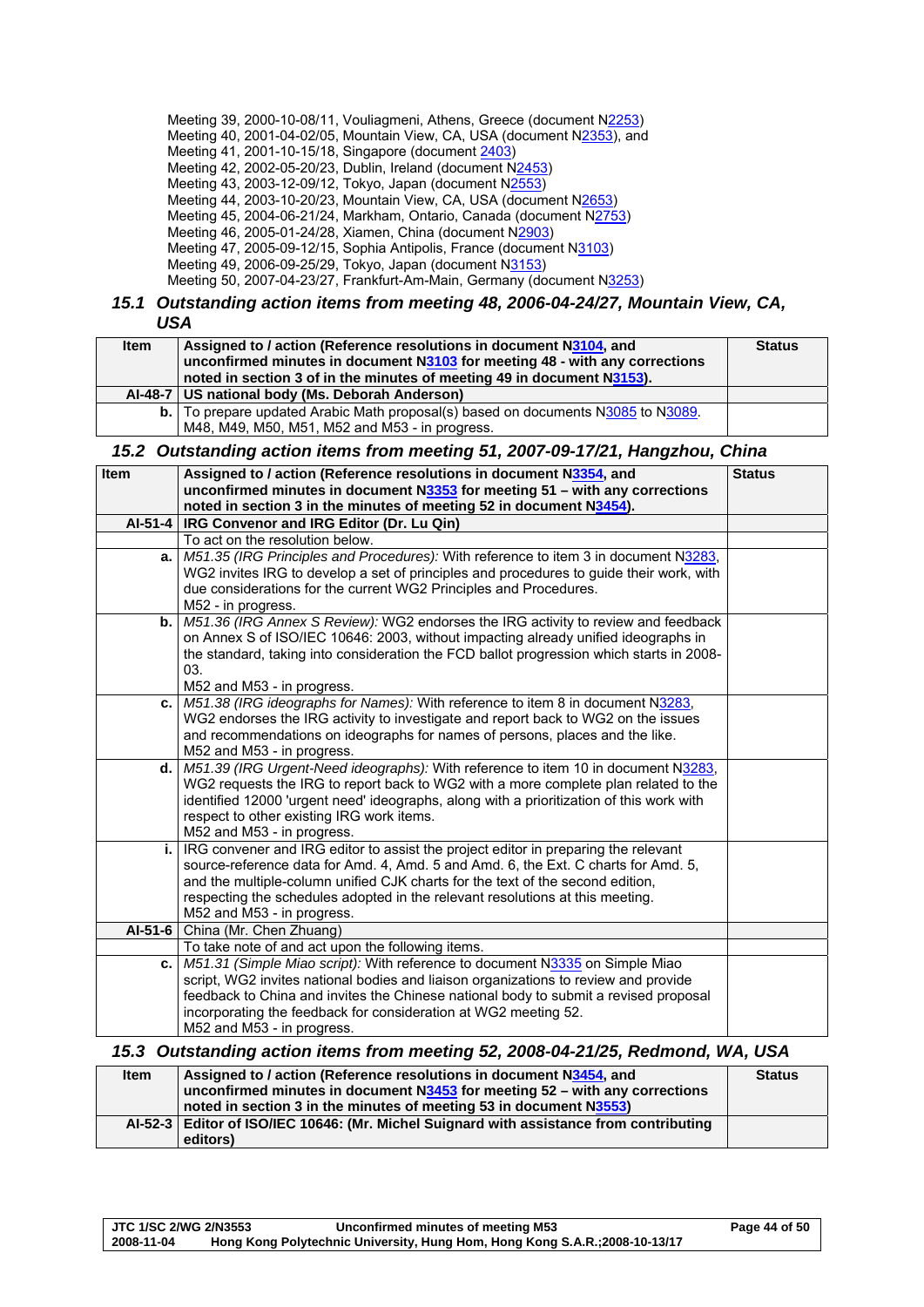|         | To prepare the appropriate amendment texts, sub-division proposals, collection of                                                                                                  |  |
|---------|------------------------------------------------------------------------------------------------------------------------------------------------------------------------------------|--|
|         | editorial text for the next edition, corrigendum text, or entries in collections of                                                                                                |  |
|         | characters for future coding, with assistance from other identified parties, in<br>accordance with the following:                                                                  |  |
| ٧.      | M52.24 (FCD of next edition): WG2 instructs its project editor to prepare a working                                                                                                |  |
|         | draft of the text for the next edition of the standard updated to include the text of                                                                                              |  |
|         | Amendment 6 for review at WG2 meeting M53.                                                                                                                                         |  |
|         | The new schedule is WD 2008-09, FCD: 2008-11 and FDIS: 2009-06.                                                                                                                    |  |
|         | M53 - in progress.                                                                                                                                                                 |  |
|         | Al-52-4   IRG Convenor and IRG Editor (Dr. Lu Qin)                                                                                                                                 |  |
|         | To take note of and act upon the following items:                                                                                                                                  |  |
| a.      | M52.26 (Multiple-column format for Ideograph charts): WG2 accepts the dense                                                                                                        |  |
|         | formats for multiple columns as described in document N3408 as follows:                                                                                                            |  |
|         | Format from page 5 for the main CJK Unified Ideographs block<br>$\bullet$                                                                                                          |  |
|         | From page 6 for CJK Extension A block<br>$\bullet$                                                                                                                                 |  |
|         | From page 7 for CJK Extension B and Extension C block.                                                                                                                             |  |
|         | WG2 further requests IRG to use these formats in preparing the multiple-column                                                                                                     |  |
|         | formats in cooperation with the project editor with possible updates if necessary.                                                                                                 |  |
|         | M53 - in progress.                                                                                                                                                                 |  |
| b.      | M52.27 (IRG matters): WG2 requests IRG                                                                                                                                             |  |
|         | a) to prepare and present plans for their work on 'Annex S revision' and                                                                                                           |  |
|         | 'IRG Principles and Procedures'<br>to study and report on the request regarding Ideographic Description<br>b)                                                                      |  |
|         | Sequences (IDS) from document N3459 (Unicode Liaison Report)                                                                                                                       |  |
|         | towards inclusion in the standard                                                                                                                                                  |  |
|         | to review and report on request for HKSCS extensions in document<br>C)                                                                                                             |  |
|         | <b>N3445</b>                                                                                                                                                                       |  |
|         | for consideration at WG2 meeting 53.                                                                                                                                               |  |
|         | M53 - in progress.                                                                                                                                                                 |  |
| c.      | To investigate and report on the availability of outline fonts for producing the CJK                                                                                               |  |
|         | multiple-column charts - including CJK Ext. C.                                                                                                                                     |  |
|         | M53 - in progress.                                                                                                                                                                 |  |
| AI-52-7 | Ireland (Mr. Michael Everson)                                                                                                                                                      |  |
|         | To take note of and act upon the following items.                                                                                                                                  |  |
| a.      | M52.5 (Principles for Dandas): WG2 adopts the principles guiding the encoding of                                                                                                   |  |
|         | Dandas in Brahmic scripts from document N3457, and instructs its ad hoc group on                                                                                                   |  |
|         | P&P to incorporate these into its document on Principles and Procedures (along with                                                                                                |  |
|         | the additions from resolution M52.4 above). WG2 further invites the Irish national body                                                                                            |  |
|         | to investigate and report on the current practice on use of currently encoded Dandas in<br>relevant scripts towards finalizing the list of scripts and their corresponding Dandas. |  |
|         | M53 - in progress.                                                                                                                                                                 |  |
| AI-52-8 | Korea (Republic of) (Prof. Kyongsok Kim)                                                                                                                                           |  |
|         | To take note of and act upon the following items.                                                                                                                                  |  |
| а.      | To prepare a contribution elaborating on the differences between Unicode and                                                                                                       |  |
|         | ISO/IEC 10646 reported in document N3422, and to gather and report on feedback on                                                                                                  |  |
|         | this document from national bodies and liaison organizations                                                                                                                       |  |
|         | M53 - in progress.                                                                                                                                                                 |  |

## *15.4 New action items from meeting 53, 2008-10-13/17, Hong Kong SAR*

| <b>Item</b> | Assigned to / action (Reference resolutions in document N3454, and<br>unconfirmed minutes in document N3453 for meeting 52, this document you are<br>reading).                                                                                                                                                                                                                 | <b>Status</b>                        |
|-------------|--------------------------------------------------------------------------------------------------------------------------------------------------------------------------------------------------------------------------------------------------------------------------------------------------------------------------------------------------------------------------------|--------------------------------------|
| $AI-53-1$   | Recording Secretary - Dr. V.S. UMAmaheswaran                                                                                                                                                                                                                                                                                                                                   |                                      |
|             | <b>a.</b> To finalize the document N3554 containing the adopted meeting resolutions and send<br>it to the convener as soon as possible.                                                                                                                                                                                                                                        | Completed:<br>see document<br>N3554. |
|             | <b>b.</b> To finalize the document N3553 containing the unconfirmed meeting minutes and send<br>it to the convener as soon as possible.                                                                                                                                                                                                                                        | Completed:<br>see document<br>N3553. |
|             | Al-53-2   Convener - Mr. Mike Ksar                                                                                                                                                                                                                                                                                                                                             |                                      |
|             | To take note of and act upon the following items.                                                                                                                                                                                                                                                                                                                              |                                      |
| a. I        | M53.29 (Roadmap snapshot): WG2 instructs its convener to post the updated<br>snapshot of the roadmaps (in document N3518) to the WG2 web site and<br>communicate the same to SC2 secretariat. The roadmap ad hoc is to remove Old<br>Hanzi, and add Bronze (about 4000) and Small Seal (about 10000) in the Tertiary<br>Ideographic Plane for the next version of the roadmap. | Completed:<br>see document<br>N3518. |

| JTC 1/SC 2/WG 2/N3553 | Unconfirmed minutes of meeting M53                                          | Page 45 of 50 |
|-----------------------|-----------------------------------------------------------------------------|---------------|
| 2008-11-04            | Hong Kong Polytechnic University, Hung Hom, Hong Kong S.A.R.; 2008-10-13/17 |               |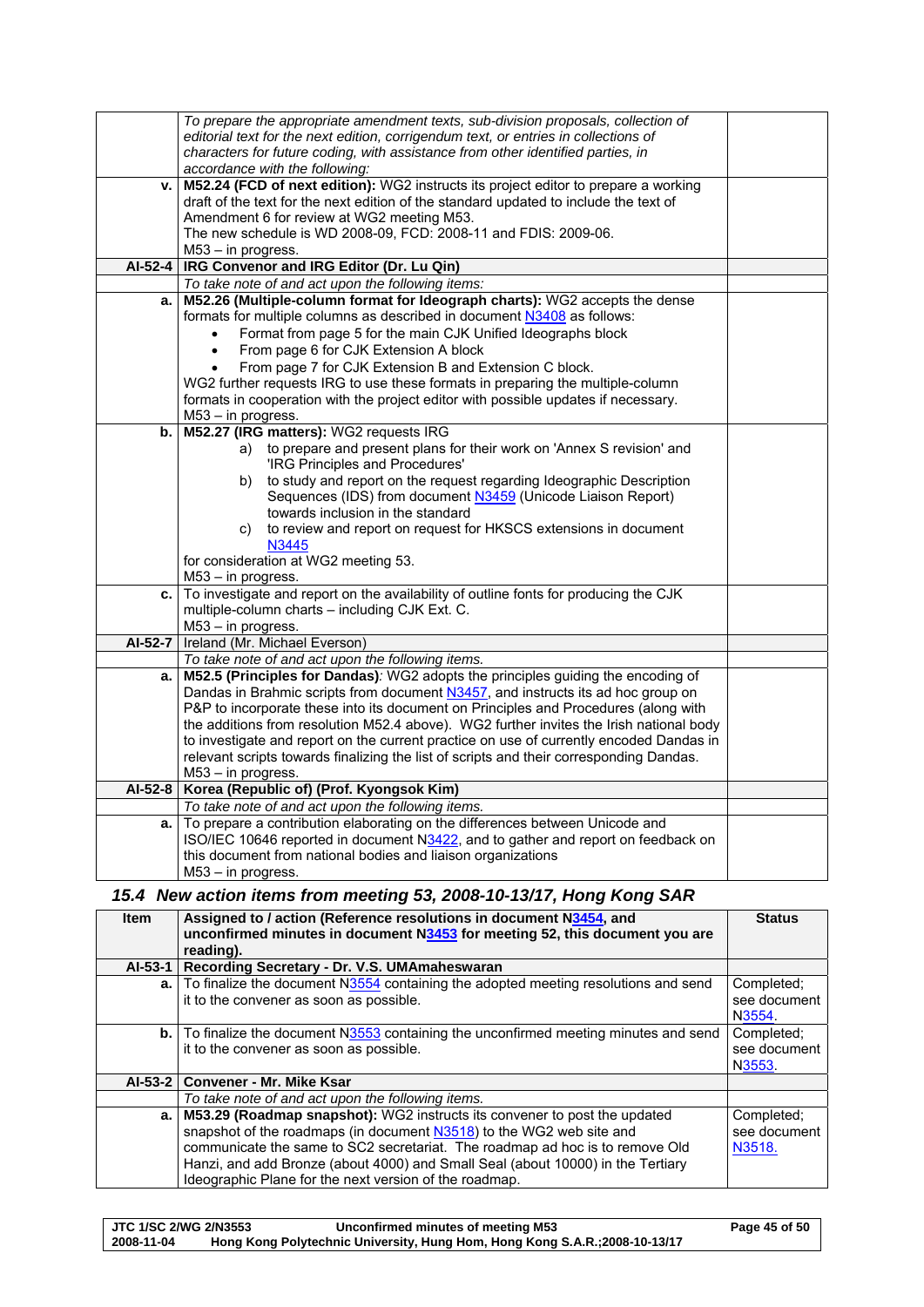| Editor of ISO/IEC 10646: (Mr. Michel Suignard with assistance from contributing<br>AI-53-3<br>editors)<br>To prepare the appropriate amendment texts, sub-division proposals, collection of<br>editorial text for the next edition, corrigendum text, or entries in collections of<br>characters for future coding, with assistance from other identified parties, in<br>accordance with the following:<br>M53.01 (Nushu script): WG2 resolves to remove the Nushu script currently encoded<br>a.<br>in Amendment 6.2 for further study. Chinese national body is invited to provide a<br>revised contribution including considerations for Nushu related comments in the draft<br>disposition of PDAM 6.2 ballot comments in document N3516.<br>M53.02 (Meetei Mayek script): WG2 resolves to remove the current encoding of<br>b.<br>Meetei Mayek script and replace it as follows:<br>Remove the current Meetei Mayek block 1C80 to 1CCF and its contents.<br>а.<br>Create a new block ABC0 to ABFF named Meetei Mayek and populate it with a<br>b.<br>subset of 55 Meetei Mayek characters, and an additional character MEETEI<br>MAYEK I LONSUM, for a total of 56 characters in code positions ABC0 to ABED<br>and ABF0 to ABF9 (with glyphs, names and code positions shown in document<br>N3473), and,<br>Relegate the remaining subset of 23 (historical) Meetei Mayek characters (listed in<br>C.<br>document N3478) for further study.<br>M53.03 (Vedic extensions): WG2 accepts the following changes in encoding of Vedic<br>c.<br>extensions in Amendment 6:<br>Add the following 9 characters with glyphs as shown in document N3488<br>a.<br>094E DEVANAGARI VOWEL SIGN PRISHTHAMATRA E<br>1CD4 VEDIC SIGN YAJURVEDIC KASHMIRI SVARITA<br>1CE9 VEDIC SIGN ANUSVARA ANTARGOMUKHA<br>1CEA VEDIC SIGN ANUSVARA BAHIRGOMUKHA<br>1CEB VEDIC SIGN ANUSVARA VAMAGOMUKHA<br>1CEC VEDIC SIGN ANUSVARA VAMAGOMUKHA WITH TAIL<br>1CF1 VEDIC SIGN ANUSVARA UBHAYATO MUKHA<br>A8F9 DEVANAGARI GAP FILLER<br>A8FB DEVANAGARI HEADSTROKE<br>b.<br>The following characters are moved:<br>0973 DEVANAGARI SIGN PUSHPIKA in Devanagari block is moved to<br>A8F8 in Devanagari Extended block<br>0974 DEVANAGARI CARET in Devanagari block is moved to A8FA in<br>Devanagari Extended block<br>1CF1 VEDIC SIGN ARDHAVISARGA is moved to 1CF2 in the Vedic<br>Extension block.<br>M53.04 (Myanmar Extended-A for Khamti Shan): WG2 accepts the 13 additions, 12<br>d.<br>moves without renaming, and 2 moves with renaming, of currently encoded characters<br>in Myanmar Extended-A block (detailed in the US ballot comment T.4 in document<br>N3542), with the glyphs and rearranged charts as shown in document N3492.<br>M53.05 (Old South Arabian): WG2 accepts the renaming of all the Old South Arabian<br>е.<br>characters using the North Western Semitic names, showing the Arabic-based names<br>as aliases, and moving the Latin transliterations as annotations - as shown in<br>disposition of comments for Ireland T10 in document N3542:<br>f.   M53.06 (Kaithi punctuation marks): WG2 accepts the addition of the following Kaithi<br>characters with their glyphs as shown in document N3546:<br>110BD KAITHI NUMBER SIGN<br>110C0 KAITHI DANDA<br>110C1 KAITHI DOUBLE DANDA<br>M53.07 (Additions from HKSCS): WG2 accepts to encode 5 ideographs from post<br>q.<br>HKSCS-2004 at positions 9FC7: H-87C2, 9FC8: H-87D2, 9FC9: H-87D6, 9FCA: H-<br>87DA and 9FCB: H-87DF in the existing CJK Unified Ideographs block, with their<br>glyphs, and source references from document N3513.<br>M53.08 (Soccer ball symbol): WG2 accepts to:<br>h.<br>move characters at 26BD and 26BE down by one position to 26BE<br>а.<br>and 26BF respectively, and<br>to encode 26BD SOCCER BALL with its glyph from document N3514.<br>b. | <b>b.</b> To add to the agenda proposals carried over from meeting 53 (see action item Al-53-<br>11-h on all national bodies later in this table). | Completed. |
|----------------------------------------------------------------------------------------------------------------------------------------------------------------------------------------------------------------------------------------------------------------------------------------------------------------------------------------------------------------------------------------------------------------------------------------------------------------------------------------------------------------------------------------------------------------------------------------------------------------------------------------------------------------------------------------------------------------------------------------------------------------------------------------------------------------------------------------------------------------------------------------------------------------------------------------------------------------------------------------------------------------------------------------------------------------------------------------------------------------------------------------------------------------------------------------------------------------------------------------------------------------------------------------------------------------------------------------------------------------------------------------------------------------------------------------------------------------------------------------------------------------------------------------------------------------------------------------------------------------------------------------------------------------------------------------------------------------------------------------------------------------------------------------------------------------------------------------------------------------------------------------------------------------------------------------------------------------------------------------------------------------------------------------------------------------------------------------------------------------------------------------------------------------------------------------------------------------------------------------------------------------------------------------------------------------------------------------------------------------------------------------------------------------------------------------------------------------------------------------------------------------------------------------------------------------------------------------------------------------------------------------------------------------------------------------------------------------------------------------------------------------------------------------------------------------------------------------------------------------------------------------------------------------------------------------------------------------------------------------------------------------------------------------------------------------------------------------------------------------------------------------------------------------------------------------------------------------------------------------------------------------------------------------------------------------------------------------------------------------------------------------------------------------------------------------------------------------------------------------------------------------------------------------------------------------------------------------------------------------------------------------------------------------------------------------------------------------------------------------------------------------------------------------------------------------------------------------------|----------------------------------------------------------------------------------------------------------------------------------------------------|------------|
|                                                                                                                                                                                                                                                                                                                                                                                                                                                                                                                                                                                                                                                                                                                                                                                                                                                                                                                                                                                                                                                                                                                                                                                                                                                                                                                                                                                                                                                                                                                                                                                                                                                                                                                                                                                                                                                                                                                                                                                                                                                                                                                                                                                                                                                                                                                                                                                                                                                                                                                                                                                                                                                                                                                                                                                                                                                                                                                                                                                                                                                                                                                                                                                                                                                                                                                                                                                                                                                                                                                                                                                                                                                                                                                                                                                                                                              |                                                                                                                                                    |            |
|                                                                                                                                                                                                                                                                                                                                                                                                                                                                                                                                                                                                                                                                                                                                                                                                                                                                                                                                                                                                                                                                                                                                                                                                                                                                                                                                                                                                                                                                                                                                                                                                                                                                                                                                                                                                                                                                                                                                                                                                                                                                                                                                                                                                                                                                                                                                                                                                                                                                                                                                                                                                                                                                                                                                                                                                                                                                                                                                                                                                                                                                                                                                                                                                                                                                                                                                                                                                                                                                                                                                                                                                                                                                                                                                                                                                                                              |                                                                                                                                                    |            |
|                                                                                                                                                                                                                                                                                                                                                                                                                                                                                                                                                                                                                                                                                                                                                                                                                                                                                                                                                                                                                                                                                                                                                                                                                                                                                                                                                                                                                                                                                                                                                                                                                                                                                                                                                                                                                                                                                                                                                                                                                                                                                                                                                                                                                                                                                                                                                                                                                                                                                                                                                                                                                                                                                                                                                                                                                                                                                                                                                                                                                                                                                                                                                                                                                                                                                                                                                                                                                                                                                                                                                                                                                                                                                                                                                                                                                                              |                                                                                                                                                    |            |
|                                                                                                                                                                                                                                                                                                                                                                                                                                                                                                                                                                                                                                                                                                                                                                                                                                                                                                                                                                                                                                                                                                                                                                                                                                                                                                                                                                                                                                                                                                                                                                                                                                                                                                                                                                                                                                                                                                                                                                                                                                                                                                                                                                                                                                                                                                                                                                                                                                                                                                                                                                                                                                                                                                                                                                                                                                                                                                                                                                                                                                                                                                                                                                                                                                                                                                                                                                                                                                                                                                                                                                                                                                                                                                                                                                                                                                              |                                                                                                                                                    |            |
|                                                                                                                                                                                                                                                                                                                                                                                                                                                                                                                                                                                                                                                                                                                                                                                                                                                                                                                                                                                                                                                                                                                                                                                                                                                                                                                                                                                                                                                                                                                                                                                                                                                                                                                                                                                                                                                                                                                                                                                                                                                                                                                                                                                                                                                                                                                                                                                                                                                                                                                                                                                                                                                                                                                                                                                                                                                                                                                                                                                                                                                                                                                                                                                                                                                                                                                                                                                                                                                                                                                                                                                                                                                                                                                                                                                                                                              |                                                                                                                                                    |            |
|                                                                                                                                                                                                                                                                                                                                                                                                                                                                                                                                                                                                                                                                                                                                                                                                                                                                                                                                                                                                                                                                                                                                                                                                                                                                                                                                                                                                                                                                                                                                                                                                                                                                                                                                                                                                                                                                                                                                                                                                                                                                                                                                                                                                                                                                                                                                                                                                                                                                                                                                                                                                                                                                                                                                                                                                                                                                                                                                                                                                                                                                                                                                                                                                                                                                                                                                                                                                                                                                                                                                                                                                                                                                                                                                                                                                                                              |                                                                                                                                                    |            |
|                                                                                                                                                                                                                                                                                                                                                                                                                                                                                                                                                                                                                                                                                                                                                                                                                                                                                                                                                                                                                                                                                                                                                                                                                                                                                                                                                                                                                                                                                                                                                                                                                                                                                                                                                                                                                                                                                                                                                                                                                                                                                                                                                                                                                                                                                                                                                                                                                                                                                                                                                                                                                                                                                                                                                                                                                                                                                                                                                                                                                                                                                                                                                                                                                                                                                                                                                                                                                                                                                                                                                                                                                                                                                                                                                                                                                                              |                                                                                                                                                    |            |
|                                                                                                                                                                                                                                                                                                                                                                                                                                                                                                                                                                                                                                                                                                                                                                                                                                                                                                                                                                                                                                                                                                                                                                                                                                                                                                                                                                                                                                                                                                                                                                                                                                                                                                                                                                                                                                                                                                                                                                                                                                                                                                                                                                                                                                                                                                                                                                                                                                                                                                                                                                                                                                                                                                                                                                                                                                                                                                                                                                                                                                                                                                                                                                                                                                                                                                                                                                                                                                                                                                                                                                                                                                                                                                                                                                                                                                              |                                                                                                                                                    |            |
|                                                                                                                                                                                                                                                                                                                                                                                                                                                                                                                                                                                                                                                                                                                                                                                                                                                                                                                                                                                                                                                                                                                                                                                                                                                                                                                                                                                                                                                                                                                                                                                                                                                                                                                                                                                                                                                                                                                                                                                                                                                                                                                                                                                                                                                                                                                                                                                                                                                                                                                                                                                                                                                                                                                                                                                                                                                                                                                                                                                                                                                                                                                                                                                                                                                                                                                                                                                                                                                                                                                                                                                                                                                                                                                                                                                                                                              |                                                                                                                                                    |            |
|                                                                                                                                                                                                                                                                                                                                                                                                                                                                                                                                                                                                                                                                                                                                                                                                                                                                                                                                                                                                                                                                                                                                                                                                                                                                                                                                                                                                                                                                                                                                                                                                                                                                                                                                                                                                                                                                                                                                                                                                                                                                                                                                                                                                                                                                                                                                                                                                                                                                                                                                                                                                                                                                                                                                                                                                                                                                                                                                                                                                                                                                                                                                                                                                                                                                                                                                                                                                                                                                                                                                                                                                                                                                                                                                                                                                                                              |                                                                                                                                                    |            |
|                                                                                                                                                                                                                                                                                                                                                                                                                                                                                                                                                                                                                                                                                                                                                                                                                                                                                                                                                                                                                                                                                                                                                                                                                                                                                                                                                                                                                                                                                                                                                                                                                                                                                                                                                                                                                                                                                                                                                                                                                                                                                                                                                                                                                                                                                                                                                                                                                                                                                                                                                                                                                                                                                                                                                                                                                                                                                                                                                                                                                                                                                                                                                                                                                                                                                                                                                                                                                                                                                                                                                                                                                                                                                                                                                                                                                                              |                                                                                                                                                    |            |
|                                                                                                                                                                                                                                                                                                                                                                                                                                                                                                                                                                                                                                                                                                                                                                                                                                                                                                                                                                                                                                                                                                                                                                                                                                                                                                                                                                                                                                                                                                                                                                                                                                                                                                                                                                                                                                                                                                                                                                                                                                                                                                                                                                                                                                                                                                                                                                                                                                                                                                                                                                                                                                                                                                                                                                                                                                                                                                                                                                                                                                                                                                                                                                                                                                                                                                                                                                                                                                                                                                                                                                                                                                                                                                                                                                                                                                              |                                                                                                                                                    |            |
|                                                                                                                                                                                                                                                                                                                                                                                                                                                                                                                                                                                                                                                                                                                                                                                                                                                                                                                                                                                                                                                                                                                                                                                                                                                                                                                                                                                                                                                                                                                                                                                                                                                                                                                                                                                                                                                                                                                                                                                                                                                                                                                                                                                                                                                                                                                                                                                                                                                                                                                                                                                                                                                                                                                                                                                                                                                                                                                                                                                                                                                                                                                                                                                                                                                                                                                                                                                                                                                                                                                                                                                                                                                                                                                                                                                                                                              |                                                                                                                                                    |            |
|                                                                                                                                                                                                                                                                                                                                                                                                                                                                                                                                                                                                                                                                                                                                                                                                                                                                                                                                                                                                                                                                                                                                                                                                                                                                                                                                                                                                                                                                                                                                                                                                                                                                                                                                                                                                                                                                                                                                                                                                                                                                                                                                                                                                                                                                                                                                                                                                                                                                                                                                                                                                                                                                                                                                                                                                                                                                                                                                                                                                                                                                                                                                                                                                                                                                                                                                                                                                                                                                                                                                                                                                                                                                                                                                                                                                                                              |                                                                                                                                                    |            |
|                                                                                                                                                                                                                                                                                                                                                                                                                                                                                                                                                                                                                                                                                                                                                                                                                                                                                                                                                                                                                                                                                                                                                                                                                                                                                                                                                                                                                                                                                                                                                                                                                                                                                                                                                                                                                                                                                                                                                                                                                                                                                                                                                                                                                                                                                                                                                                                                                                                                                                                                                                                                                                                                                                                                                                                                                                                                                                                                                                                                                                                                                                                                                                                                                                                                                                                                                                                                                                                                                                                                                                                                                                                                                                                                                                                                                                              |                                                                                                                                                    |            |
|                                                                                                                                                                                                                                                                                                                                                                                                                                                                                                                                                                                                                                                                                                                                                                                                                                                                                                                                                                                                                                                                                                                                                                                                                                                                                                                                                                                                                                                                                                                                                                                                                                                                                                                                                                                                                                                                                                                                                                                                                                                                                                                                                                                                                                                                                                                                                                                                                                                                                                                                                                                                                                                                                                                                                                                                                                                                                                                                                                                                                                                                                                                                                                                                                                                                                                                                                                                                                                                                                                                                                                                                                                                                                                                                                                                                                                              |                                                                                                                                                    |            |
|                                                                                                                                                                                                                                                                                                                                                                                                                                                                                                                                                                                                                                                                                                                                                                                                                                                                                                                                                                                                                                                                                                                                                                                                                                                                                                                                                                                                                                                                                                                                                                                                                                                                                                                                                                                                                                                                                                                                                                                                                                                                                                                                                                                                                                                                                                                                                                                                                                                                                                                                                                                                                                                                                                                                                                                                                                                                                                                                                                                                                                                                                                                                                                                                                                                                                                                                                                                                                                                                                                                                                                                                                                                                                                                                                                                                                                              |                                                                                                                                                    |            |
|                                                                                                                                                                                                                                                                                                                                                                                                                                                                                                                                                                                                                                                                                                                                                                                                                                                                                                                                                                                                                                                                                                                                                                                                                                                                                                                                                                                                                                                                                                                                                                                                                                                                                                                                                                                                                                                                                                                                                                                                                                                                                                                                                                                                                                                                                                                                                                                                                                                                                                                                                                                                                                                                                                                                                                                                                                                                                                                                                                                                                                                                                                                                                                                                                                                                                                                                                                                                                                                                                                                                                                                                                                                                                                                                                                                                                                              |                                                                                                                                                    |            |
|                                                                                                                                                                                                                                                                                                                                                                                                                                                                                                                                                                                                                                                                                                                                                                                                                                                                                                                                                                                                                                                                                                                                                                                                                                                                                                                                                                                                                                                                                                                                                                                                                                                                                                                                                                                                                                                                                                                                                                                                                                                                                                                                                                                                                                                                                                                                                                                                                                                                                                                                                                                                                                                                                                                                                                                                                                                                                                                                                                                                                                                                                                                                                                                                                                                                                                                                                                                                                                                                                                                                                                                                                                                                                                                                                                                                                                              |                                                                                                                                                    |            |
|                                                                                                                                                                                                                                                                                                                                                                                                                                                                                                                                                                                                                                                                                                                                                                                                                                                                                                                                                                                                                                                                                                                                                                                                                                                                                                                                                                                                                                                                                                                                                                                                                                                                                                                                                                                                                                                                                                                                                                                                                                                                                                                                                                                                                                                                                                                                                                                                                                                                                                                                                                                                                                                                                                                                                                                                                                                                                                                                                                                                                                                                                                                                                                                                                                                                                                                                                                                                                                                                                                                                                                                                                                                                                                                                                                                                                                              |                                                                                                                                                    |            |
|                                                                                                                                                                                                                                                                                                                                                                                                                                                                                                                                                                                                                                                                                                                                                                                                                                                                                                                                                                                                                                                                                                                                                                                                                                                                                                                                                                                                                                                                                                                                                                                                                                                                                                                                                                                                                                                                                                                                                                                                                                                                                                                                                                                                                                                                                                                                                                                                                                                                                                                                                                                                                                                                                                                                                                                                                                                                                                                                                                                                                                                                                                                                                                                                                                                                                                                                                                                                                                                                                                                                                                                                                                                                                                                                                                                                                                              |                                                                                                                                                    |            |
|                                                                                                                                                                                                                                                                                                                                                                                                                                                                                                                                                                                                                                                                                                                                                                                                                                                                                                                                                                                                                                                                                                                                                                                                                                                                                                                                                                                                                                                                                                                                                                                                                                                                                                                                                                                                                                                                                                                                                                                                                                                                                                                                                                                                                                                                                                                                                                                                                                                                                                                                                                                                                                                                                                                                                                                                                                                                                                                                                                                                                                                                                                                                                                                                                                                                                                                                                                                                                                                                                                                                                                                                                                                                                                                                                                                                                                              |                                                                                                                                                    |            |
|                                                                                                                                                                                                                                                                                                                                                                                                                                                                                                                                                                                                                                                                                                                                                                                                                                                                                                                                                                                                                                                                                                                                                                                                                                                                                                                                                                                                                                                                                                                                                                                                                                                                                                                                                                                                                                                                                                                                                                                                                                                                                                                                                                                                                                                                                                                                                                                                                                                                                                                                                                                                                                                                                                                                                                                                                                                                                                                                                                                                                                                                                                                                                                                                                                                                                                                                                                                                                                                                                                                                                                                                                                                                                                                                                                                                                                              |                                                                                                                                                    |            |
|                                                                                                                                                                                                                                                                                                                                                                                                                                                                                                                                                                                                                                                                                                                                                                                                                                                                                                                                                                                                                                                                                                                                                                                                                                                                                                                                                                                                                                                                                                                                                                                                                                                                                                                                                                                                                                                                                                                                                                                                                                                                                                                                                                                                                                                                                                                                                                                                                                                                                                                                                                                                                                                                                                                                                                                                                                                                                                                                                                                                                                                                                                                                                                                                                                                                                                                                                                                                                                                                                                                                                                                                                                                                                                                                                                                                                                              |                                                                                                                                                    |            |
|                                                                                                                                                                                                                                                                                                                                                                                                                                                                                                                                                                                                                                                                                                                                                                                                                                                                                                                                                                                                                                                                                                                                                                                                                                                                                                                                                                                                                                                                                                                                                                                                                                                                                                                                                                                                                                                                                                                                                                                                                                                                                                                                                                                                                                                                                                                                                                                                                                                                                                                                                                                                                                                                                                                                                                                                                                                                                                                                                                                                                                                                                                                                                                                                                                                                                                                                                                                                                                                                                                                                                                                                                                                                                                                                                                                                                                              |                                                                                                                                                    |            |
|                                                                                                                                                                                                                                                                                                                                                                                                                                                                                                                                                                                                                                                                                                                                                                                                                                                                                                                                                                                                                                                                                                                                                                                                                                                                                                                                                                                                                                                                                                                                                                                                                                                                                                                                                                                                                                                                                                                                                                                                                                                                                                                                                                                                                                                                                                                                                                                                                                                                                                                                                                                                                                                                                                                                                                                                                                                                                                                                                                                                                                                                                                                                                                                                                                                                                                                                                                                                                                                                                                                                                                                                                                                                                                                                                                                                                                              |                                                                                                                                                    |            |
|                                                                                                                                                                                                                                                                                                                                                                                                                                                                                                                                                                                                                                                                                                                                                                                                                                                                                                                                                                                                                                                                                                                                                                                                                                                                                                                                                                                                                                                                                                                                                                                                                                                                                                                                                                                                                                                                                                                                                                                                                                                                                                                                                                                                                                                                                                                                                                                                                                                                                                                                                                                                                                                                                                                                                                                                                                                                                                                                                                                                                                                                                                                                                                                                                                                                                                                                                                                                                                                                                                                                                                                                                                                                                                                                                                                                                                              |                                                                                                                                                    |            |
|                                                                                                                                                                                                                                                                                                                                                                                                                                                                                                                                                                                                                                                                                                                                                                                                                                                                                                                                                                                                                                                                                                                                                                                                                                                                                                                                                                                                                                                                                                                                                                                                                                                                                                                                                                                                                                                                                                                                                                                                                                                                                                                                                                                                                                                                                                                                                                                                                                                                                                                                                                                                                                                                                                                                                                                                                                                                                                                                                                                                                                                                                                                                                                                                                                                                                                                                                                                                                                                                                                                                                                                                                                                                                                                                                                                                                                              |                                                                                                                                                    |            |
|                                                                                                                                                                                                                                                                                                                                                                                                                                                                                                                                                                                                                                                                                                                                                                                                                                                                                                                                                                                                                                                                                                                                                                                                                                                                                                                                                                                                                                                                                                                                                                                                                                                                                                                                                                                                                                                                                                                                                                                                                                                                                                                                                                                                                                                                                                                                                                                                                                                                                                                                                                                                                                                                                                                                                                                                                                                                                                                                                                                                                                                                                                                                                                                                                                                                                                                                                                                                                                                                                                                                                                                                                                                                                                                                                                                                                                              |                                                                                                                                                    |            |
|                                                                                                                                                                                                                                                                                                                                                                                                                                                                                                                                                                                                                                                                                                                                                                                                                                                                                                                                                                                                                                                                                                                                                                                                                                                                                                                                                                                                                                                                                                                                                                                                                                                                                                                                                                                                                                                                                                                                                                                                                                                                                                                                                                                                                                                                                                                                                                                                                                                                                                                                                                                                                                                                                                                                                                                                                                                                                                                                                                                                                                                                                                                                                                                                                                                                                                                                                                                                                                                                                                                                                                                                                                                                                                                                                                                                                                              |                                                                                                                                                    |            |
|                                                                                                                                                                                                                                                                                                                                                                                                                                                                                                                                                                                                                                                                                                                                                                                                                                                                                                                                                                                                                                                                                                                                                                                                                                                                                                                                                                                                                                                                                                                                                                                                                                                                                                                                                                                                                                                                                                                                                                                                                                                                                                                                                                                                                                                                                                                                                                                                                                                                                                                                                                                                                                                                                                                                                                                                                                                                                                                                                                                                                                                                                                                                                                                                                                                                                                                                                                                                                                                                                                                                                                                                                                                                                                                                                                                                                                              |                                                                                                                                                    |            |
|                                                                                                                                                                                                                                                                                                                                                                                                                                                                                                                                                                                                                                                                                                                                                                                                                                                                                                                                                                                                                                                                                                                                                                                                                                                                                                                                                                                                                                                                                                                                                                                                                                                                                                                                                                                                                                                                                                                                                                                                                                                                                                                                                                                                                                                                                                                                                                                                                                                                                                                                                                                                                                                                                                                                                                                                                                                                                                                                                                                                                                                                                                                                                                                                                                                                                                                                                                                                                                                                                                                                                                                                                                                                                                                                                                                                                                              |                                                                                                                                                    |            |
|                                                                                                                                                                                                                                                                                                                                                                                                                                                                                                                                                                                                                                                                                                                                                                                                                                                                                                                                                                                                                                                                                                                                                                                                                                                                                                                                                                                                                                                                                                                                                                                                                                                                                                                                                                                                                                                                                                                                                                                                                                                                                                                                                                                                                                                                                                                                                                                                                                                                                                                                                                                                                                                                                                                                                                                                                                                                                                                                                                                                                                                                                                                                                                                                                                                                                                                                                                                                                                                                                                                                                                                                                                                                                                                                                                                                                                              |                                                                                                                                                    |            |
|                                                                                                                                                                                                                                                                                                                                                                                                                                                                                                                                                                                                                                                                                                                                                                                                                                                                                                                                                                                                                                                                                                                                                                                                                                                                                                                                                                                                                                                                                                                                                                                                                                                                                                                                                                                                                                                                                                                                                                                                                                                                                                                                                                                                                                                                                                                                                                                                                                                                                                                                                                                                                                                                                                                                                                                                                                                                                                                                                                                                                                                                                                                                                                                                                                                                                                                                                                                                                                                                                                                                                                                                                                                                                                                                                                                                                                              |                                                                                                                                                    |            |
|                                                                                                                                                                                                                                                                                                                                                                                                                                                                                                                                                                                                                                                                                                                                                                                                                                                                                                                                                                                                                                                                                                                                                                                                                                                                                                                                                                                                                                                                                                                                                                                                                                                                                                                                                                                                                                                                                                                                                                                                                                                                                                                                                                                                                                                                                                                                                                                                                                                                                                                                                                                                                                                                                                                                                                                                                                                                                                                                                                                                                                                                                                                                                                                                                                                                                                                                                                                                                                                                                                                                                                                                                                                                                                                                                                                                                                              |                                                                                                                                                    |            |
|                                                                                                                                                                                                                                                                                                                                                                                                                                                                                                                                                                                                                                                                                                                                                                                                                                                                                                                                                                                                                                                                                                                                                                                                                                                                                                                                                                                                                                                                                                                                                                                                                                                                                                                                                                                                                                                                                                                                                                                                                                                                                                                                                                                                                                                                                                                                                                                                                                                                                                                                                                                                                                                                                                                                                                                                                                                                                                                                                                                                                                                                                                                                                                                                                                                                                                                                                                                                                                                                                                                                                                                                                                                                                                                                                                                                                                              |                                                                                                                                                    |            |
|                                                                                                                                                                                                                                                                                                                                                                                                                                                                                                                                                                                                                                                                                                                                                                                                                                                                                                                                                                                                                                                                                                                                                                                                                                                                                                                                                                                                                                                                                                                                                                                                                                                                                                                                                                                                                                                                                                                                                                                                                                                                                                                                                                                                                                                                                                                                                                                                                                                                                                                                                                                                                                                                                                                                                                                                                                                                                                                                                                                                                                                                                                                                                                                                                                                                                                                                                                                                                                                                                                                                                                                                                                                                                                                                                                                                                                              |                                                                                                                                                    |            |
|                                                                                                                                                                                                                                                                                                                                                                                                                                                                                                                                                                                                                                                                                                                                                                                                                                                                                                                                                                                                                                                                                                                                                                                                                                                                                                                                                                                                                                                                                                                                                                                                                                                                                                                                                                                                                                                                                                                                                                                                                                                                                                                                                                                                                                                                                                                                                                                                                                                                                                                                                                                                                                                                                                                                                                                                                                                                                                                                                                                                                                                                                                                                                                                                                                                                                                                                                                                                                                                                                                                                                                                                                                                                                                                                                                                                                                              |                                                                                                                                                    |            |
|                                                                                                                                                                                                                                                                                                                                                                                                                                                                                                                                                                                                                                                                                                                                                                                                                                                                                                                                                                                                                                                                                                                                                                                                                                                                                                                                                                                                                                                                                                                                                                                                                                                                                                                                                                                                                                                                                                                                                                                                                                                                                                                                                                                                                                                                                                                                                                                                                                                                                                                                                                                                                                                                                                                                                                                                                                                                                                                                                                                                                                                                                                                                                                                                                                                                                                                                                                                                                                                                                                                                                                                                                                                                                                                                                                                                                                              |                                                                                                                                                    |            |
|                                                                                                                                                                                                                                                                                                                                                                                                                                                                                                                                                                                                                                                                                                                                                                                                                                                                                                                                                                                                                                                                                                                                                                                                                                                                                                                                                                                                                                                                                                                                                                                                                                                                                                                                                                                                                                                                                                                                                                                                                                                                                                                                                                                                                                                                                                                                                                                                                                                                                                                                                                                                                                                                                                                                                                                                                                                                                                                                                                                                                                                                                                                                                                                                                                                                                                                                                                                                                                                                                                                                                                                                                                                                                                                                                                                                                                              |                                                                                                                                                    |            |
|                                                                                                                                                                                                                                                                                                                                                                                                                                                                                                                                                                                                                                                                                                                                                                                                                                                                                                                                                                                                                                                                                                                                                                                                                                                                                                                                                                                                                                                                                                                                                                                                                                                                                                                                                                                                                                                                                                                                                                                                                                                                                                                                                                                                                                                                                                                                                                                                                                                                                                                                                                                                                                                                                                                                                                                                                                                                                                                                                                                                                                                                                                                                                                                                                                                                                                                                                                                                                                                                                                                                                                                                                                                                                                                                                                                                                                              |                                                                                                                                                    |            |
|                                                                                                                                                                                                                                                                                                                                                                                                                                                                                                                                                                                                                                                                                                                                                                                                                                                                                                                                                                                                                                                                                                                                                                                                                                                                                                                                                                                                                                                                                                                                                                                                                                                                                                                                                                                                                                                                                                                                                                                                                                                                                                                                                                                                                                                                                                                                                                                                                                                                                                                                                                                                                                                                                                                                                                                                                                                                                                                                                                                                                                                                                                                                                                                                                                                                                                                                                                                                                                                                                                                                                                                                                                                                                                                                                                                                                                              |                                                                                                                                                    |            |
|                                                                                                                                                                                                                                                                                                                                                                                                                                                                                                                                                                                                                                                                                                                                                                                                                                                                                                                                                                                                                                                                                                                                                                                                                                                                                                                                                                                                                                                                                                                                                                                                                                                                                                                                                                                                                                                                                                                                                                                                                                                                                                                                                                                                                                                                                                                                                                                                                                                                                                                                                                                                                                                                                                                                                                                                                                                                                                                                                                                                                                                                                                                                                                                                                                                                                                                                                                                                                                                                                                                                                                                                                                                                                                                                                                                                                                              |                                                                                                                                                    |            |
|                                                                                                                                                                                                                                                                                                                                                                                                                                                                                                                                                                                                                                                                                                                                                                                                                                                                                                                                                                                                                                                                                                                                                                                                                                                                                                                                                                                                                                                                                                                                                                                                                                                                                                                                                                                                                                                                                                                                                                                                                                                                                                                                                                                                                                                                                                                                                                                                                                                                                                                                                                                                                                                                                                                                                                                                                                                                                                                                                                                                                                                                                                                                                                                                                                                                                                                                                                                                                                                                                                                                                                                                                                                                                                                                                                                                                                              |                                                                                                                                                    |            |
|                                                                                                                                                                                                                                                                                                                                                                                                                                                                                                                                                                                                                                                                                                                                                                                                                                                                                                                                                                                                                                                                                                                                                                                                                                                                                                                                                                                                                                                                                                                                                                                                                                                                                                                                                                                                                                                                                                                                                                                                                                                                                                                                                                                                                                                                                                                                                                                                                                                                                                                                                                                                                                                                                                                                                                                                                                                                                                                                                                                                                                                                                                                                                                                                                                                                                                                                                                                                                                                                                                                                                                                                                                                                                                                                                                                                                                              |                                                                                                                                                    |            |
|                                                                                                                                                                                                                                                                                                                                                                                                                                                                                                                                                                                                                                                                                                                                                                                                                                                                                                                                                                                                                                                                                                                                                                                                                                                                                                                                                                                                                                                                                                                                                                                                                                                                                                                                                                                                                                                                                                                                                                                                                                                                                                                                                                                                                                                                                                                                                                                                                                                                                                                                                                                                                                                                                                                                                                                                                                                                                                                                                                                                                                                                                                                                                                                                                                                                                                                                                                                                                                                                                                                                                                                                                                                                                                                                                                                                                                              |                                                                                                                                                    |            |
|                                                                                                                                                                                                                                                                                                                                                                                                                                                                                                                                                                                                                                                                                                                                                                                                                                                                                                                                                                                                                                                                                                                                                                                                                                                                                                                                                                                                                                                                                                                                                                                                                                                                                                                                                                                                                                                                                                                                                                                                                                                                                                                                                                                                                                                                                                                                                                                                                                                                                                                                                                                                                                                                                                                                                                                                                                                                                                                                                                                                                                                                                                                                                                                                                                                                                                                                                                                                                                                                                                                                                                                                                                                                                                                                                                                                                                              |                                                                                                                                                    |            |
|                                                                                                                                                                                                                                                                                                                                                                                                                                                                                                                                                                                                                                                                                                                                                                                                                                                                                                                                                                                                                                                                                                                                                                                                                                                                                                                                                                                                                                                                                                                                                                                                                                                                                                                                                                                                                                                                                                                                                                                                                                                                                                                                                                                                                                                                                                                                                                                                                                                                                                                                                                                                                                                                                                                                                                                                                                                                                                                                                                                                                                                                                                                                                                                                                                                                                                                                                                                                                                                                                                                                                                                                                                                                                                                                                                                                                                              |                                                                                                                                                    |            |
|                                                                                                                                                                                                                                                                                                                                                                                                                                                                                                                                                                                                                                                                                                                                                                                                                                                                                                                                                                                                                                                                                                                                                                                                                                                                                                                                                                                                                                                                                                                                                                                                                                                                                                                                                                                                                                                                                                                                                                                                                                                                                                                                                                                                                                                                                                                                                                                                                                                                                                                                                                                                                                                                                                                                                                                                                                                                                                                                                                                                                                                                                                                                                                                                                                                                                                                                                                                                                                                                                                                                                                                                                                                                                                                                                                                                                                              |                                                                                                                                                    |            |
|                                                                                                                                                                                                                                                                                                                                                                                                                                                                                                                                                                                                                                                                                                                                                                                                                                                                                                                                                                                                                                                                                                                                                                                                                                                                                                                                                                                                                                                                                                                                                                                                                                                                                                                                                                                                                                                                                                                                                                                                                                                                                                                                                                                                                                                                                                                                                                                                                                                                                                                                                                                                                                                                                                                                                                                                                                                                                                                                                                                                                                                                                                                                                                                                                                                                                                                                                                                                                                                                                                                                                                                                                                                                                                                                                                                                                                              |                                                                                                                                                    |            |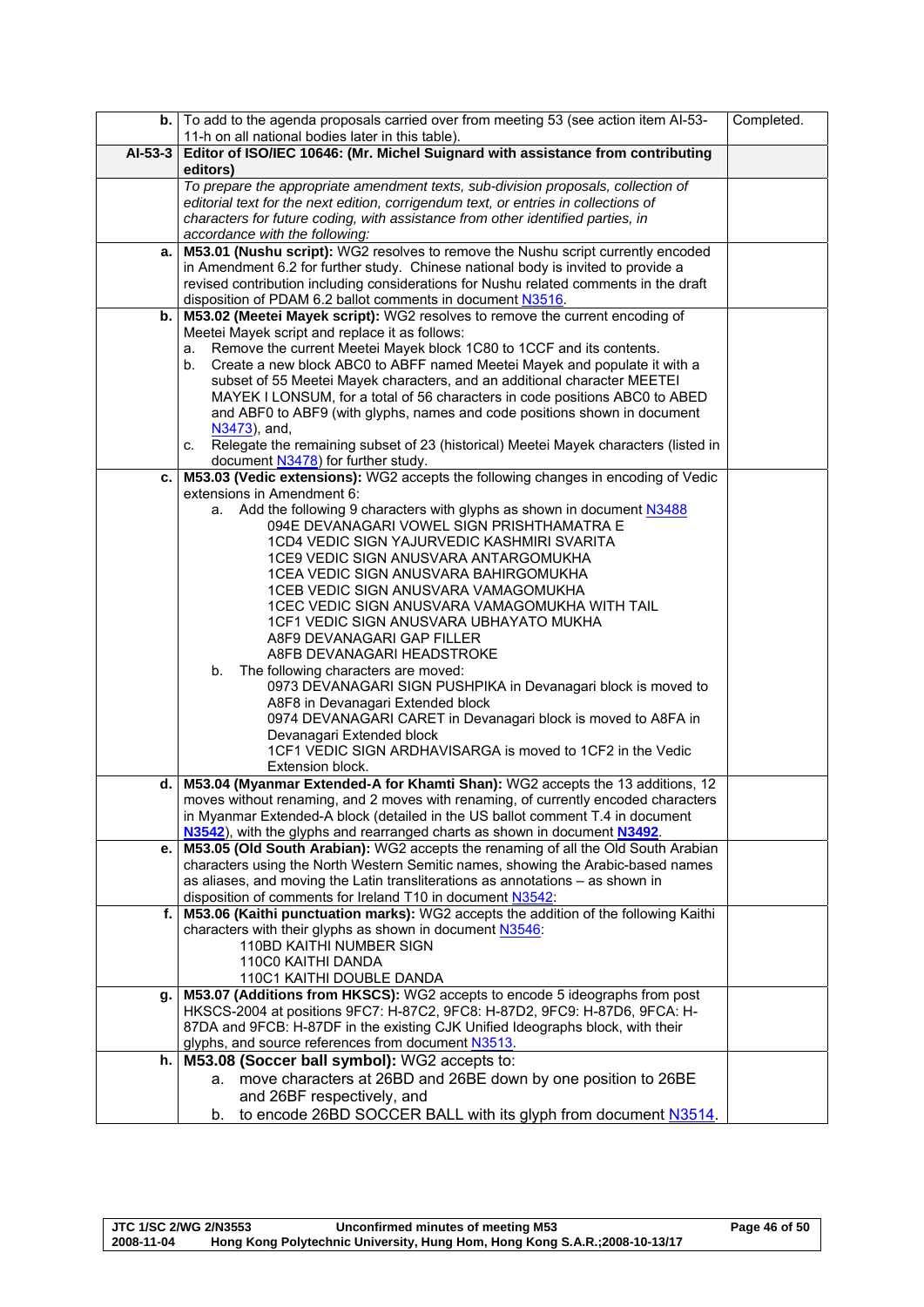|    | i.   M53.09 (Old Turkic): WG2 accepts the following changes to Old Turkic encoding:                  |  |
|----|------------------------------------------------------------------------------------------------------|--|
|    | a. Insert a new character and move down the rest by one:                                             |  |
|    | 10C1C - OLD TURKIC LETTER ORKHON OEK                                                                 |  |
|    | Rename (the moved) OLD TURKIC LETTER ORKHON OK to<br>b.                                              |  |
|    | 10C1D - OLD TURKIC LETTER YENISEI OEK                                                                |  |
|    | Rename (the moved) OLD TURKIC LETTER YENISEI ENG to<br>C.                                            |  |
|    | 10C2E - OLD TURKIC LETTER YENISEI AENG                                                               |  |
|    | Insert a new character moving the rest down by one<br>d.                                             |  |
|    | 10C27 - OLD TURKIC LETTER YENISEI ENT                                                                |  |
|    | with the glyphs and rearranged charts as shown in document N3546.                                    |  |
| j. | M53.10 (Tangut): WG2 accepts the ad hoc report on Tangut in document N3541, and                      |  |
|    | resolves to remove encoding of Tangut from Amendment 6<br>a.                                         |  |
|    | to add it to Amendment 7 (to be started at this meeting), and<br>b.                                  |  |
|    | invites experts from the national bodies of China, Ireland, UK, USA and any<br>C.                    |  |
|    | other interested experts to work together and propose a documented common                            |  |
|    | position on Tangut for the next WG2 meeting.                                                         |  |
| k. | M53.11 (Cyrillic letters for Abkhazian): WG2 accepts to encode the two characters:                   |  |
|    | 0524 CYRILLIC CAPITAL LETTER PE WITH DESCENDER                                                       |  |
|    | 0525 CYRILLIC SMALL LETTER PE WITH DESCENDER                                                         |  |
|    | in the Cyrillic Supplement block with their glyphs from document N3435.                              |  |
| L. | M53.12 (Tai Lue): WG2 accepts to encode the two characters:                                          |  |
|    | 19AA NEW TAI LUE LETTER HIGH SUA                                                                     |  |
|    | 19AB NEW TAI LUE LETTER LOW SUA                                                                      |  |
|    | with their glyphs as shown in document N3546.                                                        |  |
| m. | M53.13 (Renaming of characters): WG2 accepts to rename:                                              |  |
|    | Several symbols as detailed in document N3542 for US comment T.6.<br>a.                              |  |
|    | Four Tibetan characters as detailed in document N3542 for Irish comment T5.<br>b.                    |  |
| n. | M53.14 (UCAS changes): WG2 accepts to change the encoding of UCAS in                                 |  |
|    | Amendment 6 as follows:                                                                              |  |
|    | Create a new block named Unified Canadian Aboriginal Syllabics Extended in<br>a.                     |  |
|    | the range 18B0 to 18FF                                                                               |  |
|    | Move the current 29 UCAS characters encoded in A9E0 to A9FC to the range<br>b.                       |  |
|    | 18E0 to 18FC.                                                                                        |  |
|    | Delete the block named Unified (corrected from United) Canadian Aboriginal<br>C.                     |  |
|    | Syllabics Extended-A in the range A9E0 to A9FF.                                                      |  |
|    | See document N3546.<br>o. M53.15 (Modern Bamum): WG2 accepts to encode in a new block named Bamum in |  |
|    | the range A6A0 to A6FF, and populate it with 88 characters with their code positions,                |  |
|    | names and glyphs as shown in document N3522. WG2 notes that this script had                          |  |
|    | passed one round of balloting as part of Amd. 5 earlier, but was held back for further               |  |
|    | input from the user community.                                                                       |  |
| p. | M53.16 (Disposition of PDAM6.2 ballot comments): WG2 accepts the disposition of                      |  |
|    | ballot comments on PDAM6 in document N3542 and instructs its editor to prepare the                   |  |
|    | final text of Amendment 6 incorporating the dispositions, including all the changes and              |  |
|    | additions accepted in resolutions M53.01 to M53.15 above.                                            |  |
| q. | M53.17 (Progression of Amendment 6):                                                                 |  |
|    | WG2 instructs its project editor to forward the final text of Amendment 6 along with the             |  |
|    | disposition of comments document N3542 to the SC2 secretariat for an FPDAM ballot.                   |  |
|    | The final set of charts and names lists are in document N3546. The unchanged target                  |  |
|    | starting dates are FPDAM 2008-11 and FDAM 2009-06.                                                   |  |
| r. | M53.18 (JIS X0213 named sequences): WG2 accepts to include in the standard the                       |  |
|    | 23 JIS X0213 named sequences proposed in document N3529, with the name RISING                        |  |
|    | SYMBOL replaced with MODIFIER LETTER EXTRA-LOW EXTRA-HIGH CONTOUR                                    |  |
|    | TONE BAR.                                                                                            |  |
| s. | M53.19 (Arabic pedagogical symbols): WG2 accepts to encode in the standard 16                        |  |
|    | Arabic pedagogical symbols (requested in document N3460) at code positions FBB2 to                   |  |
|    | FBC1 in the Arabic Presentation Forms-A block, with their glyphs, names and code                     |  |
|    | positions as shown in document N3547.                                                                |  |
| t. | M53.20 (Mandaic script): WG2 accepts to encode in the standard 29 characters (a                      |  |
|    | subset of the proposal in document N3485) in code positions 0840 to 085B and 085E                    |  |
|    | in a new block 0840 to 085F named Mandaic, with their names, code positions and                      |  |
|    | glyphs as shown in document N3547.                                                                   |  |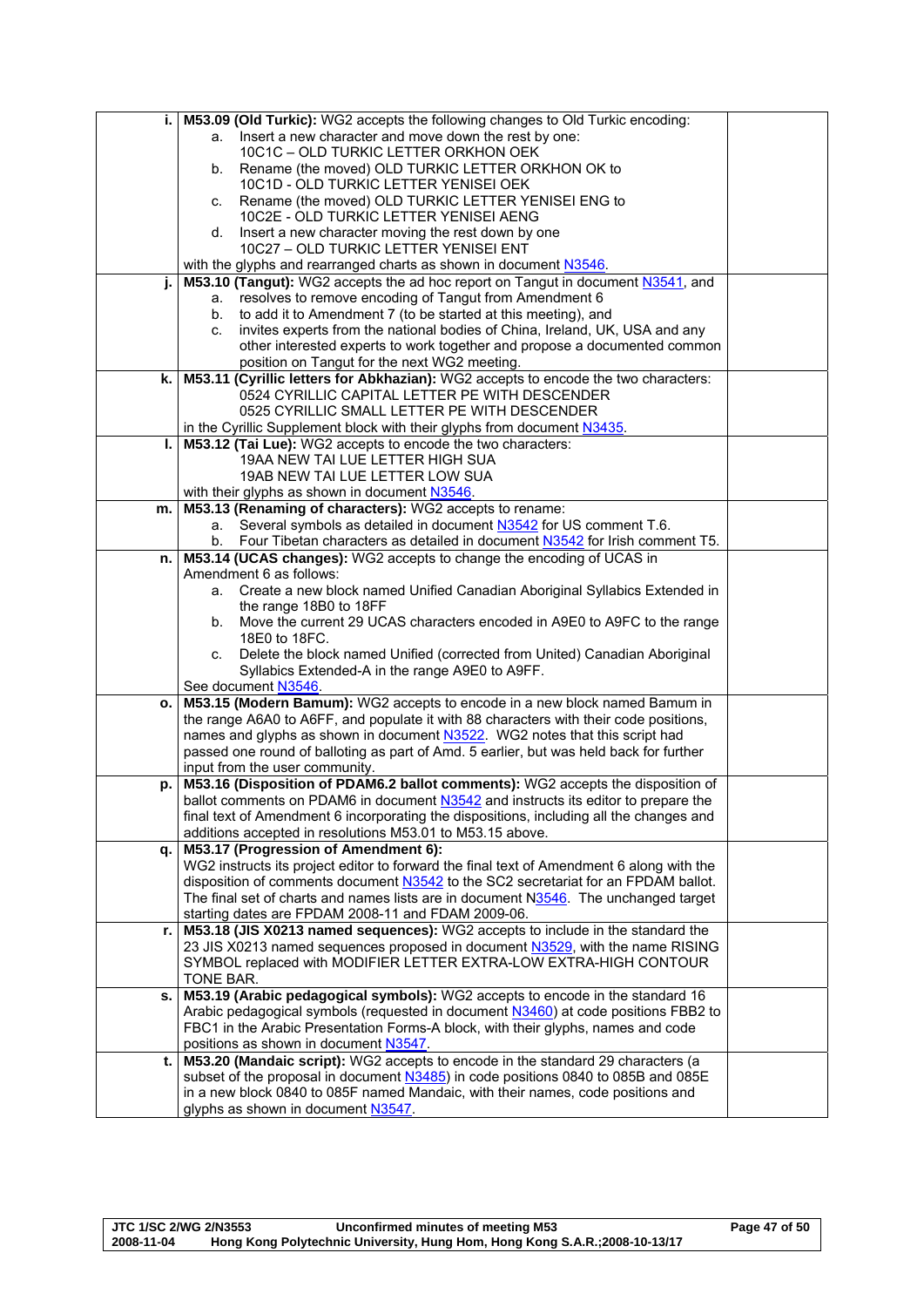|         | u. M53.21 (Batak script):                                                                 |  |
|---------|-------------------------------------------------------------------------------------------|--|
|         | WG2 accepts to encode in the standard 58 characters (proposed in document N3320)          |  |
|         | in code positions 1BC0 to 1BF3 and 1BFA to 1BFF in a new block 1BC0 to 1BFF               |  |
|         | named Batak, with their names, code positions and glyphs as shown in document             |  |
|         | N3547.                                                                                    |  |
| v.      | M53.22 (Brahmi script): WG2 accepts to encode in the standard 108 characters in           |  |
|         | code positions 11000 to 1104D and 11052 to 1106F, in a new block 11000 to 1107F in        |  |
|         | the SMP, named Brahmi, with their names, code positions and glyphs as shown in            |  |
|         | document N3490.                                                                           |  |
| w.      | M53.23 (More UCAS characters): WG2 accepts to encode in the standard 41                   |  |
|         | characters in code positions 18B0 to 18D1, 18D3 to 18D7, and 18D9 to 18DA in UCAS         |  |
|         | Extended block, with their names, code positions and glyphs as shown in document          |  |
|         | N3507.                                                                                    |  |
| x.      | M53.24 (Miscellaneous character additions): WG2 accepts to encode in the                  |  |
|         | standard the following:                                                                   |  |
|         | four characters with their glyphs as shown in document N3481:<br>a.                       |  |
|         | A78D LATIN CAPITAL LETTER TURNED H                                                        |  |
|         | A78E LATIN SMALL LETTER L WITH RETROFLEX HOOK AND BELT                                    |  |
|         | 0526 CYRILLIC CAPITAL LETTER SHHA WITH DESCENDER                                          |  |
|         | 0527 CYRILLIC SMALL LETTER SHHA WITH DESCENDER                                            |  |
|         | two Tifinagh characters with their glyphs as shown in document N3482:<br>b.               |  |
|         | 2D70 TIFINAGH SEPARATOR MARK                                                              |  |
|         | 2D7F TIFINAGH CONSONANT JOINER                                                            |  |
|         | two Malayalam characters with their glyphs as shown in document N3494:<br>C.              |  |
|         | 0D29 MALAYALAM LETTER NNNA                                                                |  |
|         | 0D3A MALAYALAM LETTER TTTA                                                                |  |
|         | six Oriya fractions with their glyphs as shown in document N3471:<br>d.                   |  |
|         | 0B72 ORIYA FRACTION ONE QUARTER                                                           |  |
|         | 0B73 ORIYA FRACTION ONE HALF                                                              |  |
|         | 0B74 ORIYA FRACTION THREE QUARTERS                                                        |  |
|         | 0B75 ORIYA FRACTION ONE SIXTEENTH                                                         |  |
|         | 0B76 ORIYA FRACTION ONE EIGHTH<br>0B77 ORIYA FRACTION THREE SIXTEENTHS                    |  |
|         | 3097 HIRAGANA LETTER YE with its glyph as shown in document N3388                         |  |
|         | е.<br>(relegating KATAKANA LETTER ORIGINAL E for further study).                          |  |
| ۷.      | M53.25 (Amendment 7 - subdivision and PDAM text): WG2 instructs its project               |  |
|         | editor and convener to prepare a project sub division proposal (see document N3545)       |  |
|         | and PDAM text based on resolutions M53.10 and M53.18 to M53.24 above, and                 |  |
|         | forward them to the SC2 secretariat for ballot. The proposed start dates for the          |  |
|         | progression of this work item are: PDAM 2008-11, FPDAM 2009-06, and FDAM 2009-            |  |
|         | 11.                                                                                       |  |
| z.      | M53.28 (Working Draft of next edition): WG2 instructs its project editor to prepare an    |  |
|         | updated Working Draft for the next edition of the standard by 2009-03, based on           |  |
|         | documents N3508, N3509 and N3510, reflecting the feedback from this meeting, and          |  |
|         | changes resulting from resolutions M53.17 on Amendment 6, M53.25 on Amendment 7           |  |
|         | and M53.27 on multiple-column formats for CJK, above. WG2 notes that the scope of         |  |
|         | the next edition is extended to include the additions in Amendment 7. The updated         |  |
|         | start dates for the next edition of standard are: FCD: 2009-05 and FDIS: 2009-11.         |  |
| AI-53-4 | IRG Convenor and IRG Editor (Dr. Lu Qin)                                                  |  |
|         | To take note of and act upon the following items:                                         |  |
| а. І    | M53.30 (Access to CJK Ext. B glyphs): The IRG is requested to make the CJK Ext.           |  |
|         | B glyphs from the current single-column format available from the IRG website to          |  |
|         | facilitate their future referencing, after the multiple-column format for CJK Extension B |  |
|         | is published.                                                                             |  |
| b.      | M53.31 (IVSs for compatibility ideographs): The IRG, and all national bodies and          |  |
|         | liaison organizations, are requested to review and provide feedback on document           |  |
|         | N3525 on using IVSs as the solution for representing additional compatibility             |  |
|         | ideographs.                                                                               |  |
| c.      | M53.32 (Japanese compatibility ideographs): The IRG, and all national bodies and          |  |
|         | liaison organizations, are requested to review and provide feedback on the request for    |  |
|         | additional compatibility ideographs in document N3530 from Japan.                         |  |
| AI-53-5 | Ad hoc group on roadmap (Mr. Michael Everson)                                             |  |
|         | To take note of and act upon the following items.                                         |  |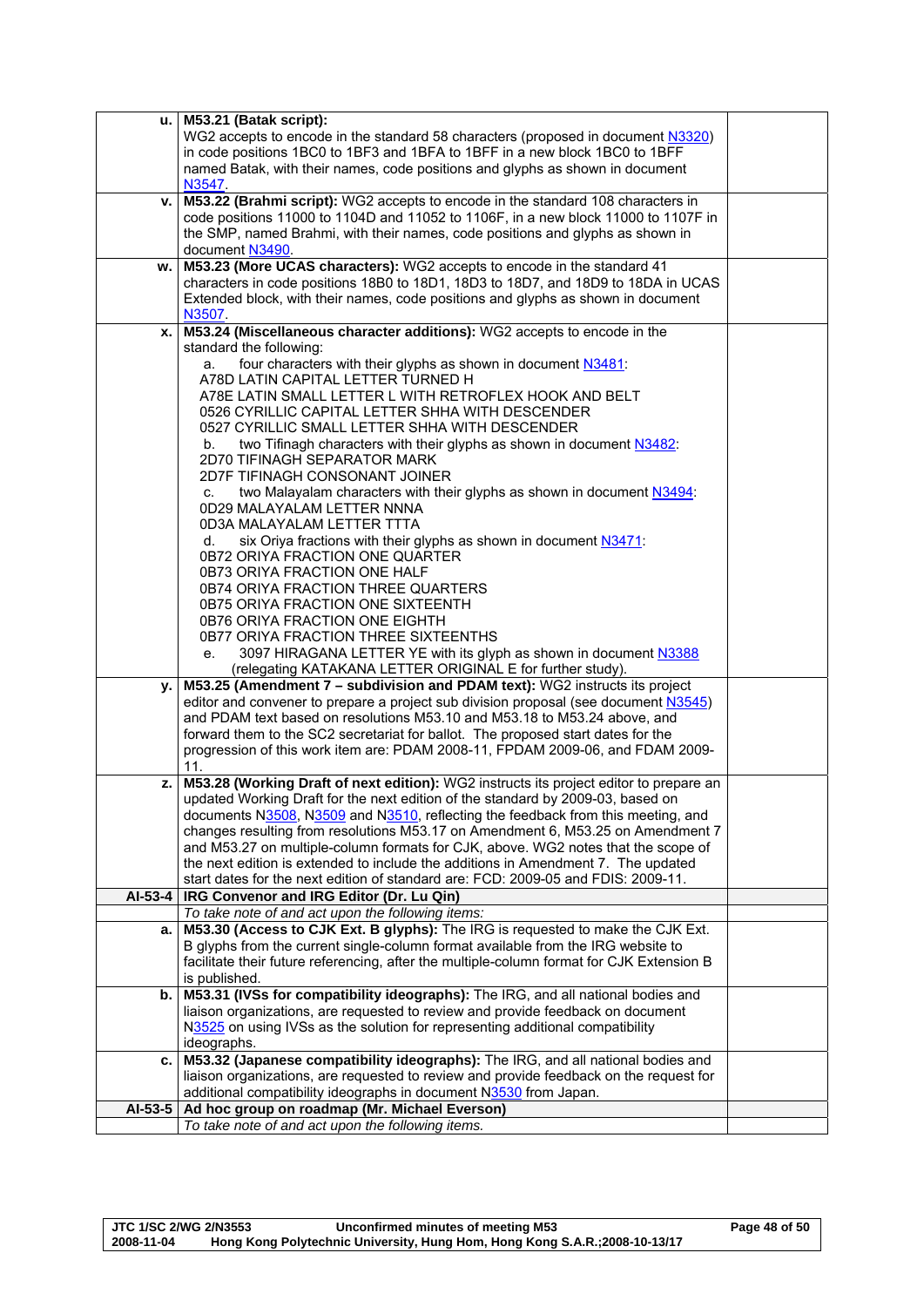|          | a.   M53.29 (Roadmap snapshot): WG2 instructs its convener to post the updated                                                                                                  |  |
|----------|---------------------------------------------------------------------------------------------------------------------------------------------------------------------------------|--|
|          | snapshot of the roadmaps (in document N3518) to the WG2 web site and                                                                                                            |  |
|          | communicate the same to SC2 secretariat. The roadmap ad hoc is to remove Old                                                                                                    |  |
|          | Hanzi, and add Bronze (about 4000) and Small Seal (about 10000) in the Tertiary                                                                                                 |  |
|          | Ideographic Plane for the next version of the roadmap.                                                                                                                          |  |
|          | b. To update the roadmaps reflecting changes to block allocations through the various                                                                                           |  |
|          | resolutions at this meeting 53.                                                                                                                                                 |  |
| AI-53-6  | <b>Ireland (Mr. Michael Everson)</b>                                                                                                                                            |  |
|          | To take note of and act upon the following items.                                                                                                                               |  |
| a.       | To provide the collation information related to the two Tai Lue characters in resolution                                                                                        |  |
|          | M53.12 (Tai Lue): WG2 accepts to encode the two characters:                                                                                                                     |  |
|          | 19AA NEW TAI LUE LETTER HIGH SUA                                                                                                                                                |  |
|          | 19AB NEW TAI LUE LETTER LOW SUA                                                                                                                                                 |  |
|          | with their glyphs as shown in document N3546.                                                                                                                                   |  |
|          | b. With reference to the proposal for four Devanagari characters for Kashmiri in document                                                                                       |  |
|          | N3480, to work with India (Ms. Swaran Lata) to prepare a revised proposal to WG2 by                                                                                             |  |
|          | end of Feb 2009                                                                                                                                                                 |  |
| AI-53-7  | India (Ms. Swaran Lata)                                                                                                                                                         |  |
|          | To take note of and act upon the following items.                                                                                                                               |  |
|          | a. With reference to the proposal for four Devanagari characters for Kashmiri in document<br>N3480, to work with Ireland (Mr. Michael Everson) to prepare a revised proposal to |  |
|          | WG2 by end of Feb 2009.                                                                                                                                                         |  |
|          | Al-53-8   China (Mr. Chen Zhuang)                                                                                                                                               |  |
|          | To take note of and act upon the following items.                                                                                                                               |  |
| a.       | M53.01 (Nushu script): WG2 resolves to remove the Nushu script currently encoded                                                                                                |  |
|          | in Amendment 6.2 for further study. Chinese national body is invited to provide a                                                                                               |  |
|          | revised contribution including considerations for Nushu related comments in the draft                                                                                           |  |
|          | disposition of PDAM 6.2 ballot comments in document N3516.                                                                                                                      |  |
|          | Al-53-9   Korea (Republic of) (Prof. Kyongsok Kim)                                                                                                                              |  |
|          | To take note of and act upon the following items.                                                                                                                               |  |
|          | a.   Korea is invited to take note of the feedback in document N3536 and coordinate with                                                                                        |  |
|          | the US national body and the Unicode consortium in addressing the concerns                                                                                                      |  |
|          | expressed therein regarding KS X1026-1 standard.                                                                                                                                |  |
| b.       | With reference to document N3535, Korea (Republic of) is invited to prepare a                                                                                                   |  |
|          | contribution identifying the changes needed for 10646 or Unicode or both to remove                                                                                              |  |
|          | any differences in the encoding of Jamos between the two standards by end of 2008.                                                                                              |  |
|          | National bodies and liaison organizations are invited to feedback on that document by                                                                                           |  |
|          | end of Feb 2009.                                                                                                                                                                |  |
|          | Al-53-10   USA (Ms. Deborah Anderson)                                                                                                                                           |  |
|          | To take note of and act upon the following items.                                                                                                                               |  |
| а.       | Korea is invited to take note of the feedback in document N3536 and coordinate with<br>the US national body and the Unicode consortium in addressing the concerns               |  |
|          | expressed therein regarding KS X1026-1 standard.                                                                                                                                |  |
| AI-53-11 | All national bodies and liaison organizations                                                                                                                                   |  |
|          | To take note of and act upon the following items.                                                                                                                               |  |
| a.       | M53.10 (Tangut): WG2 accepts the ad hoc report on Tangut in document N3541, and                                                                                                 |  |
|          | resolves to remove encoding of Tangut from Amendment 6<br>a.                                                                                                                    |  |
|          | to add it to Amendment 7 (to be started at this meeting), and<br>b.                                                                                                             |  |
|          | invites experts from the national bodies of China, Ireland, UK, USA and any<br>C.                                                                                               |  |
|          | other interested experts to work together and propose a documented common                                                                                                       |  |
|          | position on Tangut for the next WG2 meeting.                                                                                                                                    |  |
|          | b. M53.26 (Co-location of chart and nameslist): In response to comment E.2 from                                                                                                 |  |
|          | Japan (see document N3542) WG2 asserts that the project editor has the choice of                                                                                                |  |
|          | formatting a code chart and its associated nameslist on the same page where it is                                                                                               |  |
|          | considered to be space-saving and convenient.                                                                                                                                   |  |
| с.       | M53.27 (Multiple-column formats for CJK in next edition): WG2 notes that the                                                                                                    |  |
|          | production of multiple-column format for CJK charts is dependent on timely availability                                                                                         |  |
|          | of the requisite fonts from IRG member bodies. WG2 also takes note of a similar                                                                                                 |  |
|          | dependency on availability of fonts for the Unicode standard described in document                                                                                              |  |
|          | N3524. IRG member bodies are requested to send the requisite fonts for non-CJK<br>Extension B charts before 2008-12-31 and for CJK Extension B charts before 2009-10-           |  |
|          | 15, to the project editor. The IRG convener is instructed to seek the cooperation of the                                                                                        |  |
|          | IRG member bodies to meet the above dates.                                                                                                                                      |  |
|          |                                                                                                                                                                                 |  |